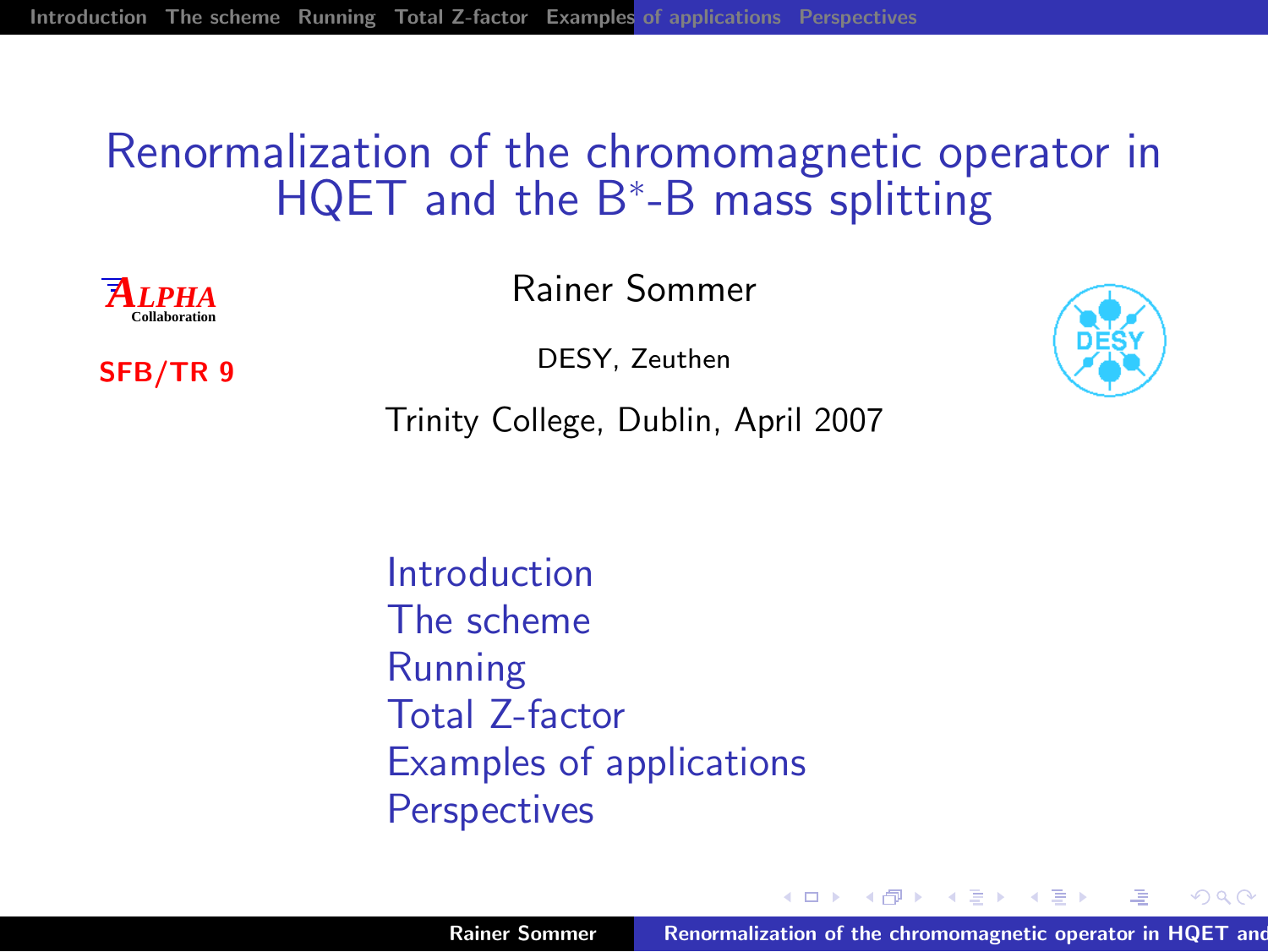#### based on

Non-perturbative renormalization of the chromo-magnetic operator in Heavy Quark Effective Theory and the  $B^*$  – B mass splitting.

D. Guazzini, H. Meyer & R.S., May 2007

numbers presented here are preliminary (may change within the errors)

<span id="page-1-0"></span>メロメ メタメ メミメ メミメ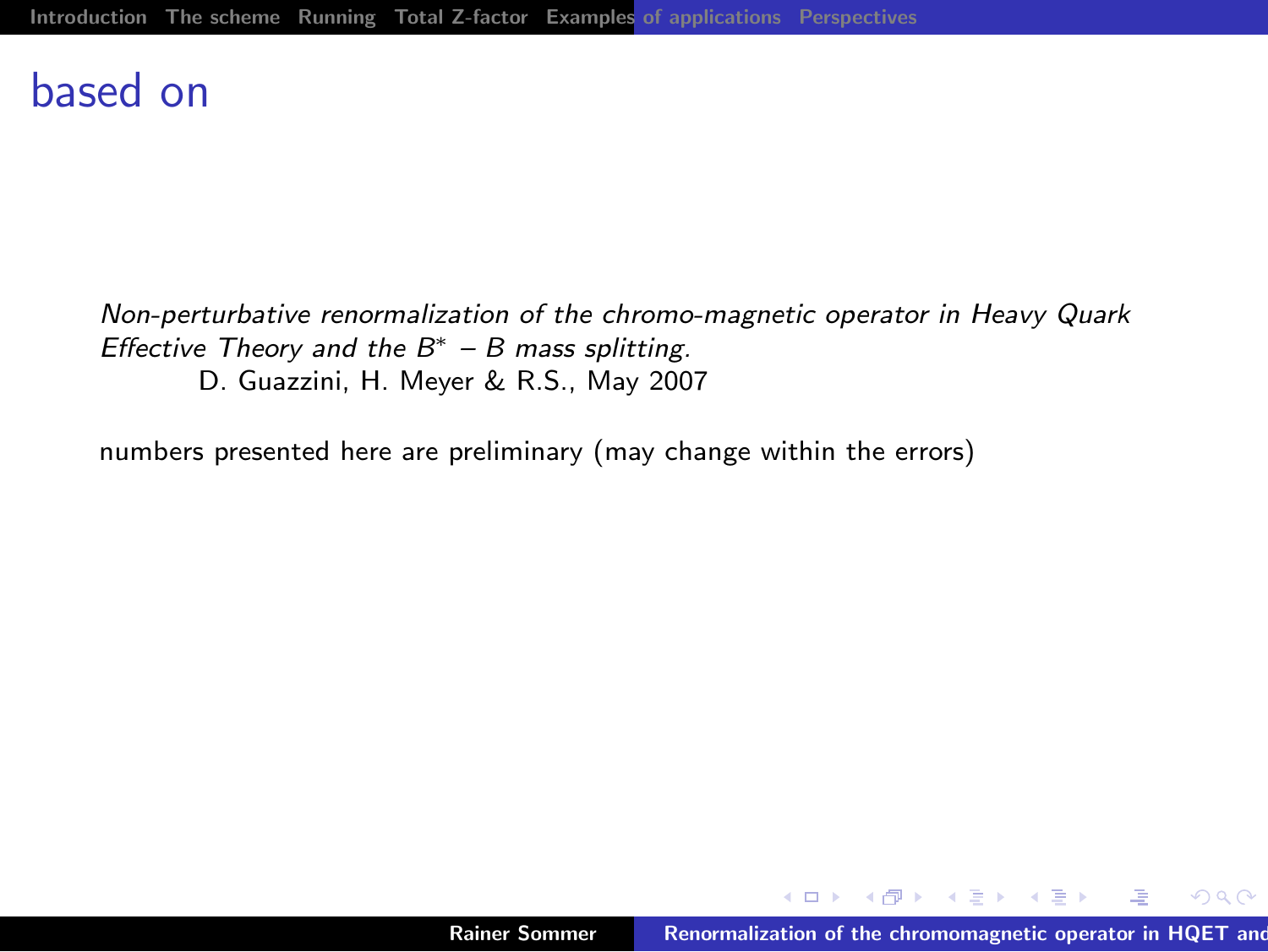# **HQET**

QCD:

$$
\mathcal{L}_{\mathrm{QCD}} = -\frac{1}{2g_0^2} \operatorname{tr} \{ F_{\mu\nu} F_{\mu\nu} \} + \sum_f \overline{\psi}_f [D_\mu \gamma_\mu + m_f] \psi_f
$$

<span id="page-2-0"></span>K ロ ▶ K (日 ) | K 플 ) | K 플 ) | 그를 | 10 Q (이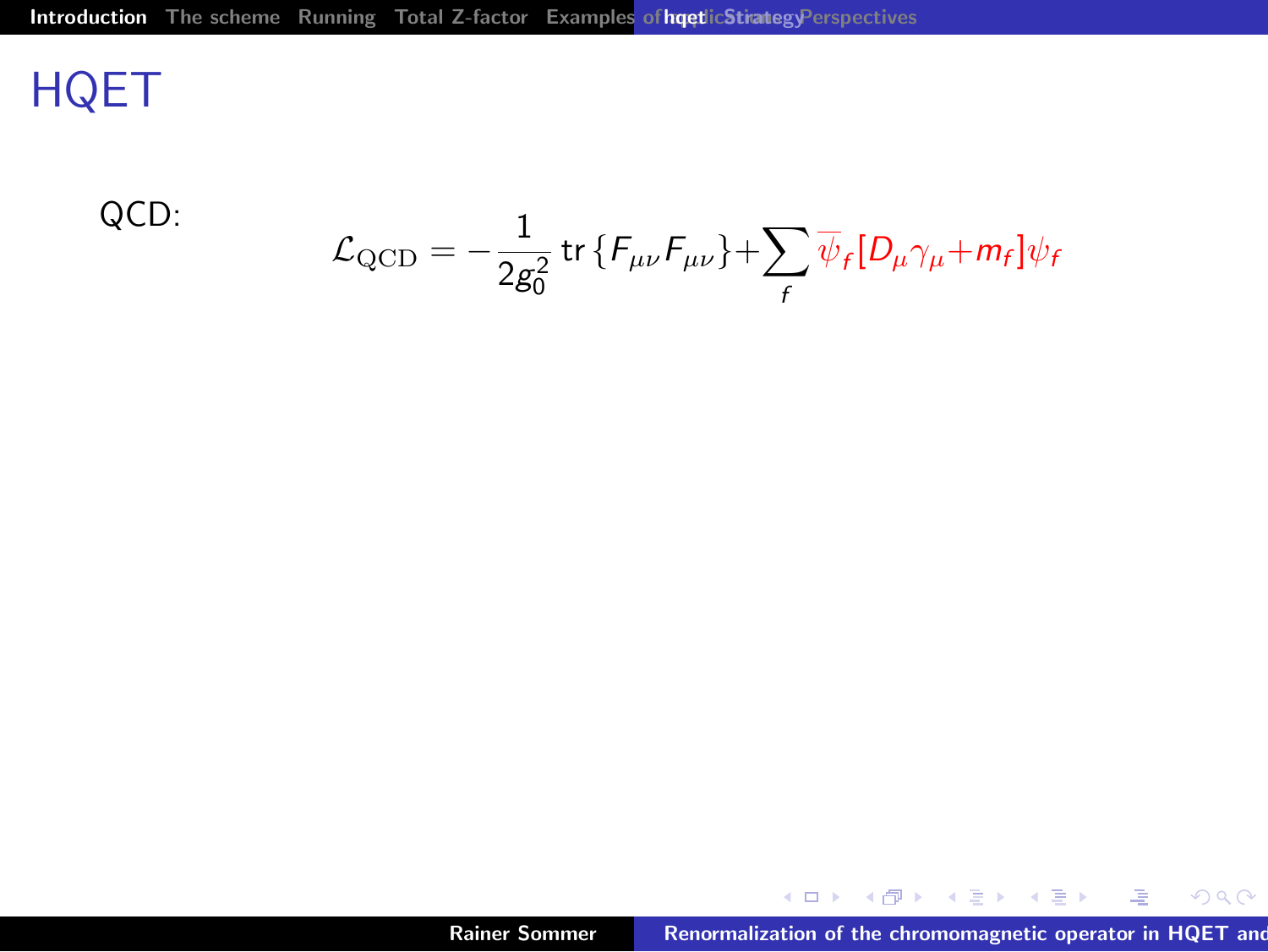# **HQET**

QCD:  
\n
$$
\mathcal{L}_{\text{QCD}} = -\frac{1}{2g_0^2} \text{tr} \{ F_{\mu\nu} F_{\mu\nu} \} + \sum_f \overline{\psi}_f [D_\mu \gamma_\mu + m_f] \psi_f
$$
\nHQET: in the rest frame of  $\overline{\psi}_b [D_\mu \gamma_\mu + m_b] \psi_b \rightarrow \mathcal{L}_{\text{stat}} + \mathcal{L}^{(1)} + O(1/m_b^2),$   
\na B-meson  $\mathcal{L}_{\text{stat}} = \overline{\psi}_h [D_0 + m_b] \psi_h$   
\n $\frac{1}{2} (1 + \gamma_0) \psi_h = \psi_h, \text{ "large" components}$   
\n $\mathcal{L}^{(1)} = \frac{1}{2m_b} \overline{\psi}_h (-\sigma \cdot \mathbf{B} - \frac{1}{2} \mathbf{D}^2) \psi_h$ 

easily derived for smooth (classical) fields (FWT trafo)

メロメ メ都 メイモメ メモメ

 $\equiv$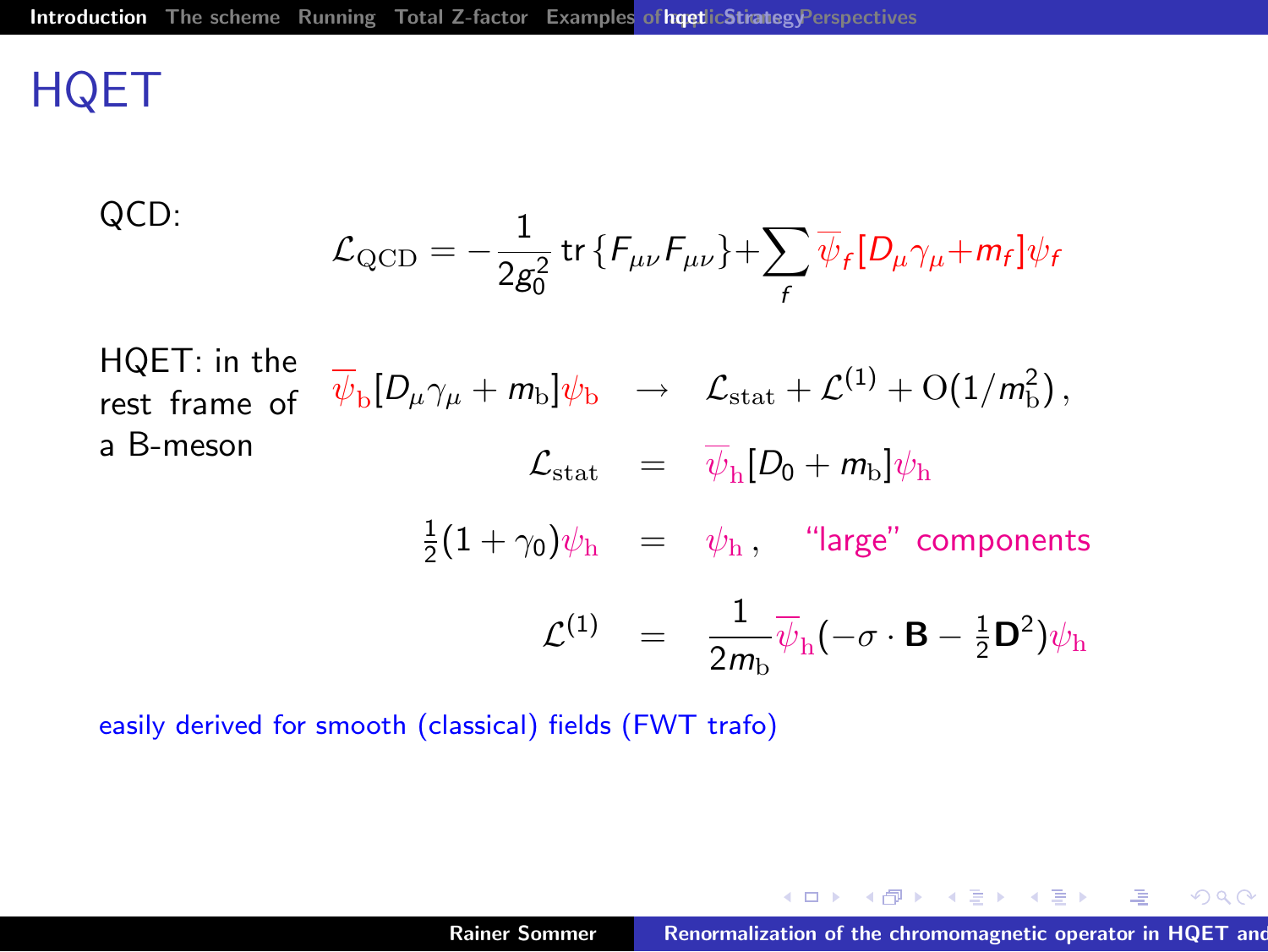# **HQET**

QCD:  
\n
$$
\mathcal{L}_{\text{QCD}} = -\frac{1}{2g_0^2} \text{tr} \{ F_{\mu\nu} F_{\mu\nu} \} + \sum_f \overline{\psi}_f [D_\mu \gamma_\mu + m_f] \psi_f
$$
\nHQET: in the rest frame of  $\overline{\psi}_b [D_\mu \gamma_\mu + m_b] \psi_b \rightarrow \mathcal{L}_{\text{stat}} + \mathcal{L}^{(1)} + O(1/m_b^2),$   
\na B-meson  $\mathcal{L}_{\text{stat}} = \overline{\psi}_h [D_0 + m_b] \psi_h (*)$   
\n $\frac{1}{2} (1 + \gamma_0) \psi_h = \psi_h, \text{ "large" components}$   
\n $\mathcal{L}^{(1)} = \frac{1}{2m_b} \overline{\psi}_h (-\sigma \cdot \mathbf{B} - \frac{1}{2} \mathbf{D}^2) \psi_h$ 

easily derived for smooth (classical) fields (FWT trafo)

(\*) equivalent:  $\mathcal{L}_{\text{stat}} = \overline{\psi}_{h} D_0 \psi_{h}$  and  $E_{\text{QCD}} = E_{\text{stat}} + m_{\text{b}}$  (universal energy shift)

メロメ メタメ メミメ メミメー

<span id="page-4-0"></span>哇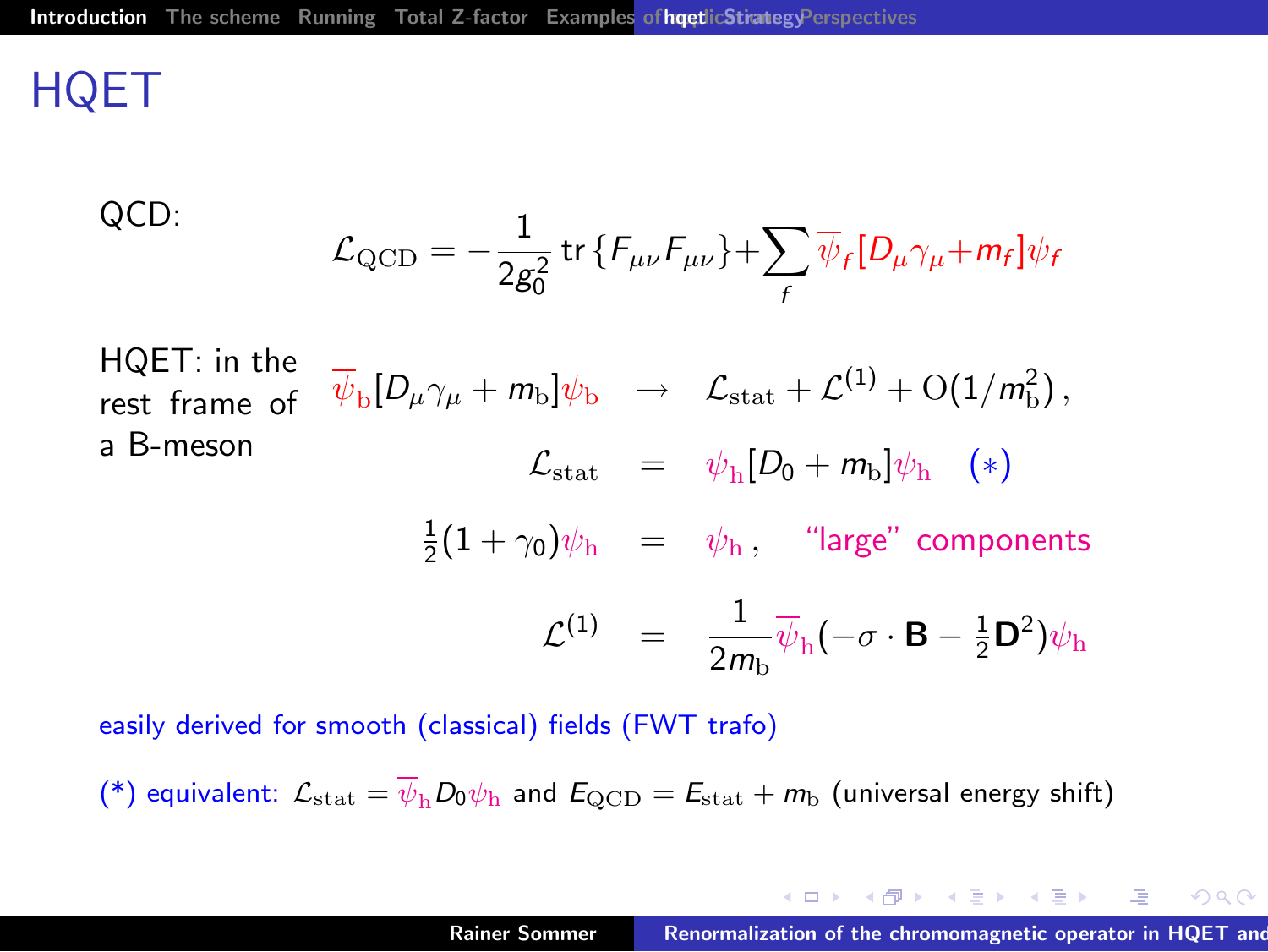# Spin splitting

 $\blacktriangleright$  in QCD

$$
\Delta m^2 \equiv m_{\rm B^*}^2 - m_{\rm B}^2
$$

メロメ メ御き メミメ メミメ

<span id="page-5-0"></span>佳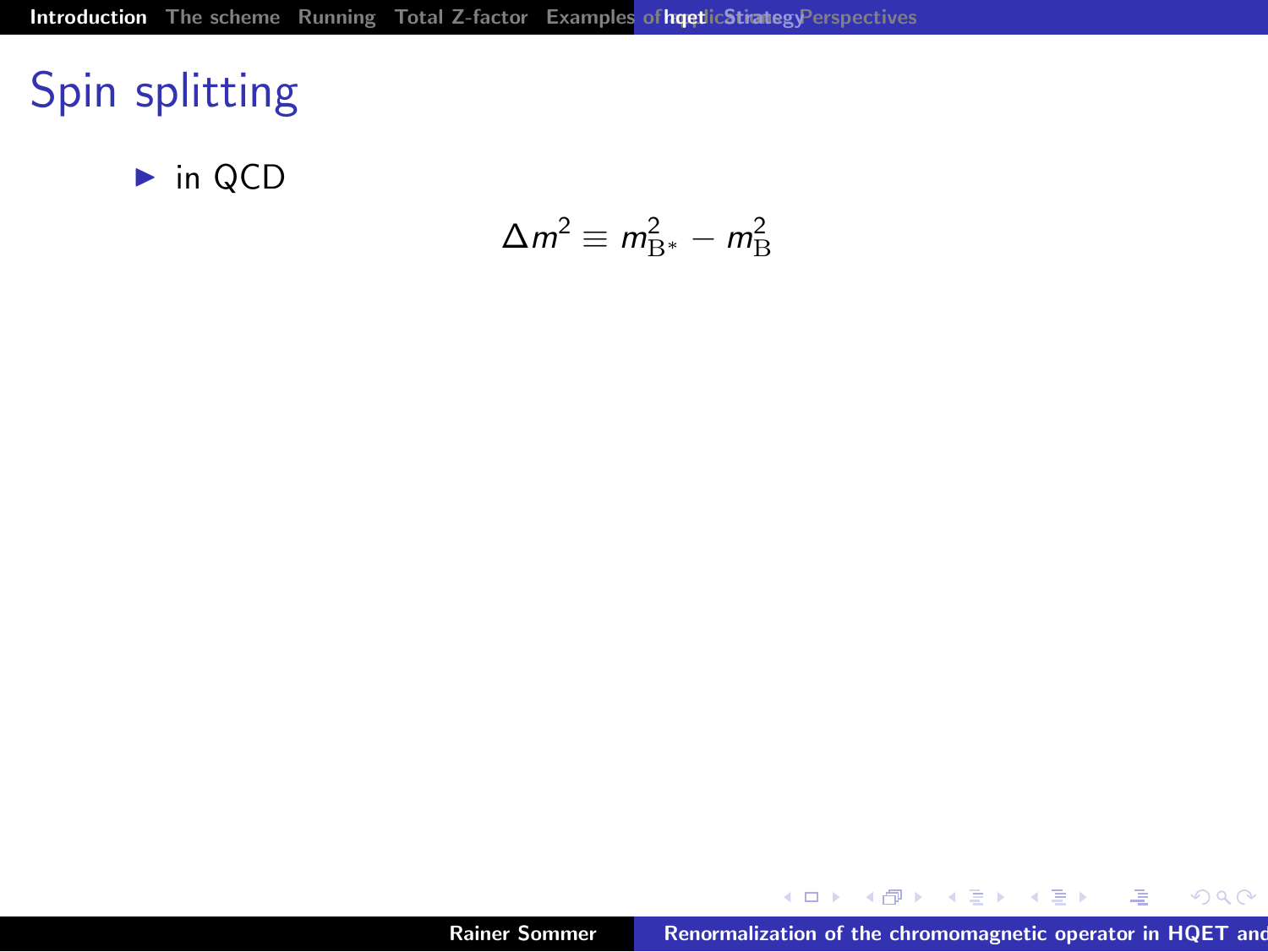# Spin splitting

 $\blacktriangleright$  in QCD

$$
\Delta m^2 \equiv m_{\rm B^*}^2 - m_{\rm B}^2
$$

asymptotics:

$$
4\lambda_2^{\text{RGI}} = \lim_{m_b \to \infty} \left\{ \left[ 2b_0 \bar{g}^2(m_b) \right]^{-\gamma_0/2b_0} \Delta m^2 \right\},
$$
  

$$
(\gamma_0 = 3/(8\pi^2), b_0 = (11 - \frac{2}{3}N_f)/(16\pi^2))
$$

メロメ メ都 メ メ君 メ メ君 メー

<span id="page-6-0"></span> $\equiv$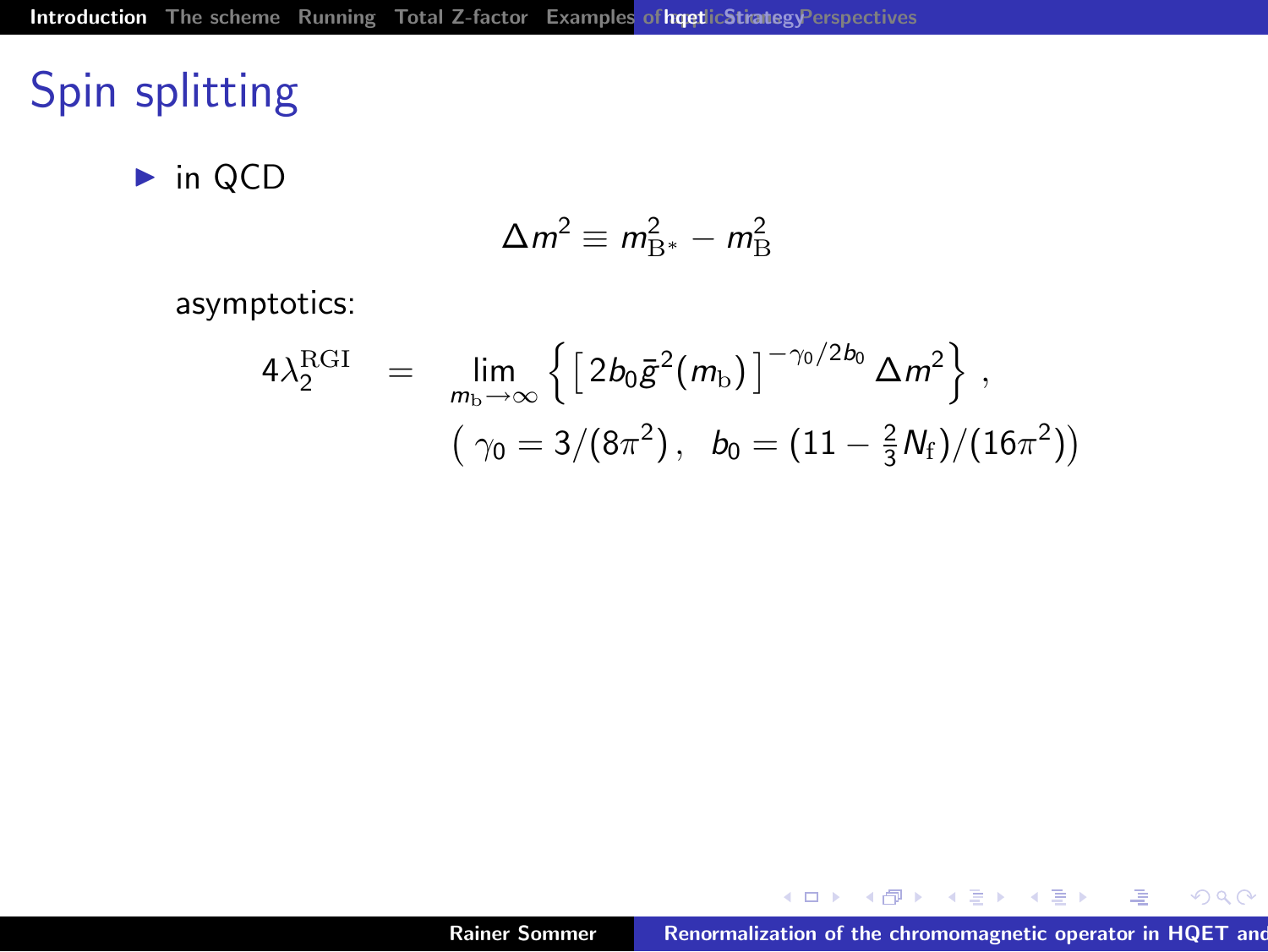# Spin splitting

 $\blacktriangleright$  in QCD

$$
\Delta m^2 \equiv m_{\rm B^*}^2 - m_{\rm B}^2
$$

asymptotics:

$$
4\lambda_2^{\text{RGI}} = \lim_{m_b \to \infty} \left\{ \left[ 2b_0 \bar{g}^2(m_b) \right]^{-\gamma_0/2b_0} \Delta m^2 \right\},
$$
  

$$
(\gamma_0 = 3/(8\pi^2), b_0 = (11 - \frac{2}{3}N_f)/(16\pi^2))
$$

 $\blacktriangleright$  in HQET

$$
\begin{array}{ccl} \lambda_2^{\rm RGI} & = & \frac{1}{3} \langle {\cal B} | {\cal O}^{\rm RGI}_{\rm spin} | {\cal B} \rangle \: / \: \langle {\cal B} | {\cal B} \rangle \\ {\cal O}^{\rm RGI}_{\rm spin} & = & \lim_{\mu \rightarrow \infty} \left[ \: 2 b_0 \bar{g}^2(\mu) \: \right]^{-\gamma_0/2b_0} {\cal O}^{\sf S}_{\rm spin}(\mu) \, . \end{array}
$$

Here the operator  $\mathcal{O}^{\mathcal{S}}_{\text{\rm spin}}$  is related to the bare local operator

<span id="page-7-0"></span>
$$
\mathcal{O}_{\rm spin}(x) = \overline{\psi}_{\rm h}(x) \frac{1}{2i} F_{kl}(x) \sigma_{kl} \psi_{\rm h}(x) = \overline{\psi}_{\rm h}(x) \boldsymbol{\sigma} \cdot \mathbf{B}(x) \psi_{\rm h}(x)
$$

by a multiplicative renormalization depending on the adopted scheme  $S$  and a renormalization[sc](#page-7-0)al[e](#page-2-0)  $\mu$  – but  $\mathcal{O}^{\rm RGI}_{\rm spin}$  $\mathcal{O}^{\rm RGI}_{\rm spin}$  $\mathcal{O}^{\rm RGI}_{\rm spin}$  $\mathcal{O}^{\rm RGI}_{\rm spin}$  $\mathcal{O}^{\rm RGI}_{\rm spin}$  neither dep[end](#page-6-0)s [on](#page-8-0) [a](#page-27-0) sch[em](#page-1-0)e [no](#page-26-0)[r](#page-1-0) [o](#page-2-0)n a [sca](#page-0-0)[le.](#page-58-0)  $\Omega$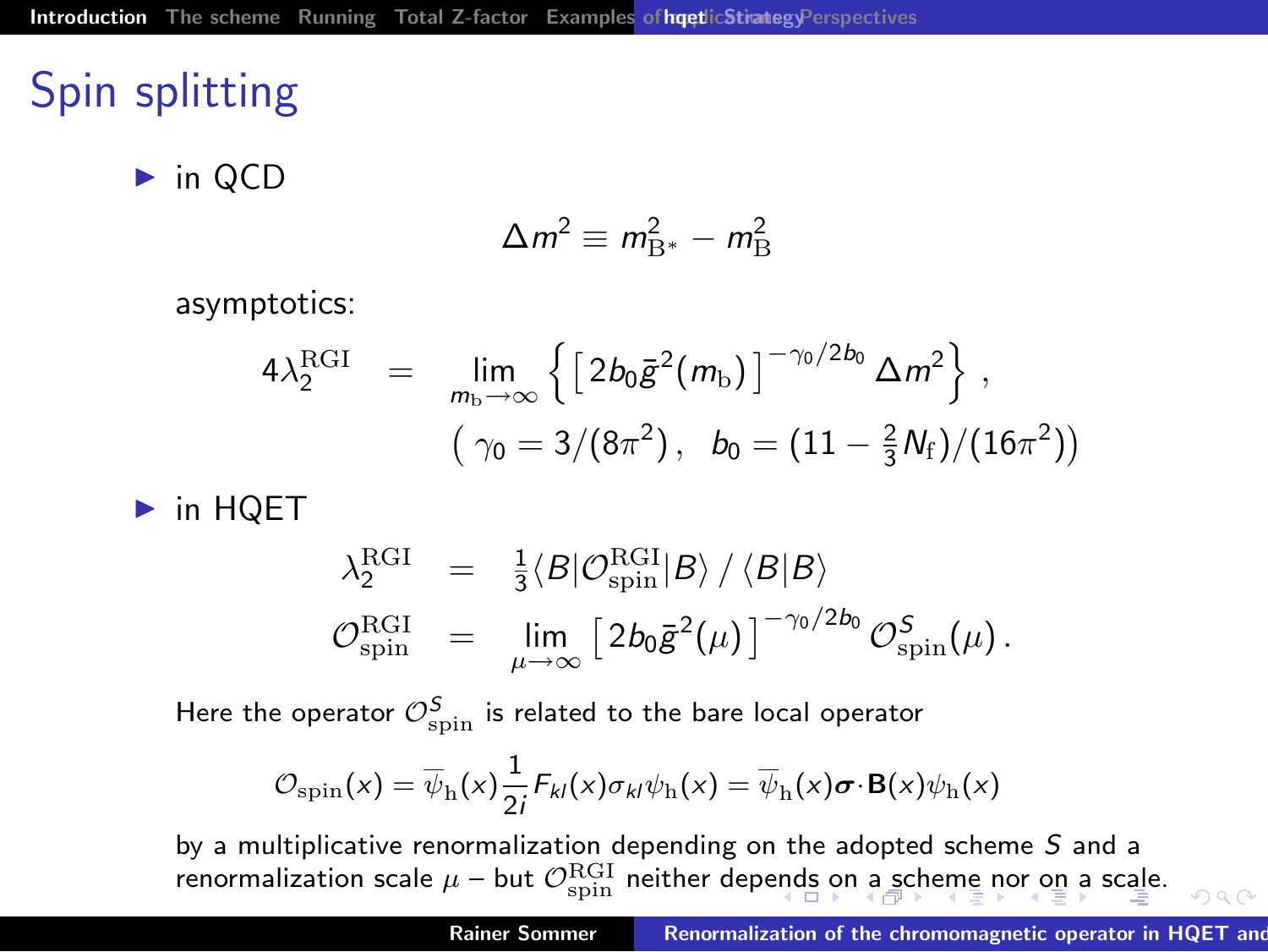# Sin splitting

 $\blacktriangleright$  at finite mass

$$
\Delta m^2 = 2 \frac{m_\mathrm{B*} + m_\mathrm{B}}{M_\mathrm{b}} \, C_\mathrm{spin} (M_\mathrm{b}/\Lambda_{\overline{\mathrm{MS}}}) \lambda^\mathrm{RGI}_2 + \mathrm{O}(1/m_\mathrm{b}) \,,
$$

メロメ メ都 メメモメ メモメン

<span id="page-8-0"></span>佳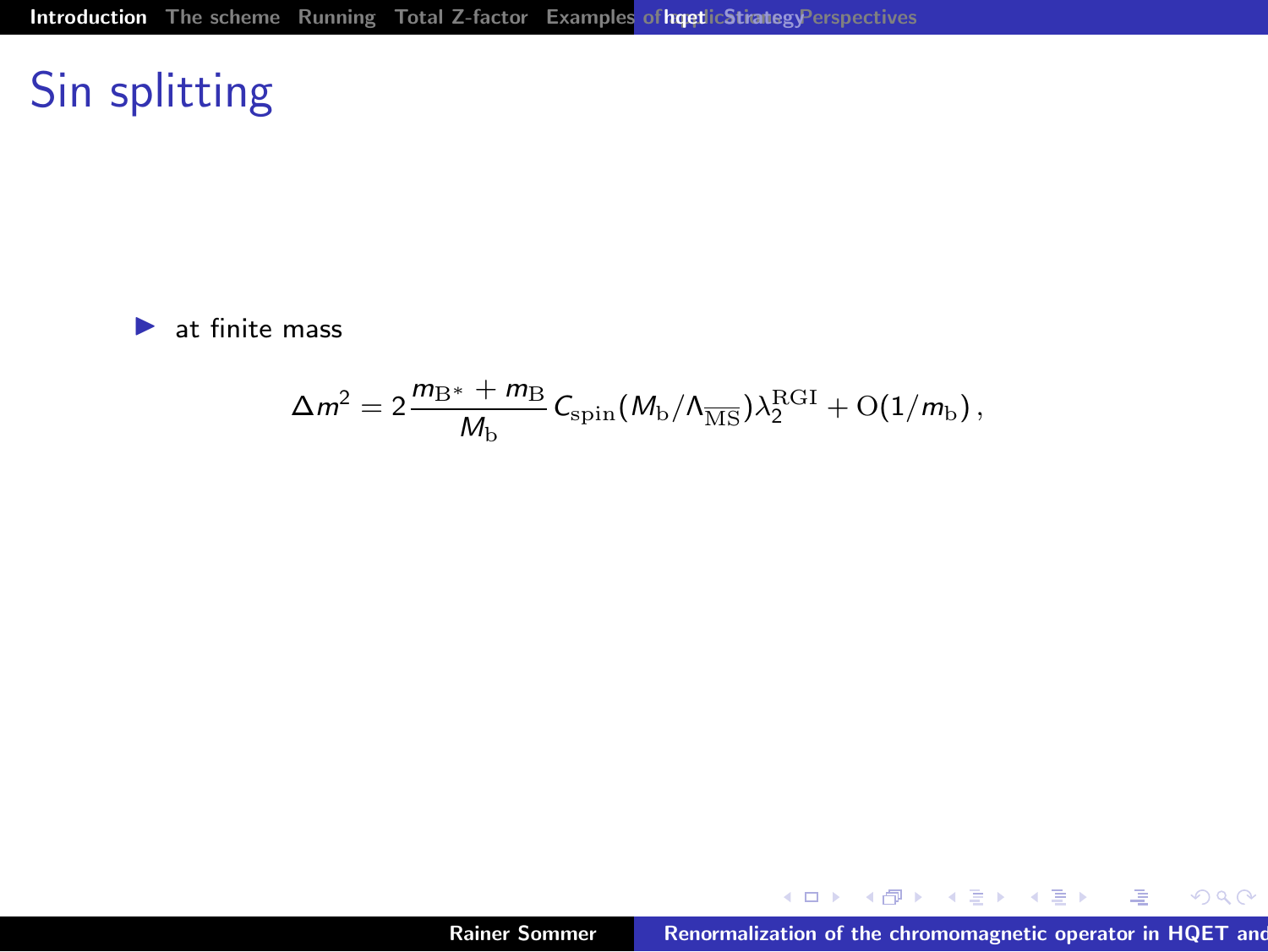$$
\blacktriangleright \Delta m_{\rm c}^2 = m_{\rm D^*}^2 - m_{\rm D}^2
$$

メロメ メ都 メ メ君 メ メ君 メー

 $299$ 

佳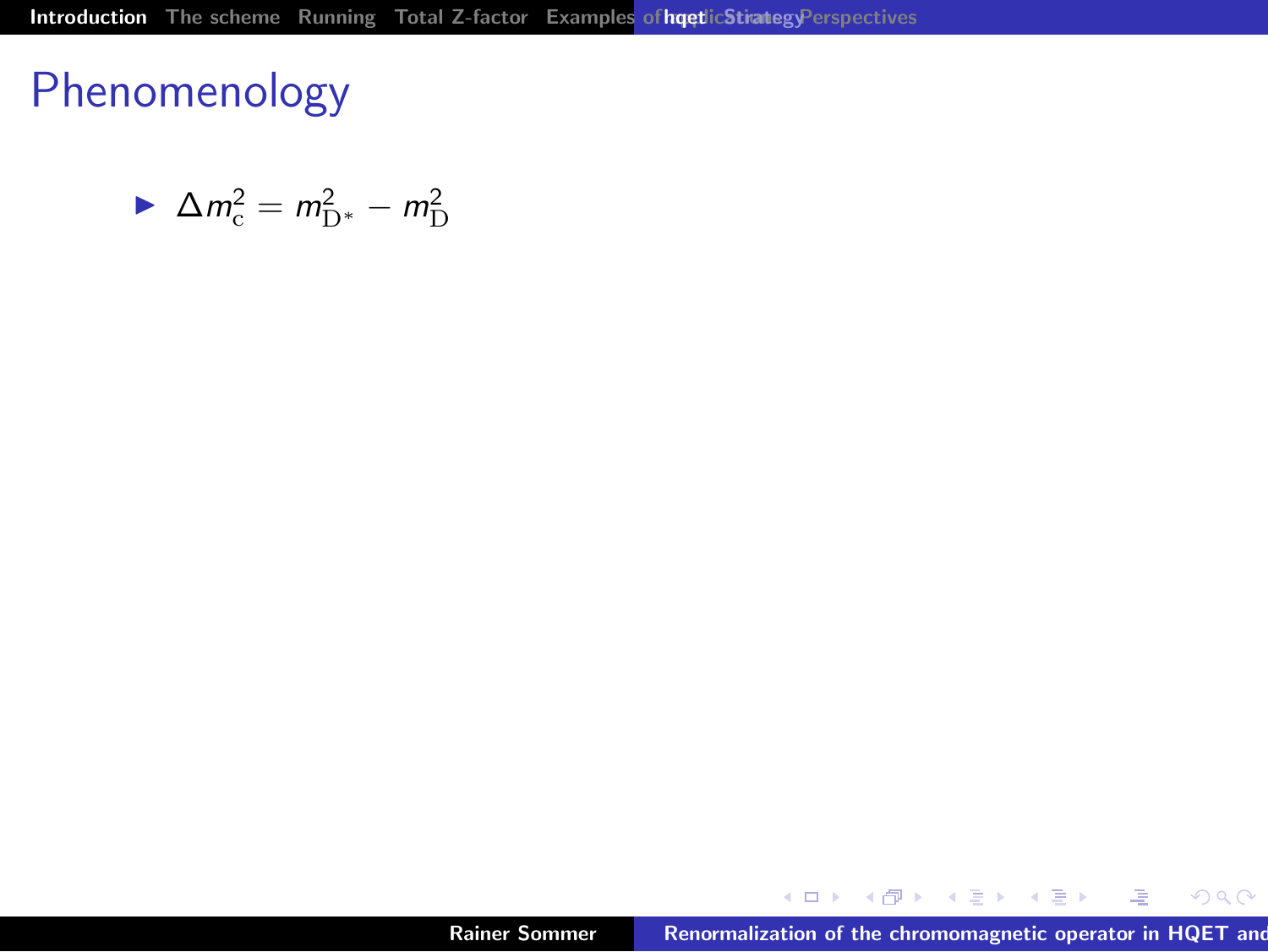$$
\blacktriangleright \Delta m_{\rm c}^2 = m_{\rm D^*}^2 - m_{\rm D}^2
$$

► With a  $N_f = 3$  QCD-parameter of  $\Lambda_{\overline{\rm MS}} = ...$  and with  $M_c = ...$ ,  $M_{\rm b} = ...$ 

$$
M_{\rm c}/M_{\rm b}\approx 0.24\quad C_{\rm spin}(M_{\rm c}/\Lambda_{\overline{\rm MS}})/C_{\rm spin}(M_{\rm b}/\Lambda_{\overline{\rm MS}})=0.97
$$

メロメ メ母メ メミメ メミメー

注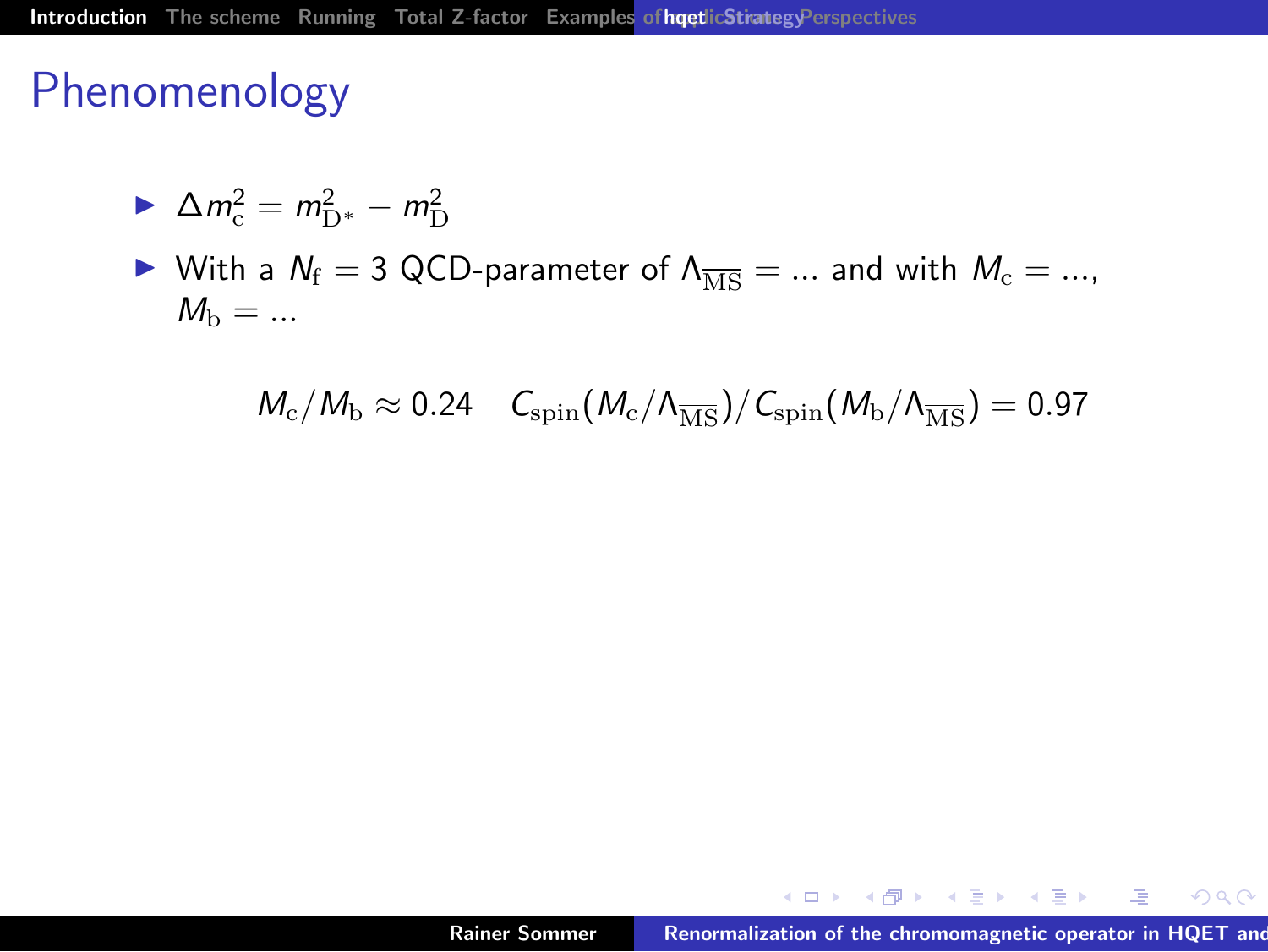$$
\blacktriangleright \Delta m_{\rm c}^2 = m_{\rm D^*}^2 - m_{\rm D}^2
$$

► With a  $N_f = 3$  QCD-parameter of  $\Lambda_{\overline{\rm MS}} = ...$  and with  $M_c = ...$ ,  $M_{\rm b} = ...$ 

$$
\textit{M}_{\rm{c}}/\textit{M}_{\rm{b}} \approx 0.24 \quad \textit{C}_{\rm{spin}}(\textit{M}_{\rm{c}}/\textit{A}_{\overline{\rm{MS}}})/\textit{C}_{\rm{spin}}(\textit{M}_{\rm{b}}/\textit{A}_{\overline{\rm{MS}}})=0.97
$$

 $\blacktriangleright$  HQET "prediction" (it is daring to use HQET for charm)

$$
\Delta m_{\rm c}^2/\Delta m^2 \approx 1.44
$$

メロメ メ御メ メミメ メミメー

注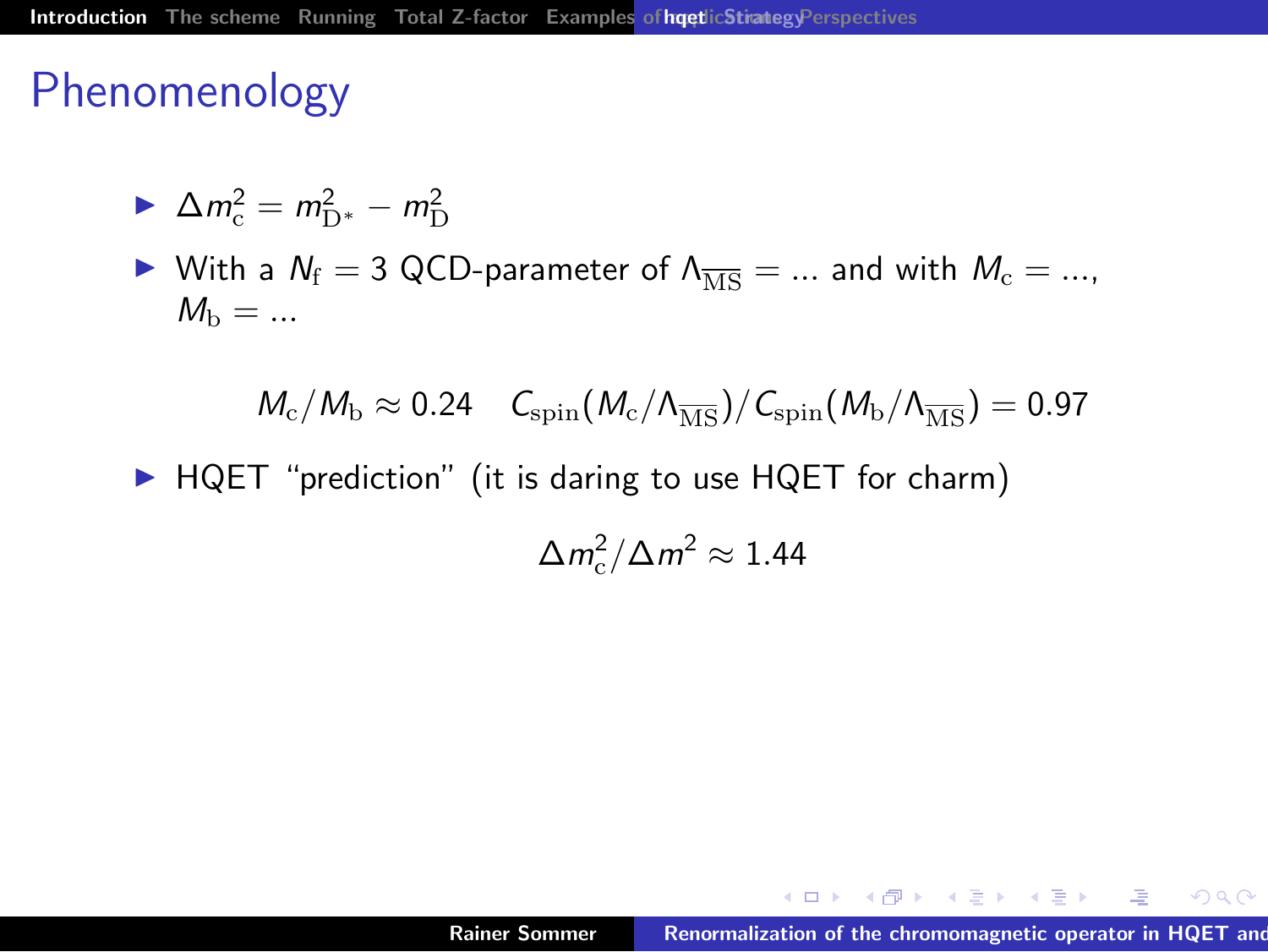$$
\blacktriangleright \Delta m_{\rm c}^2 = m_{\rm D^*}^2 - m_{\rm D}^2
$$

► With a  $N_f = 3$  QCD-parameter of  $\Lambda_{\overline{\rm MS}} = ...$  and with  $M_c = ...$ ,  $M_{\rm b} = ...$ 

$$
M_{\rm c}/M_{\rm b}\approx 0.24\quad C_{\rm spin}(M_{\rm c}/\Lambda_{\overline{\rm MS}})/C_{\rm spin}(M_{\rm b}/\Lambda_{\overline{\rm MS}})=0.97
$$

 $\blacktriangleright$  HQET "prediction" (it is daring to use HQET for charm)

$$
\Delta m_{\rm c}^2/\Delta m^2 \approx 1.44
$$

 $\blacktriangleright$  compared to

$$
\Delta m_{\rm c}^2/\Delta m^2=1.14
$$

from experiment.

イロメ イ母メ イヨメ イヨメー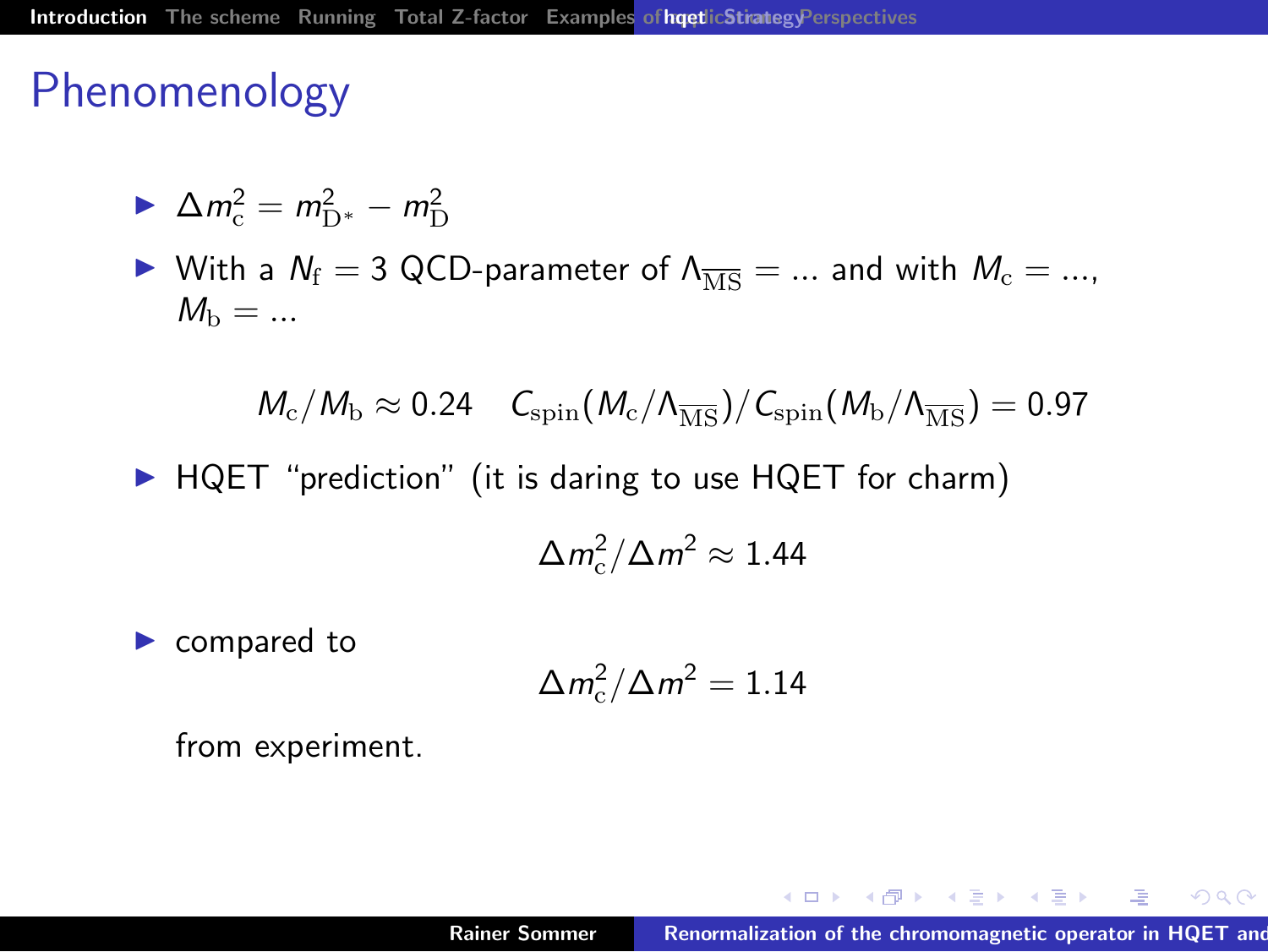$$
\blacktriangleright \Delta m_{\rm c}^2 = m_{\rm D^*}^2 - m_{\rm D}^2
$$

► With a  $N_f = 3$  QCD-parameter of  $\Lambda_{\overline{\rm MS}} = ...$  and with  $M_c = ...$ ,  $M_{\rm b} = ...$ 

$$
M_{\rm c}/M_{\rm b}\approx 0.24\quad \mathcal{C}_{\rm spin}(M_{\rm c}/\Lambda_{\overline{\rm MS}})/\mathcal{C}_{\rm spin}(M_{\rm b}/\Lambda_{\overline{\rm MS}})=0.97
$$

 $\blacktriangleright$  HQET "prediction" (it is daring to use HQET for charm)

$$
\Delta m_{\rm c}^2/\Delta m^2 \approx 1.44
$$

 $\blacktriangleright$  compared to

$$
\Delta m_{\rm c}^2/\Delta m^2=1.14
$$

from experiment.

 $\triangleright \rightarrow$  maybe 5-10% precision for B-splitting

 $\mathcal{A}$  and  $\mathcal{A}$  is a set of  $\mathcal{B}$  is a set of  $\mathcal{B}$  is a set of  $\mathcal{B}$ 

 $OQ$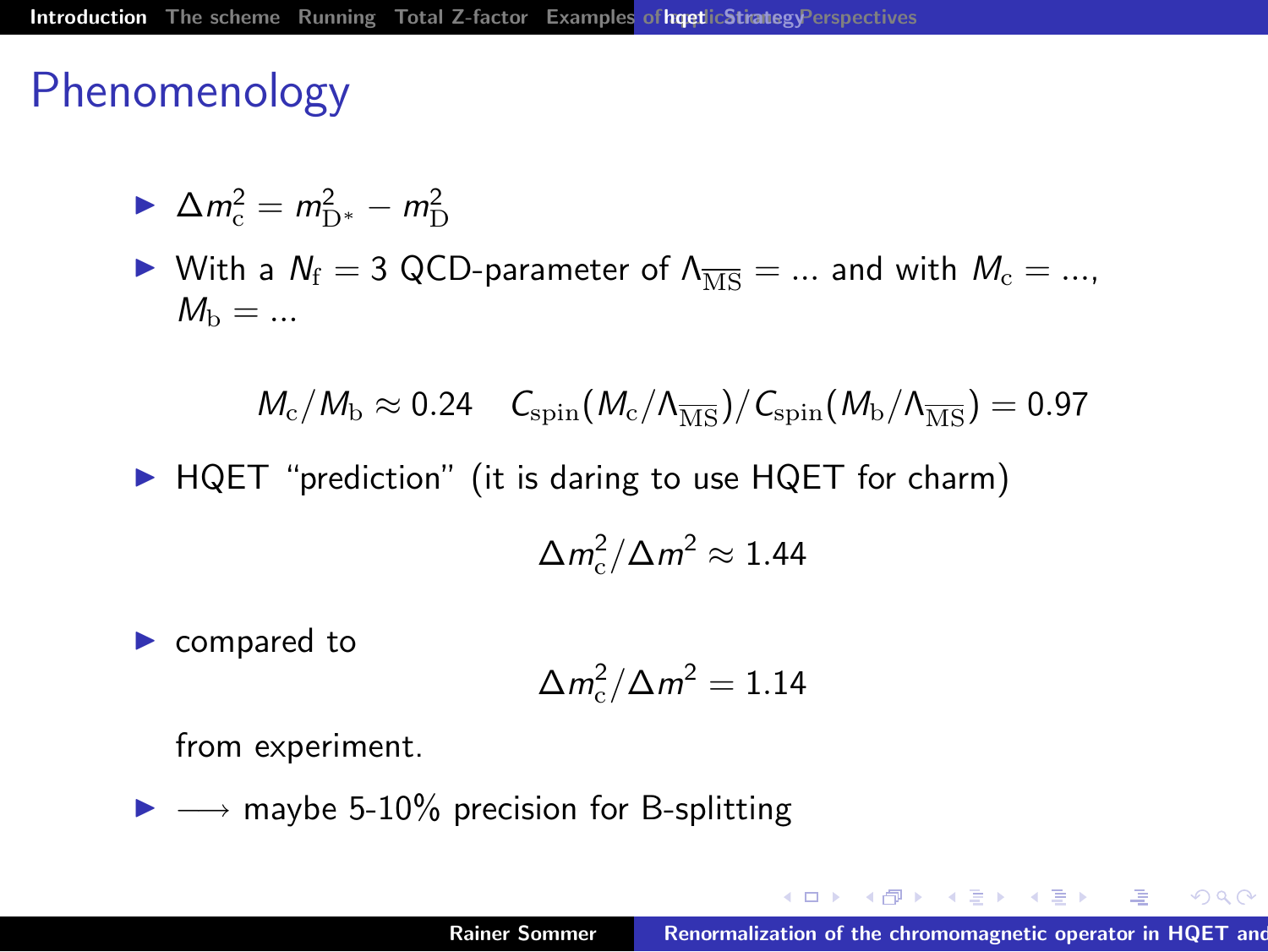#### static action

 $\blacktriangleright$  lattice action

$$
S_h^{\text{W}} = a^4 \frac{1}{1 + a \,\delta m_{\text{W}}} \sum_x \overline{\psi}_h(x) (D_0^{\text{W}} + \delta m_{\text{W}}) \psi_h(x) .
$$

$$
P_+ \psi_h = \psi_h, \quad \overline{\psi}_h P_+ = \overline{\psi}_h \quad P_+ = \frac{1}{2} (1 + \gamma_0) .
$$

$$
D_0^{\text{W}} \psi_h(x) = \frac{1}{a} \left[ \psi_h(x) - W^\dagger(x - a\hat{0}, 0) \psi_h(x - a\hat{0}) \right] ,
$$

メロメ メタメ メミメ メミメー

 $E = 990$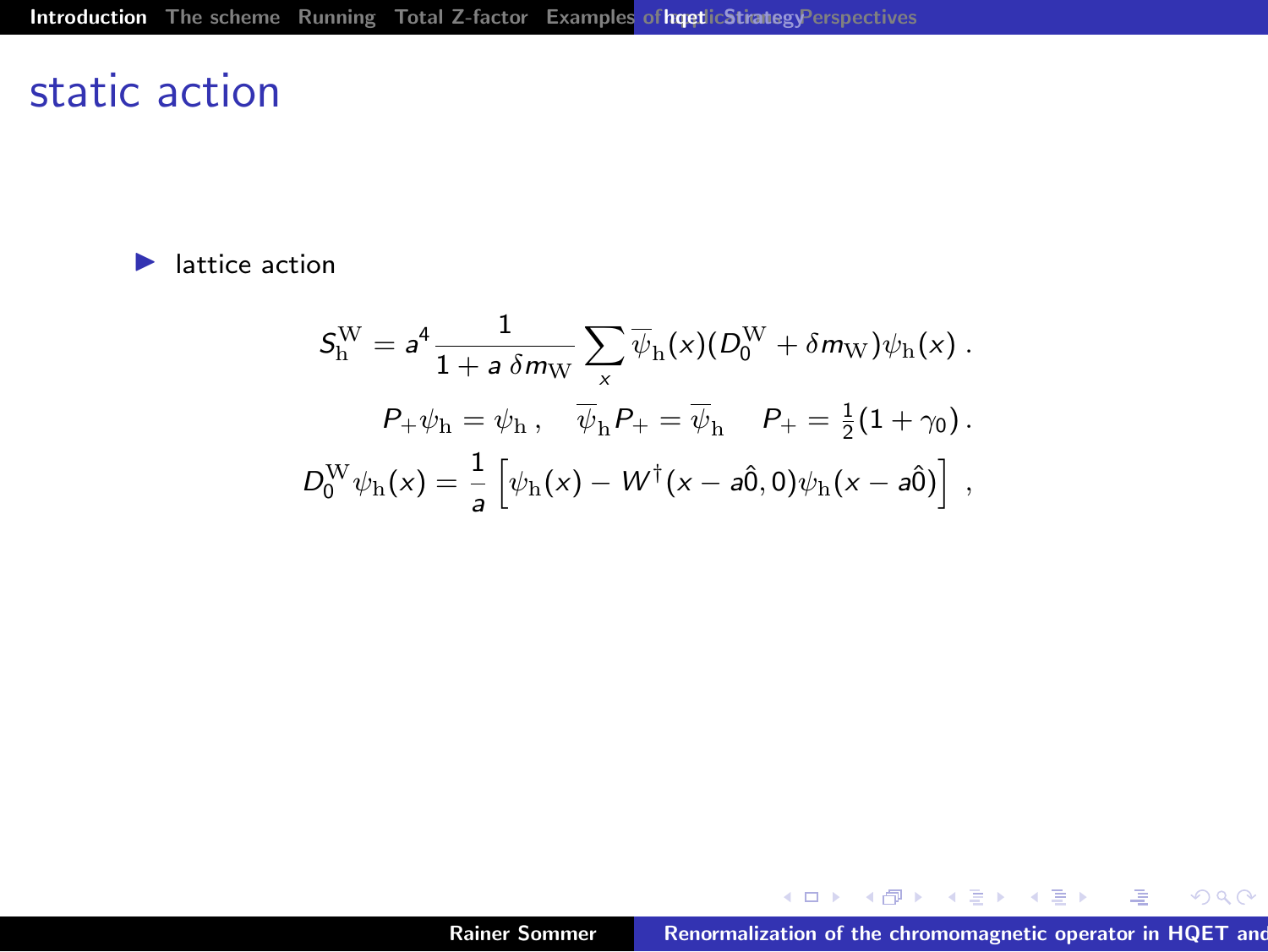#### static action

 $\blacktriangleright$  lattice action

$$
\begin{aligned} \mathcal{S}_\mathrm{h}^\mathrm{W} &= a^4 \frac{1}{1+a\,\delta m_\mathrm{W}} \sum_\mathrm{x} \overline{\psi}_\mathrm{h} (x) (D_0^\mathrm{W} + \delta m_\mathrm{W}) \psi_\mathrm{h} (x) \ . \\ P_+ \psi_\mathrm{h} &= \psi_\mathrm{h} \ , \quad \overline{\psi}_\mathrm{h} P_+ = \overline{\psi}_\mathrm{h} \quad P_+ = \tfrac{1}{2} (1+\gamma_0) \ . \\ D_0^\mathrm{W} \psi_\mathrm{h} (x) &= \frac{1}{a} \left[ \psi_\mathrm{h} (x) - W^\dagger (x-a \hat{0}, 0) \psi_\mathrm{h} (x-a \hat{0}) \right] \ , \end{aligned}
$$

►  $W^{\dagger}(x - a\hat{0}, 0)$ : link variable (EH) or HYP-links [Hasenfratz & Knechtli; *ALPHA* **Collaboration** ] (HYP1,HYP2)

メロメ メ御き メミメ メミメ

哇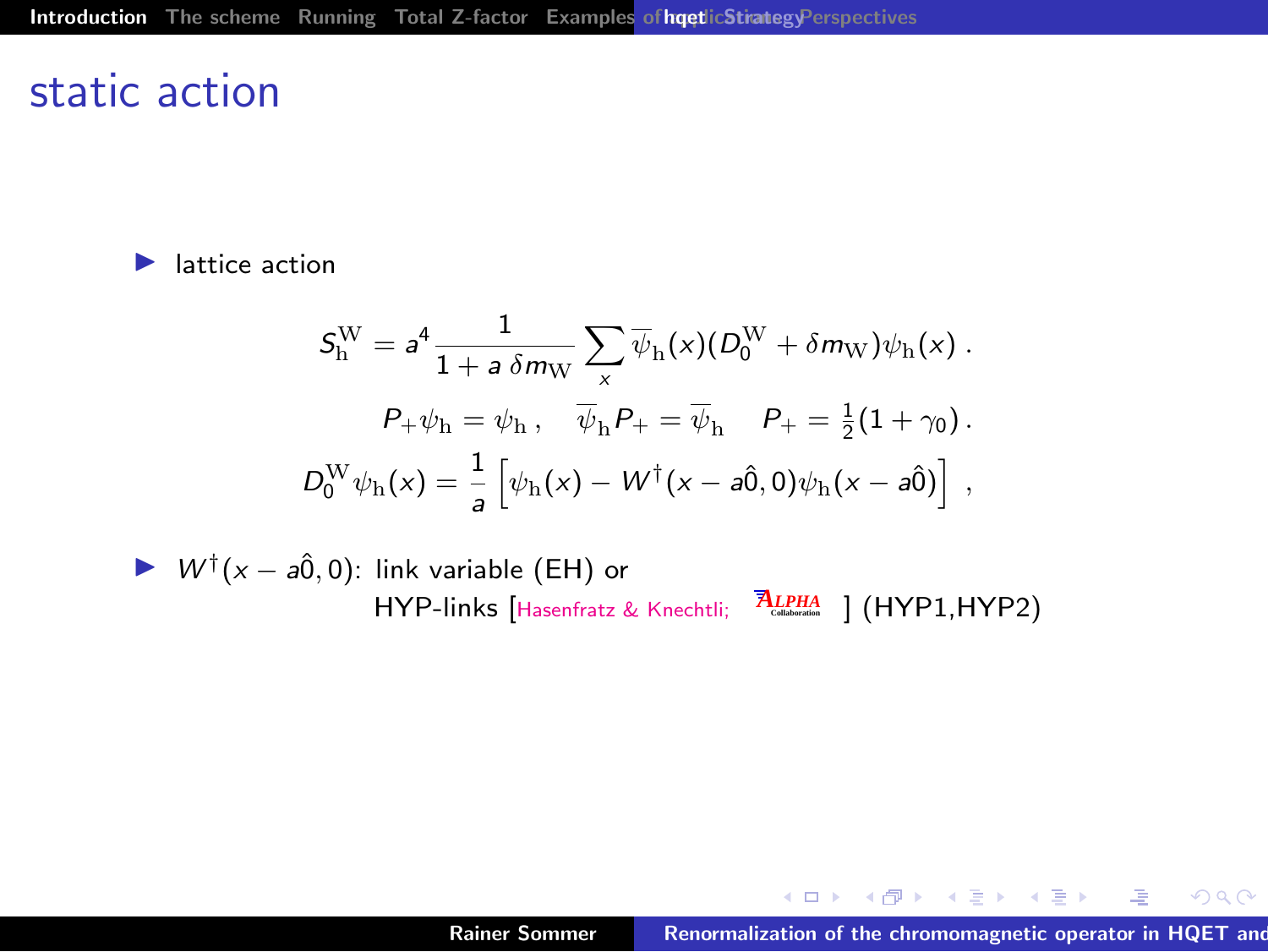$\blacktriangleright$  More conventional form of splitting

$$
m_{\rm B*}^2 - m_{\rm B}^2 = 4 C_{\rm mag}^{\rm match}(m_{\rm b}) \lambda_2(m_{\rm b}) + O(1/m_{\rm b})
$$
  

$$
\lambda_2(m_{\rm b}) = \frac{1}{3} \langle B|O_{\rm spin}^{\overline{\rm MS}}(\mu = m_{\rm b})|B\rangle / \langle B|B\rangle
$$

メロメ メ都 メ メ ヨメ メ ヨメ

 $\equiv$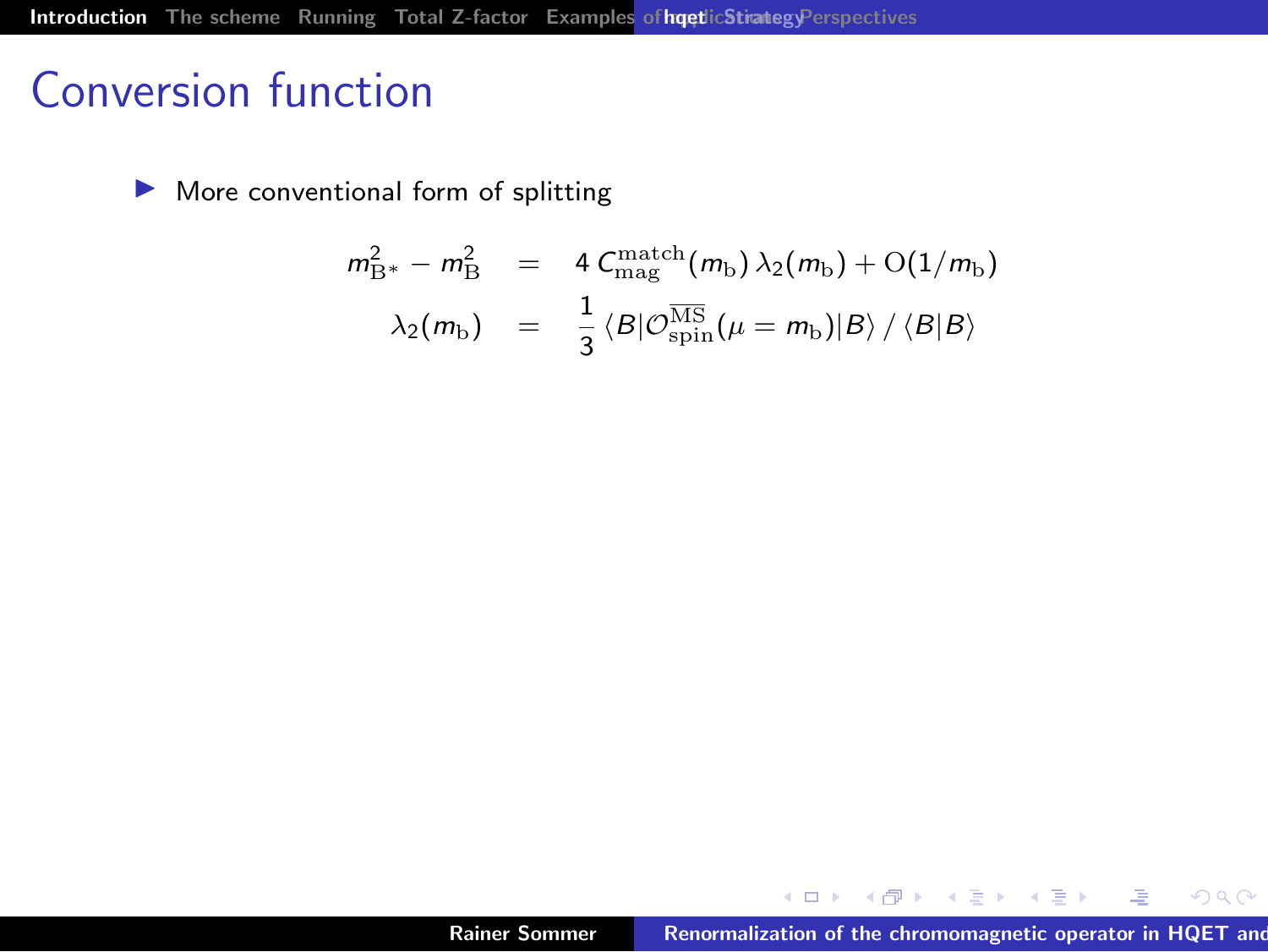$\blacktriangleright$  More conventional form of splitting

$$
m_{\rm B*}^2 - m_{\rm B}^2 = 4 C_{\rm mag}^{\rm match}(m_{\rm b}) \lambda_2(m_{\rm b}) + O(1/m_{\rm b})
$$

$$
\lambda_2(m_{\rm b}) = \frac{1}{3} \langle B|O_{\rm spin}^{\overline{\rm MS}}(\mu = m_{\rm b})|B\rangle / \langle B|B\rangle
$$

"derived" from

$$
m_{\rm B^*} - m_{\rm B} \sim \frac{2}{3} \frac{1}{m_{\rm b}} \langle B| \mathcal{O}_{\rm spin} |B\rangle / \langle B|B\rangle.
$$

- $\triangleright$   $\mathcal{O}_{\text{spin}}$  in the  $\overline{\text{MS}}$ -scheme
- $\blacktriangleright$   $m_{\text{b}} \equiv$  pole-mass  $m_{\text{Q},\text{b}}$
- ► remaining factor  $\equiv \mathcal{C}_{\text{mag}}^{\text{match}}(m_{\text{b}}) = 1 + \mathcal{C}_1 \bar{g}^2(m_{\text{b}}) + \ldots$

メ御き メミメ メミメ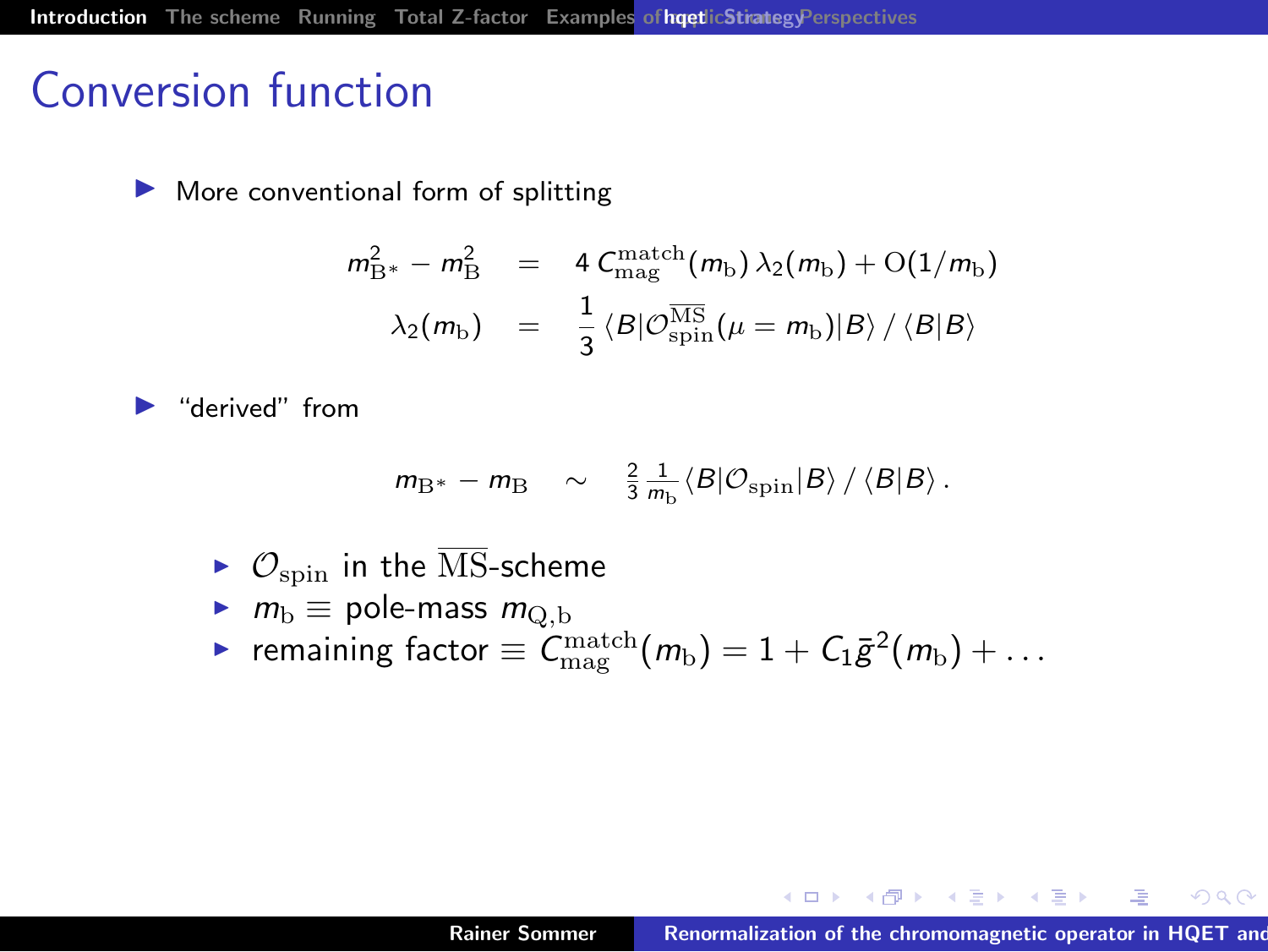$\blacktriangleright$  More conventional form of splitting

$$
m_{\rm B*}^2 - m_{\rm B}^2 = 4 C_{\rm mag}^{\rm match}(m_{\rm b}) \lambda_2(m_{\rm b}) + O(1/m_{\rm b})
$$

$$
\lambda_2(m_{\rm b}) = \frac{1}{3} \langle B|O_{\rm spin}^{\overline{\rm MS}}(\mu = m_{\rm b})|B\rangle / \langle B|B\rangle
$$

"derived" from

$$
m_{\rm B^*} - m_{\rm B} \sim \frac{2}{3} \frac{1}{m_{\rm b}} \langle B| \mathcal{O}_{\rm spin} |B\rangle / \langle B|B\rangle.
$$

- $\triangleright$   $\mathcal{O}_{\text{spin}}$  in the  $\overline{\text{MS}}$ -scheme
- $\blacktriangleright$   $m_{\text{b}} \equiv$  pole-mass  $m_{\text{Q},\text{b}}$ ► remaining factor  $\equiv \mathcal{C}_{\text{mag}}^{\text{match}}(m_{\text{b}}) = 1 + \mathcal{C}_1 \bar{g}^2(m_{\text{b}}) + \ldots$ I

$$
2m_{\mathrm{Q,b}}=m_{\mathrm{B}^*}+m_{\mathrm{B}}+\mathrm{O}(\mathrm{\Lambda})
$$

 $4$  and  $3$  and  $4$  . The  $4$  of  $\Xi$  is a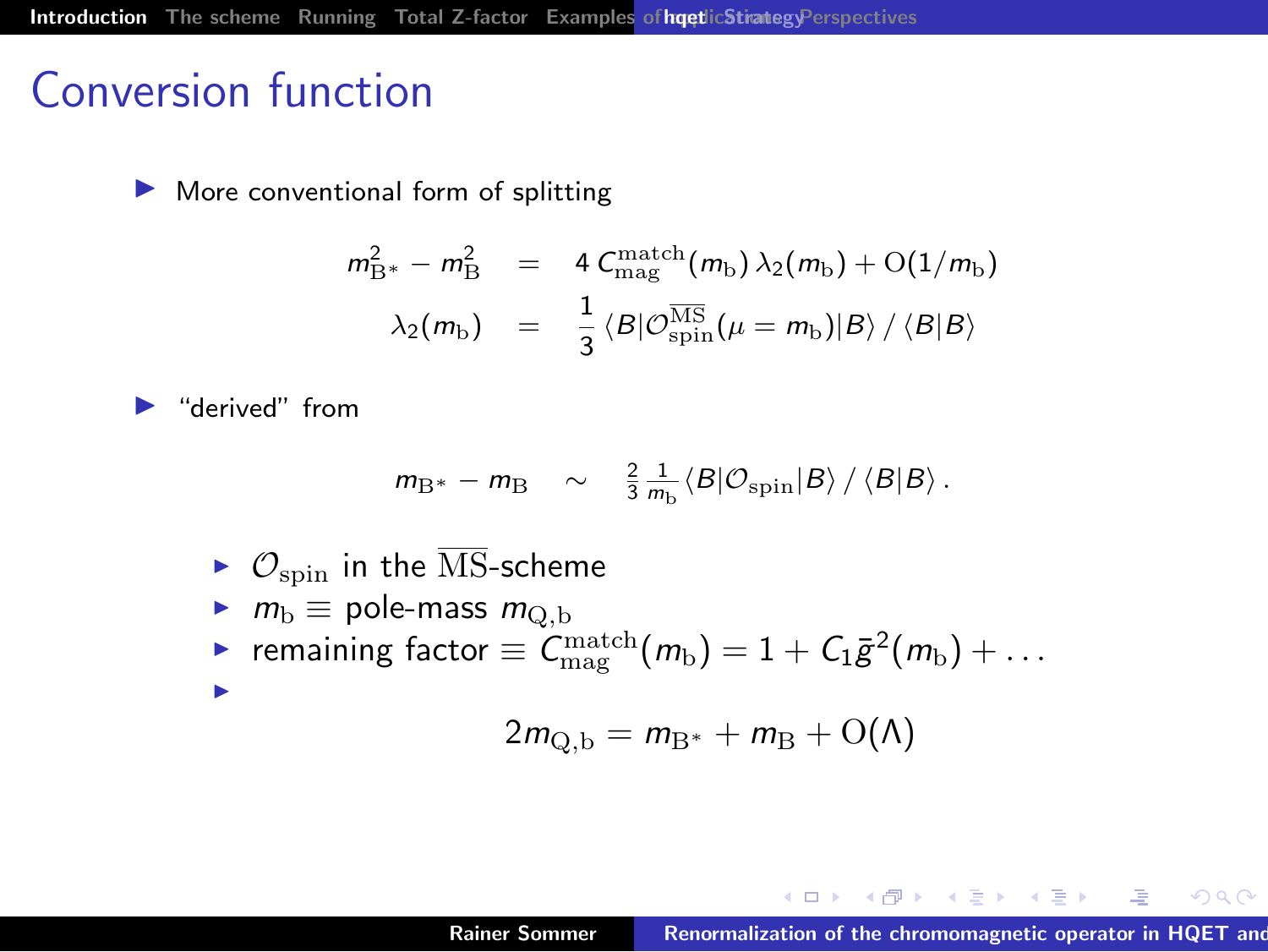$\triangleright$  with matrix element of RGI operator

$$
\mathcal{O}_{\text{spin}}^{\text{RGI}} = \lim_{\mu \to \infty} \left[ 2b_0 \bar{\mathbf{g}}^2(\mu) \right]^{-\gamma_0/2b_0} \mathcal{O}_{\text{spin}}(\mu).
$$
  

$$
\mathcal{O}_{\text{spin}}^{\text{RGI}} = Z_{\text{spin}}^{\text{RGI}}(\mathbf{g}_0) \mathcal{O}_{\text{spin}}
$$

メロメ メ御メ メミメ メミメー

 $\equiv$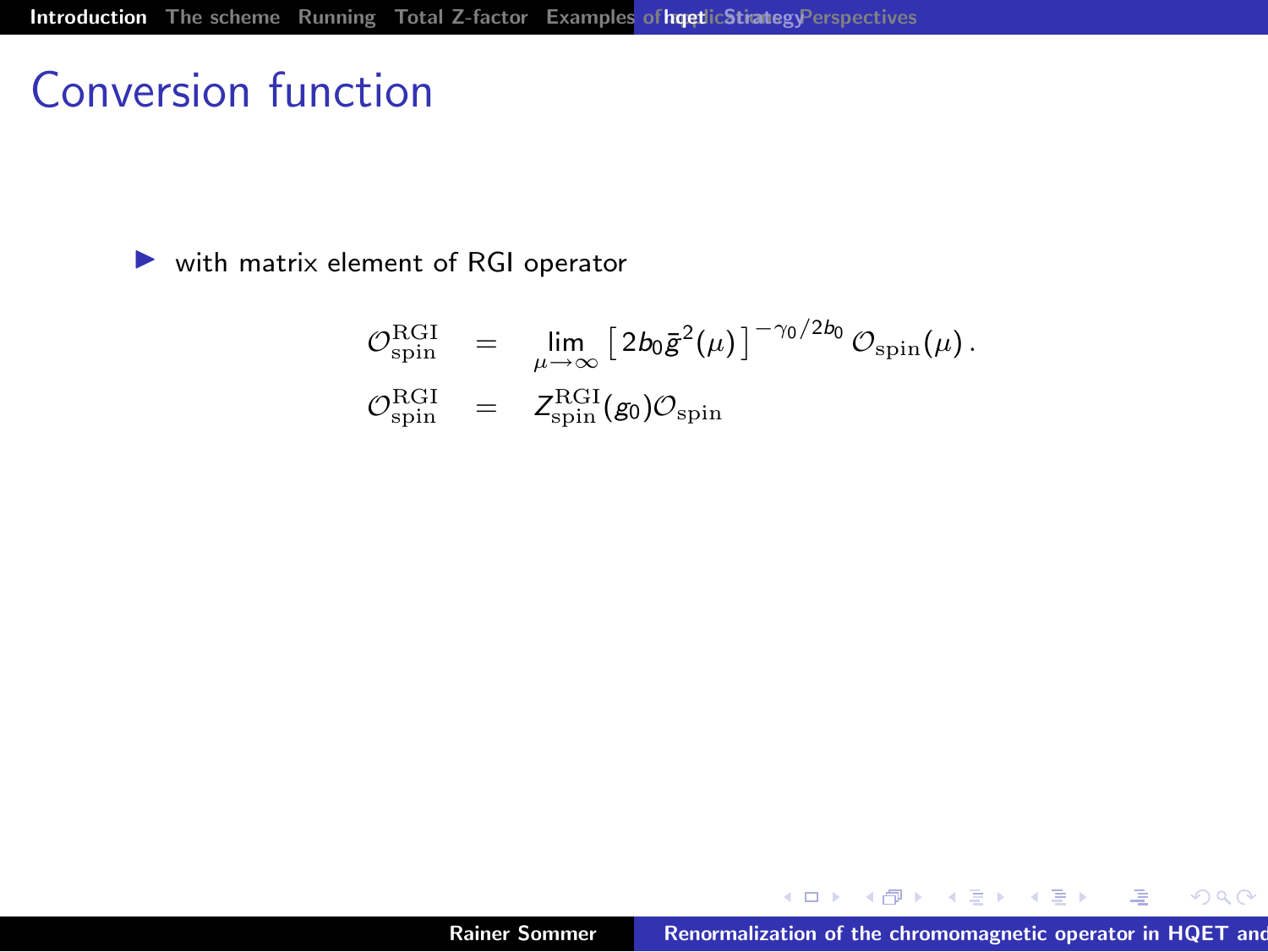$\blacktriangleright$ 

 $\triangleright$  with matrix element of RGI operator

$$
\mathcal{O}_{\text{spin}}^{\text{RGI}} = \lim_{\mu \to \infty} \left[ 2b_0 \bar{\mathbf{g}}^2(\mu) \right]^{-\gamma_0/2b_0} \mathcal{O}_{\text{spin}}(\mu).
$$
  

$$
\mathcal{O}_{\text{spin}}^{\text{RGI}} = Z_{\text{spin}}^{\text{RGI}}(\mathbf{g}_0) \mathcal{O}_{\text{spin}}
$$

$$
m_{\rm B^*}^2 - m_{\rm B}^2 = 4C_{\rm mag}(M_{\rm b}/\Lambda_{\overline{\rm MS}})\lambda_2^{\rm RGI} + {\rm O}(1/m_{\rm b})
$$

メロメ メタメ メミメ メミメ

 $\equiv$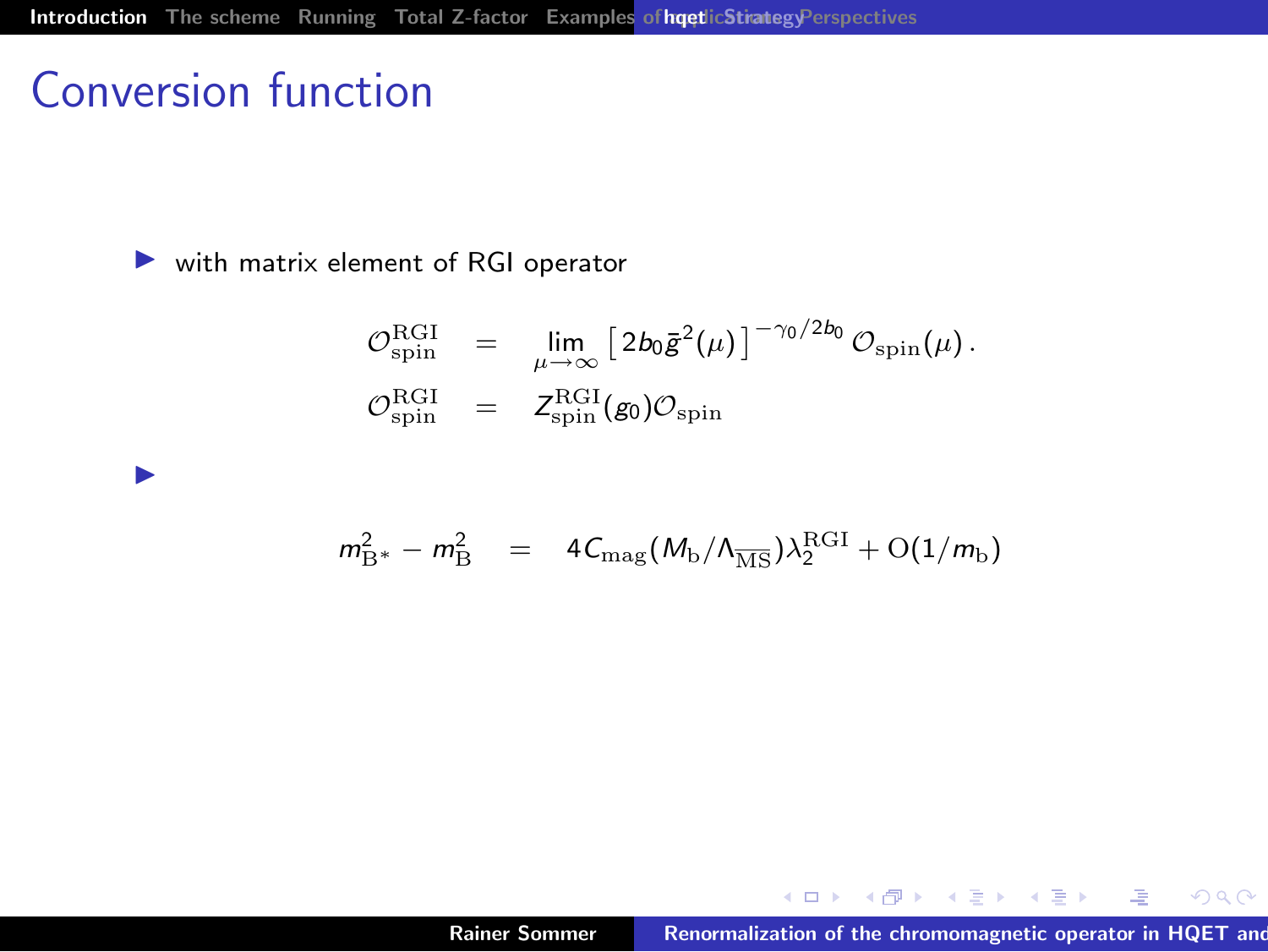

( @ )

 $\rightarrow$ 

**II** 

重

ă

 $2Q$ 

 $\leftarrow$   $\Box$   $\rightarrow$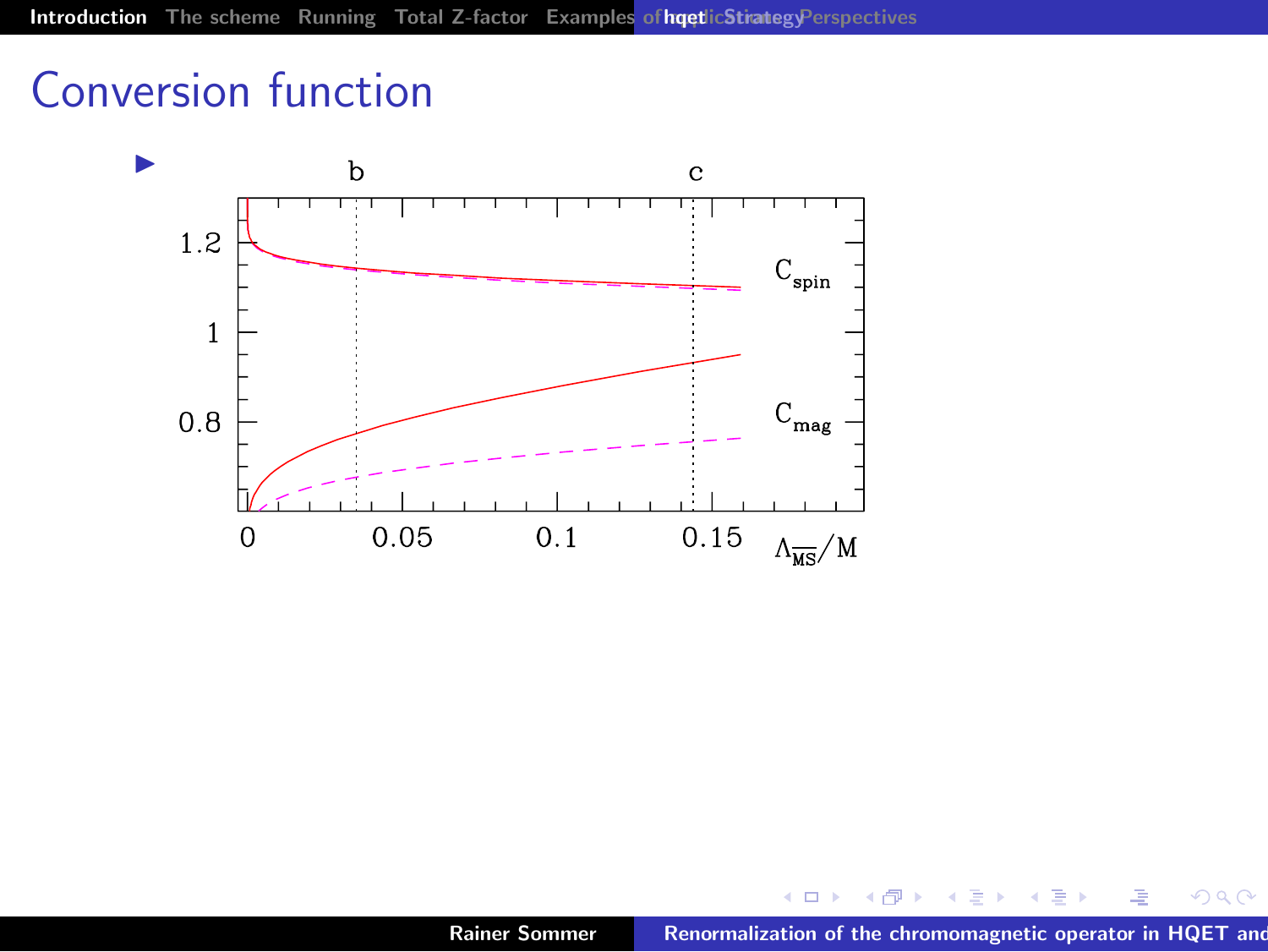

better "convergence" by changing to

$$
C_{\rm spin}(M_{\rm b}/\Lambda_{\overline{\rm MS}}) = \frac{M_{\rm b}}{m_{\rm Q,b}} C_{\rm mag}(M_{\rm b}/\Lambda_{\overline{\rm MS}})
$$
  

$$
\Delta m^2 = 2 \frac{m_{\rm B*} + m_{\rm B}}{M_{\rm b}} C_{\rm spin}(M_{\rm b}/\Lambda_{\overline{\rm MS}}) \lambda_2^{\rm RGI} + O(1/m_{\rm b})
$$

(pole mass eliminated; renormalon!)

 $290$ 

 $4.171.6$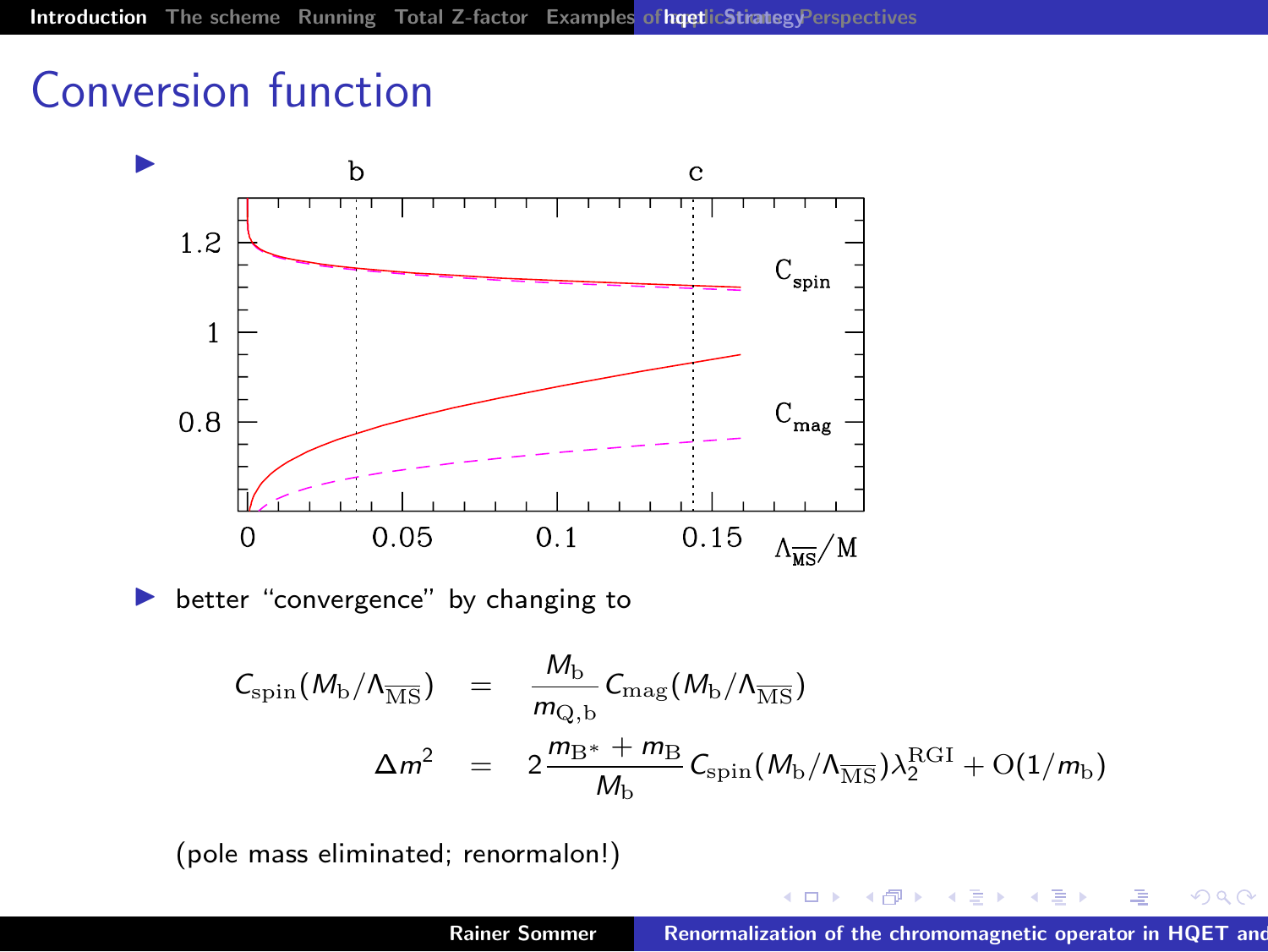

$$
C_{\rm spin}(M_{\rm b}/\Lambda_{\overline{\rm MS}}) = \frac{M_{\rm b}}{m_{\rm Q,b}} C_{\rm mag}(M_{\rm b}/\Lambda_{\overline{\rm MS}})
$$
  

$$
\Delta m^2 = 2 \frac{m_{\rm B*} + m_{\rm B}}{M_{\rm b}} C_{\rm spin}(M_{\rm b}/\Lambda_{\overline{\rm MS}}) \lambda_2^{\rm RGI} + O(1/m_{\rm b})
$$

(pole mass eliminated; renormalon!)

 $290$ 

 $4.171.6$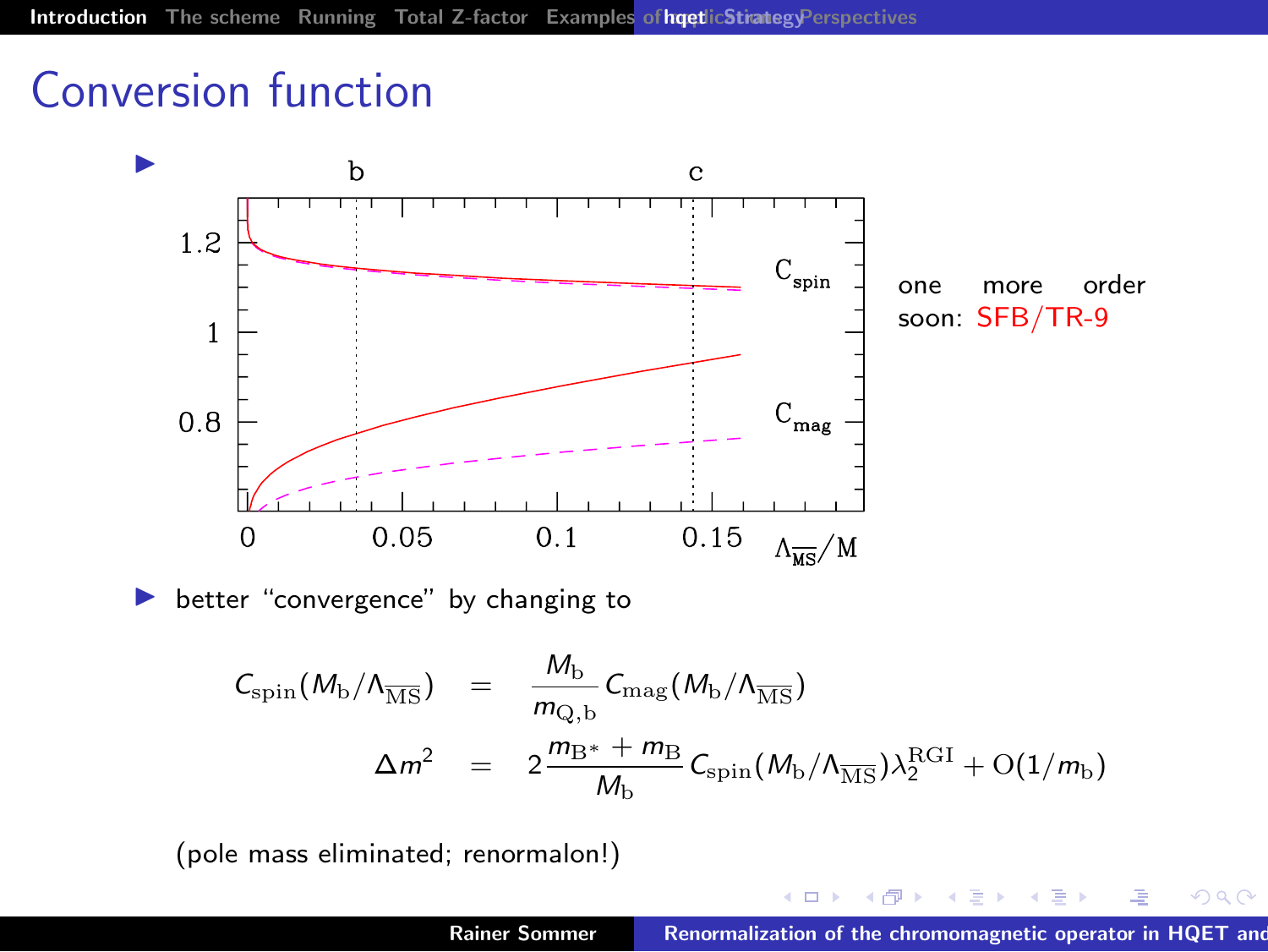#### **Needed**

 $\blacktriangleright$  Renormalization factor  $Z_{\rm spin}^{\rm RGI}$ previously 1-loop PT

メロメ メタメ メミメ メミメ

重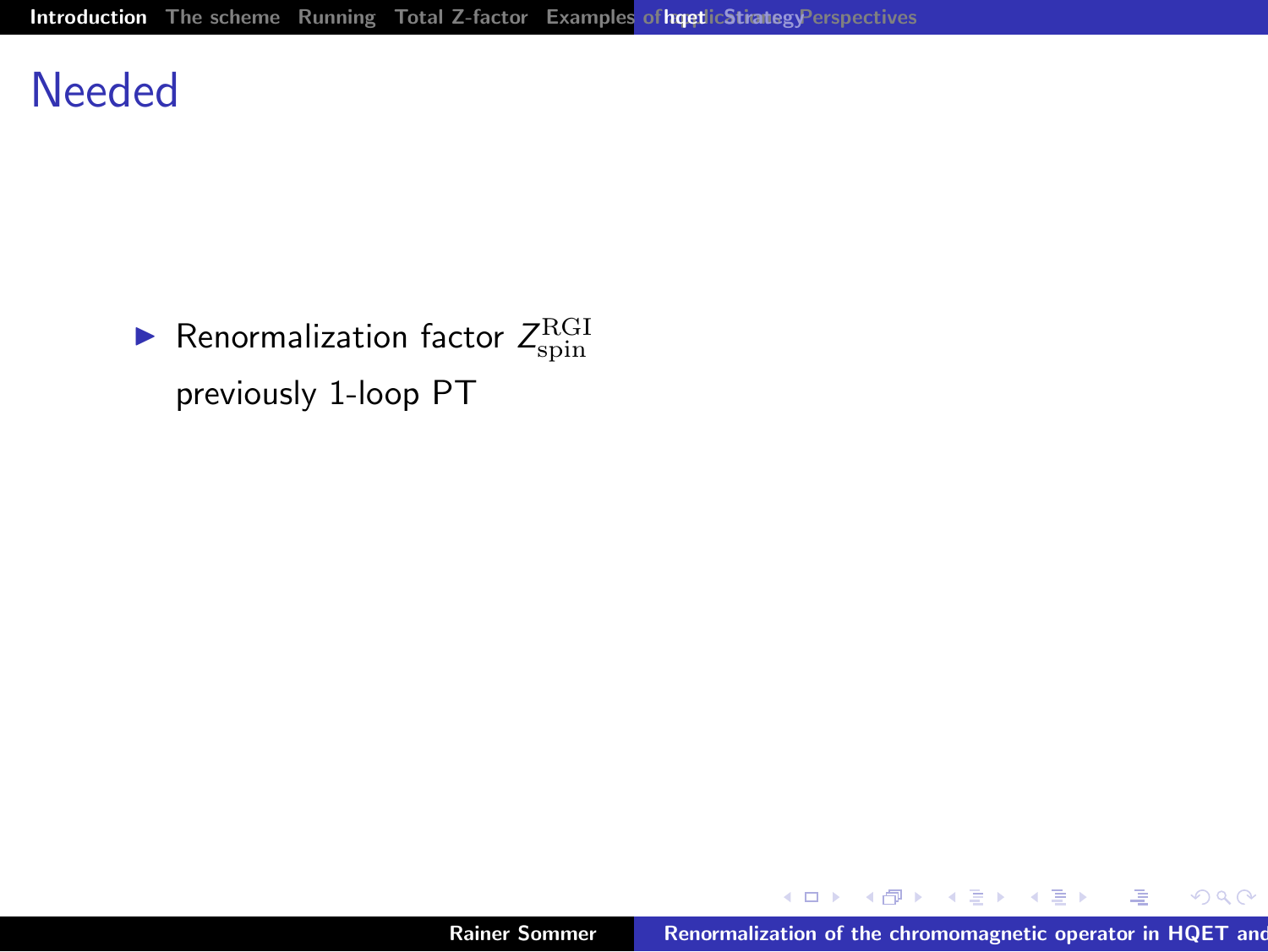#### **Needed**

- $\blacktriangleright$  Renormalization factor  $Z_{\rm spin}^{\rm RGI}$ previously 1-loop PT
- $\triangleright$  bare matrix element (take from literature for now)

メロメ メタメ メミメ メミメ

<span id="page-25-0"></span>唾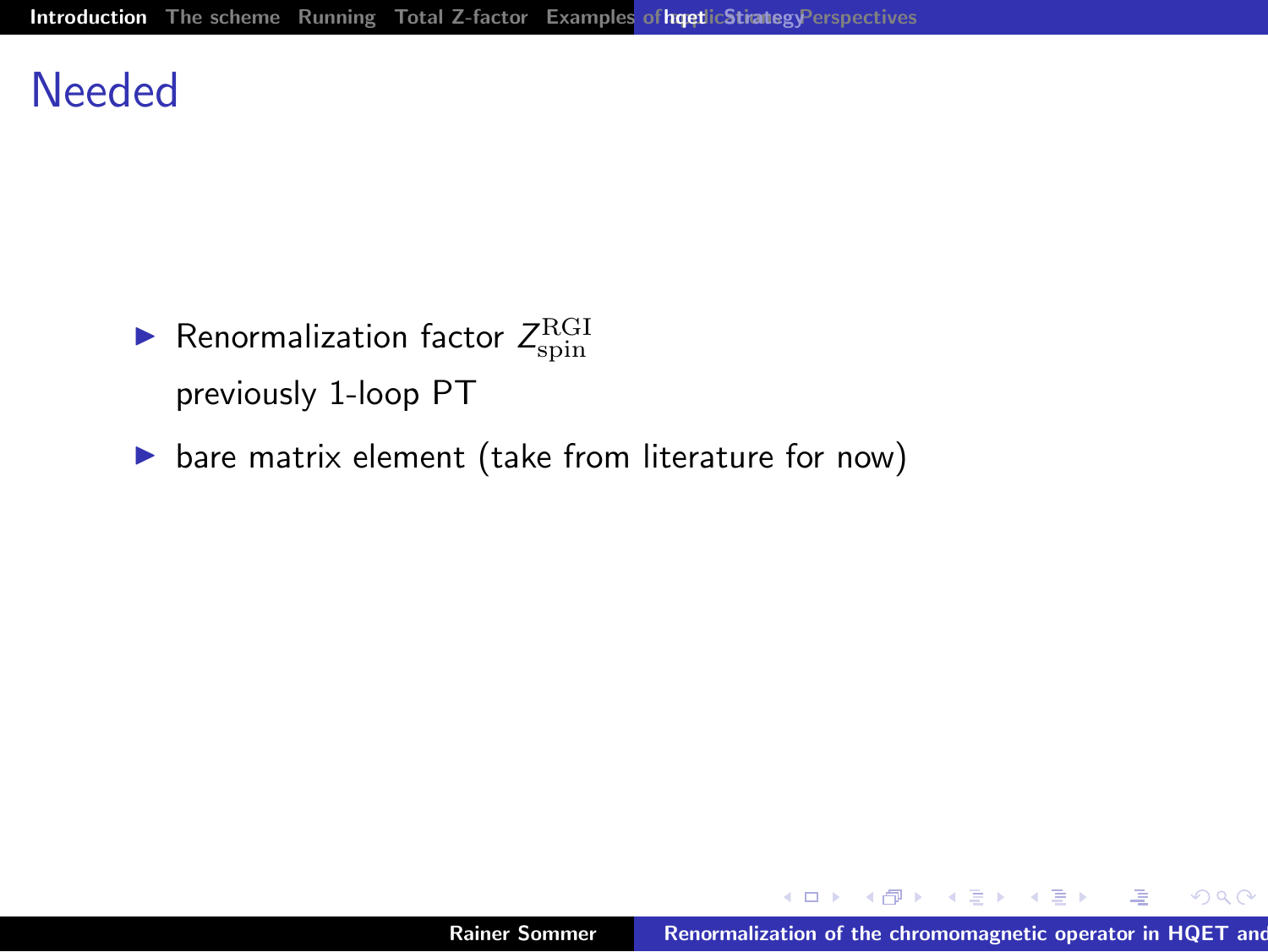[Introduction](#page-2-0) [The scheme](#page-27-0) [Running](#page-40-0) [Total Z-factor](#page-52-0) Examples of hoetlic [Strategy](#page-26-0)[Perspectives](#page-56-0)

# Strategy to get  $Z_{\rm spin}^{\rm RGI}~(\mathcal O_{\rm spin}^{\rm RGI})$

finite volume renormalization scheme  $\mathcal{O}^\text{SF}_\text{spin}$ defined at zero quark mass

$$
L_{\text{max}} = \text{const.}/F_{\pi} = O(\frac{1}{2} \text{fm}) : \longrightarrow \qquad \mathcal{O}_{\text{spin}}^{\text{SF}}(\mu = 1/L_{\text{max}})
$$
\n
$$
\mathcal{O}_{\text{spin}}^{\text{SF}}(\mu = 2/L_{\text{max}})
$$
\n
$$
\text{always } a/L \ll 1
$$
\n
$$
\mathcal{O}_{\text{spin}}^{\text{SF}}(\mu = 2^n/L_{\text{max}} = 1/L_{\text{min}})
$$
\n
$$
\mathcal{O}_{\text{spin}}^{\text{SF}}(\mu = 2^n/L_{\text{max}} = 1/L_{\text{min}})
$$
\n
$$
\mathcal{O}_{\text{spin}}^{\text{RF}}(\mu = 2^n/L_{\text{max}} = 1/L_{\text{min}})
$$

Result is 
$$
\boxed{\mathcal{O}_{\text{spin}}^{\text{RGI}}/\mathcal{O}_{\text{spin}}(L_{\text{max}})}
$$
 combine with  $\mathcal{O}_{\text{spin}}(L_{\text{max}}, g_0)$ 

メロメ メ御メ メミメ メミメ

<span id="page-26-0"></span> $2Q$ 

ē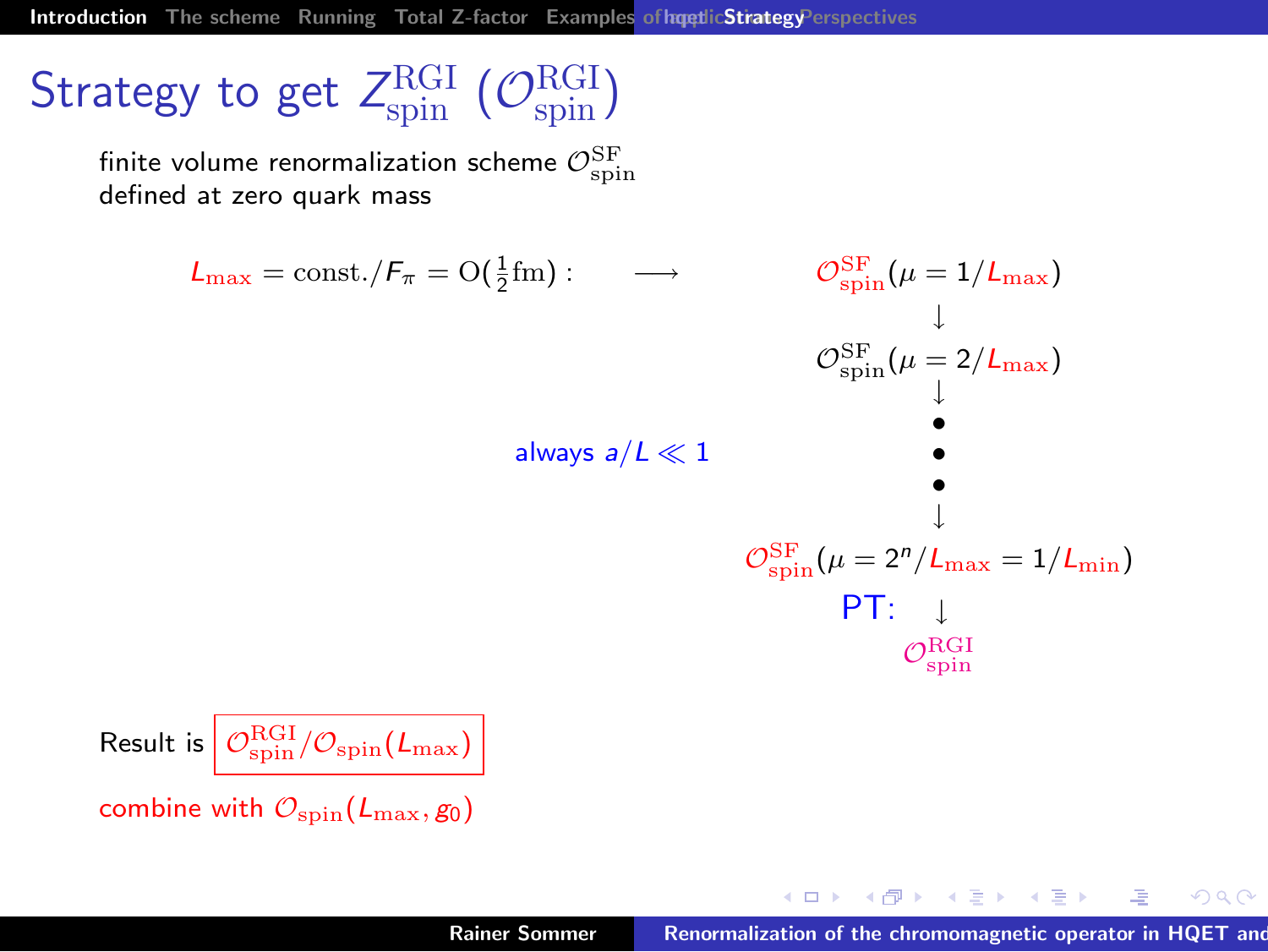$\blacktriangleright$  The spin operator

メロメ メ都メ メミメ メミメー

<span id="page-27-0"></span>唐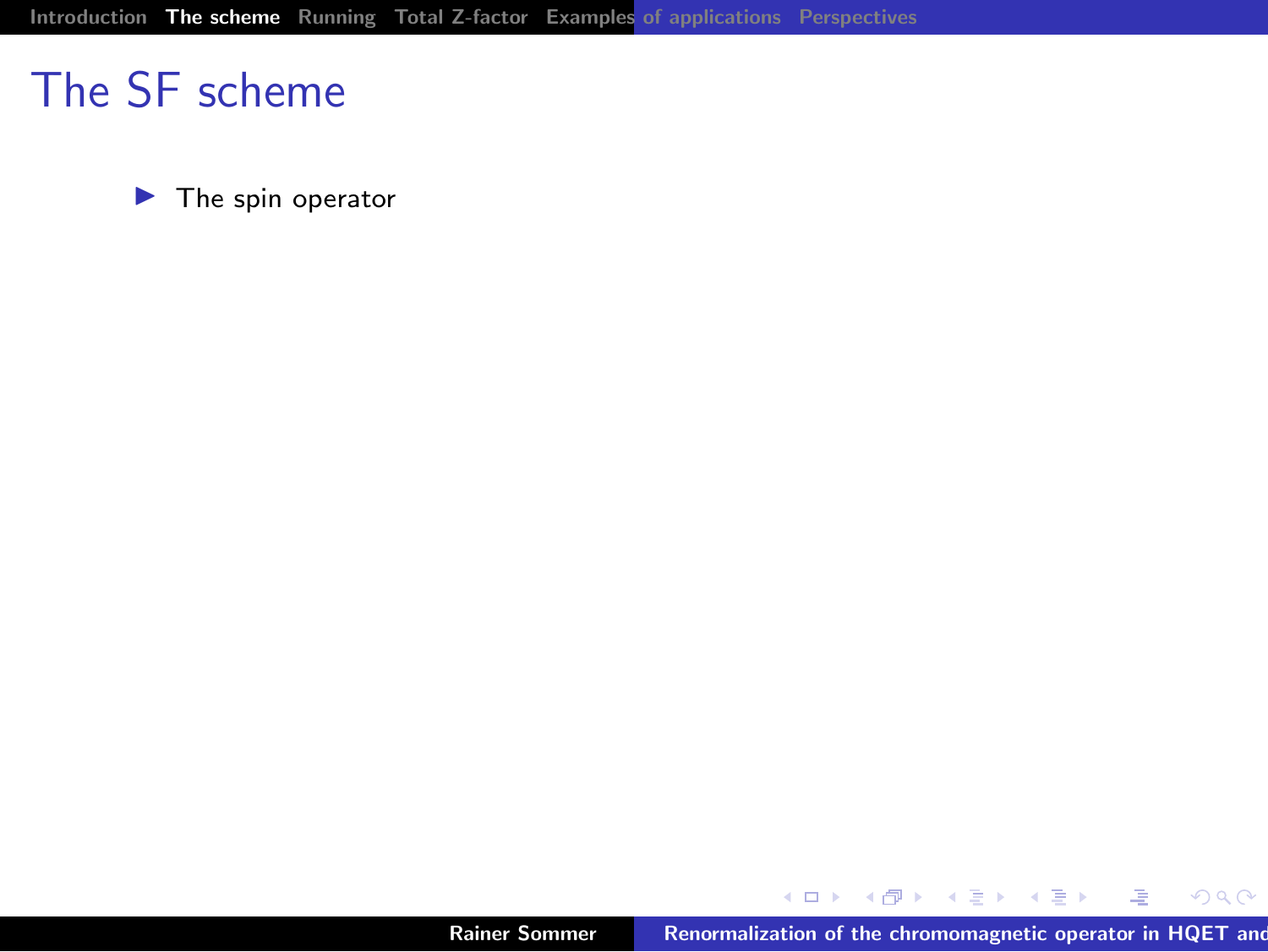$\blacktriangleright$  The spin operator

 $\blacktriangleright$  spin trafo

$$
\delta\psi_{\mathbf{h}} = \sigma_{k}\psi_{\mathbf{h}} , \qquad \delta\overline{\psi}_{\mathbf{h}} = -\overline{\psi}_{\mathbf{h}}\sigma_{k} , \qquad \sigma_{k} \equiv -\frac{1}{2}\epsilon_{ijk}\sigma_{ij}
$$

メロメ メ都 メ メ君 メ メ君 メー

 $\equiv$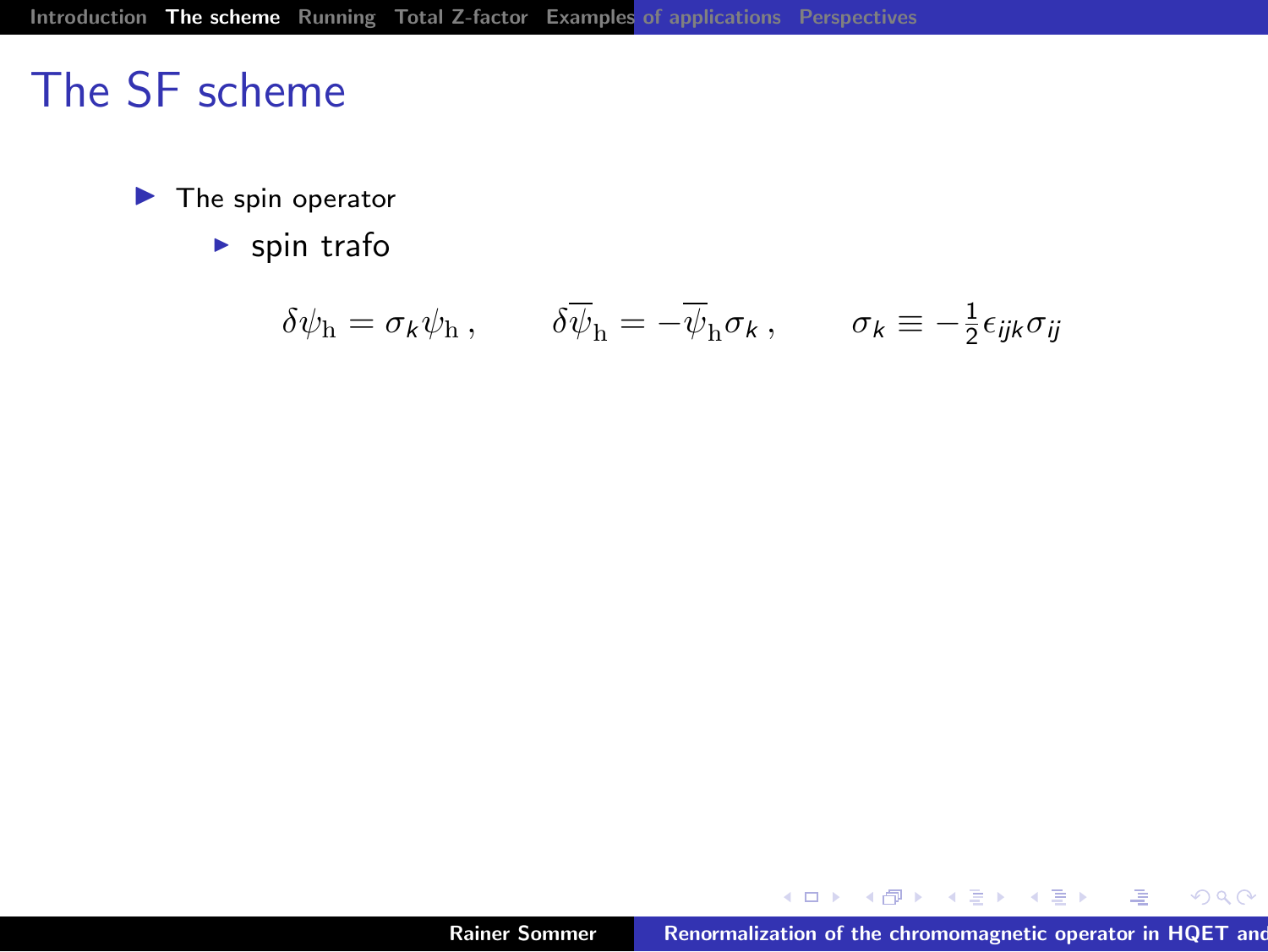- $\blacktriangleright$  The spin operator
	- $\blacktriangleright$  spin trafo

$$
\delta\psi_{\rm h} = \sigma_k \psi_{\rm h} \,, \qquad \delta\overline{\psi}_{\rm h} = -\overline{\psi}_{\rm h}\sigma_k \,, \qquad \sigma_k \equiv -\frac{1}{2}\epsilon_{ijk}\sigma_{ij}
$$

► invariance  $\longrightarrow$  (local) Noether charge

$$
S_k(x) = \frac{1}{1 + a \,\delta m_{\rm W}} \overline{\psi}_{\rm h}(x) \sigma_k W^{\dagger}(x - a\hat{0}, 0) \psi_{\rm h}(x - a\hat{0})
$$

does not renormalize

メロメ メ母メ メミメ メミメー

佳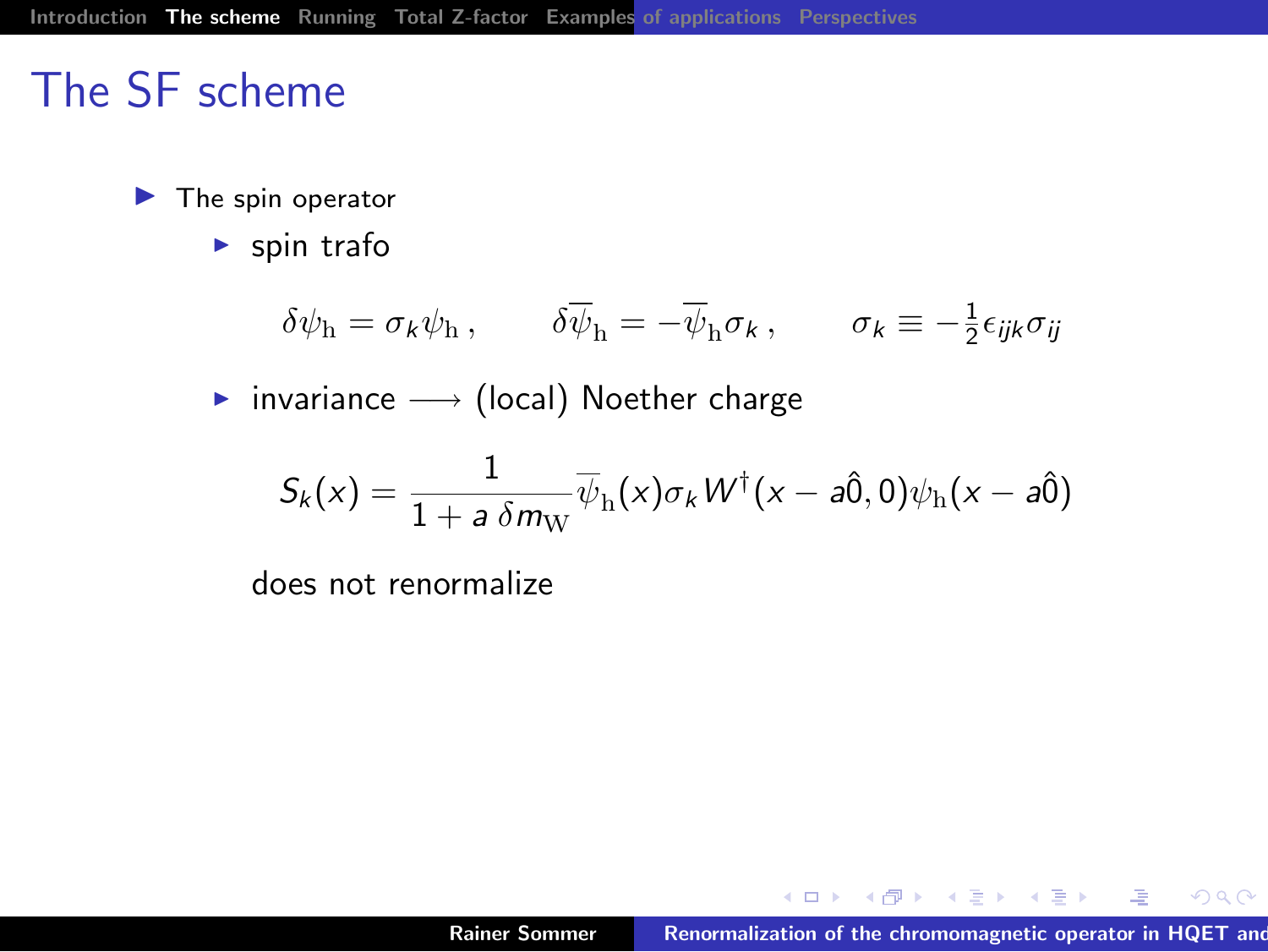- $\blacktriangleright$  The spin operator
	- $\blacktriangleright$  spin trafo

$$
\delta\psi_{\rm h} = \sigma_k\psi_{\rm h}\,,\qquad \delta\overline{\psi}_{\rm h} = -\overline{\psi}_{\rm h}\sigma_k\,,\qquad \sigma_k \equiv -\frac{1}{2}\epsilon_{ijk}\sigma_{ij}
$$

► invariance  $\longrightarrow$  (local) Noether charge

$$
S_k(x) = \frac{1}{1 + a \,\delta m_{\rm W}} \overline{\psi}_{\rm h}(x) \sigma_k W^{\dagger}(x - a\hat{0}, 0) \psi_{\rm h}(x - a\hat{0})
$$

does not renormalize

 $\blacktriangleright$  renormalization condition

$$
Z_{\rm spin}^{\rm SF}(L) \frac{L^2\langle\,S_1(\textcolor{black}{x}+\textcolor{black}{\frac12}\hat{0})\,\mathcal{O}_{\rm spin}(\textcolor{black}{x})\,\rangle}{\langle\,S_1(\textcolor{black}{x}+\textcolor{black}{\frac12}\hat{0})\,S_1(\textcolor{black}{x})\,\rangle} = \left.\frac{L^2\langle\,S_1(\textcolor{black}{x}+\textcolor{black}{\frac12}\hat{0})\,\mathcal{O}_{\rm spin}(\textcolor{black}{x})\,\rangle}{\langle\,S_1(\textcolor{black}{x}+\textcolor{black}{\frac12}\hat{0})\,S_1(\textcolor{black}{x})\,\rangle}\,\right|_{\textcolor{black}{g_0=0}}\,,
$$

イロメ イ母メ イヨメ イヨメー

佳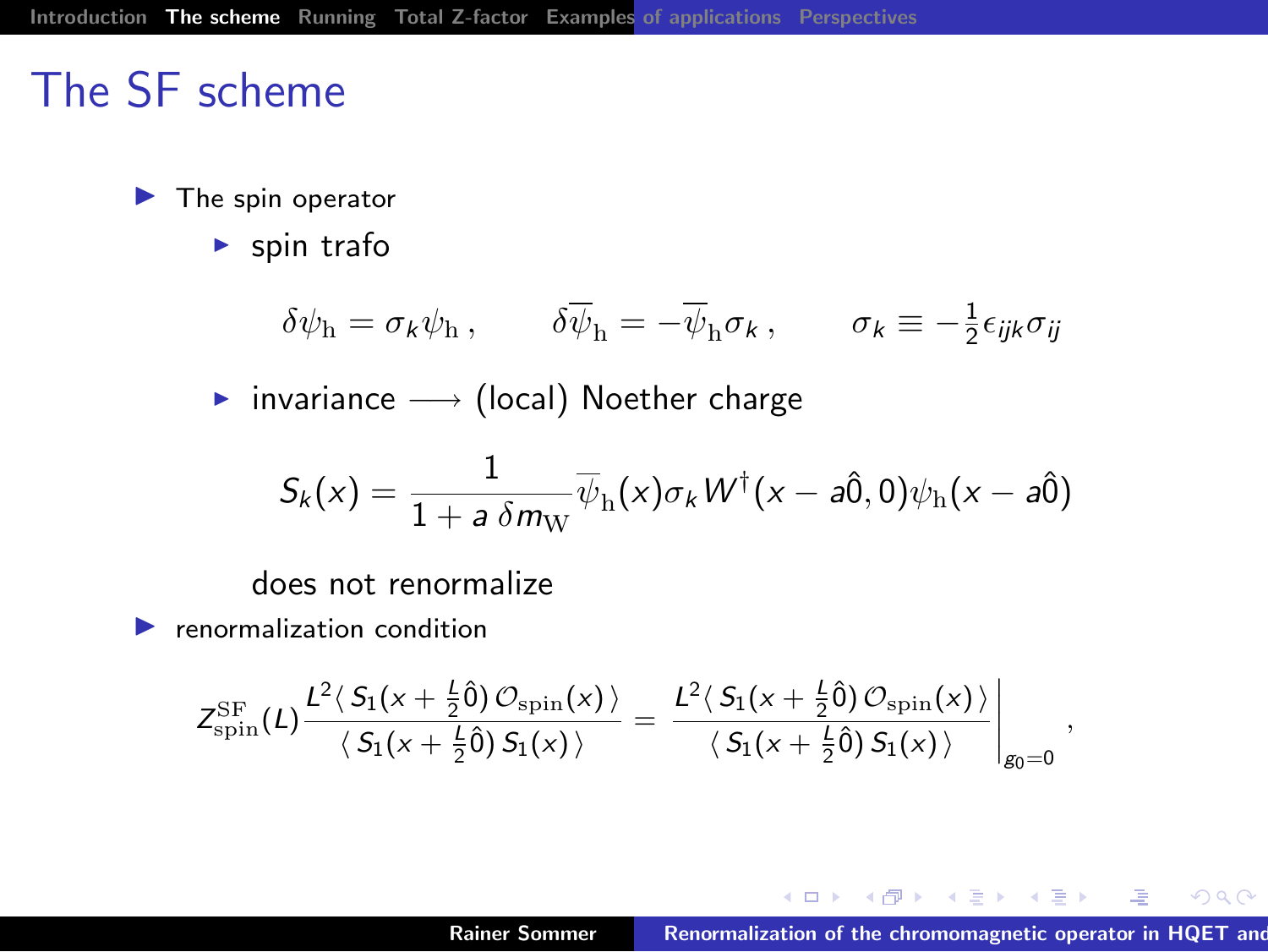$\blacktriangleright$  renormalization condition

$$
Z_{\rm spin}^{\rm SF}(L) \frac{L^2 \langle\,S_1(x+\tfrac{L}{2}\hat{0})\,\mathcal{O}_{\rm spin}(x)\,\rangle}{\langle\,S_1(x+\tfrac{L}{2}\hat{0})\,S_1(x)\,\rangle} = \left.\frac{L^2 \langle\,S_1(x+\tfrac{L}{2}\hat{0})\,\mathcal{O}_{\rm spin}(x)\,\rangle}{\langle\,S_1(x+\tfrac{L}{2}\hat{0})\,S_1(x)\,\rangle}\right|_{g_0=0},
$$

メロメ メ都 メメ きょうくきょう

 $E = 990$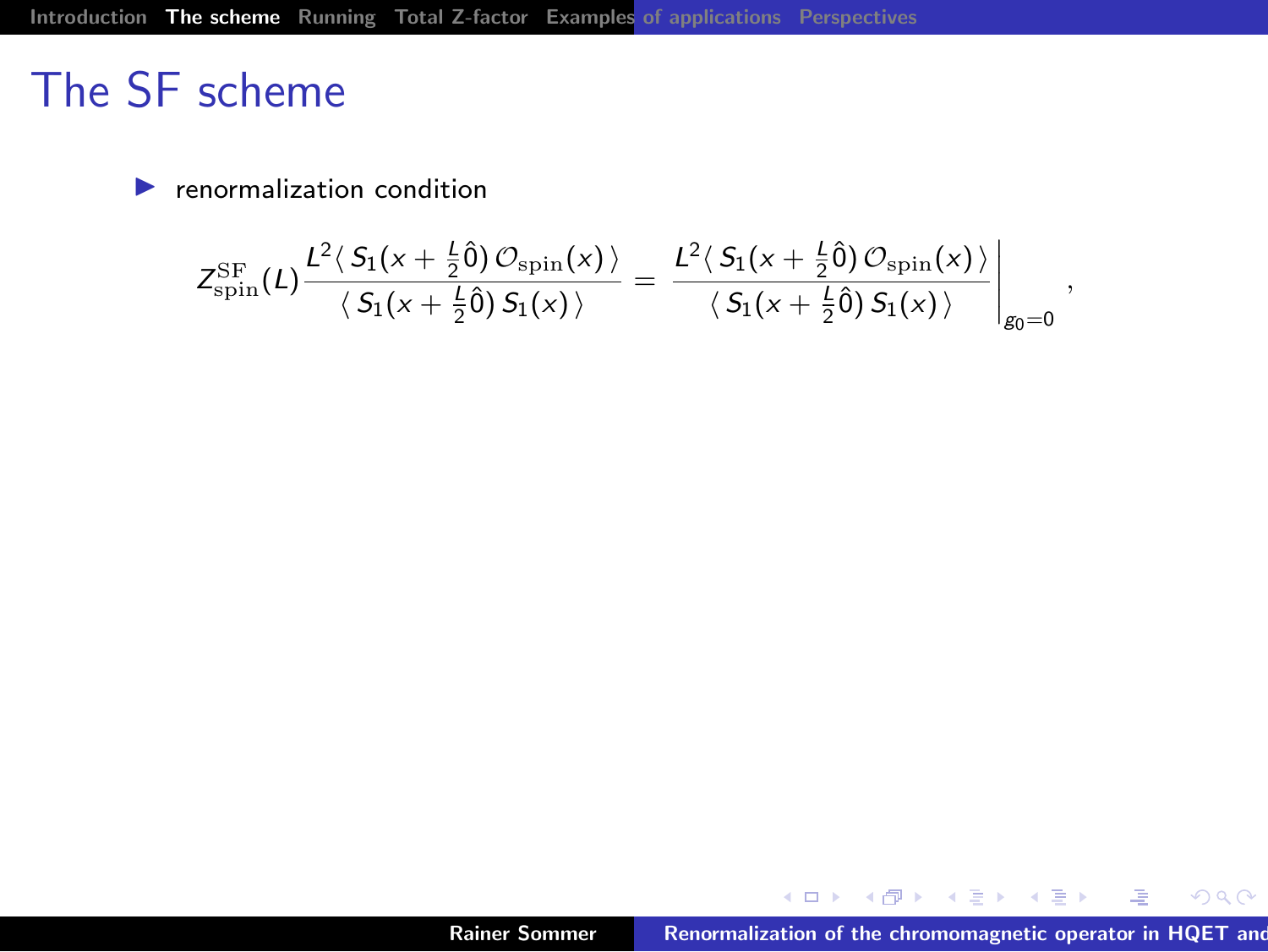$\blacktriangleright$  renormalization condition

$$
Z_{\rm spin}^{\rm SF}(L) \frac{L^2\langle\,S_1(x+\frac{L}{2}\hat{0})\,\mathcal{O}_{\rm spin}(x)\,\rangle}{\langle\,S_1(x+\frac{L}{2}\hat{0})\,S_1(x)\,\rangle}\,=\,\frac{L^2\langle\,S_1(x+\frac{L}{2}\hat{0})\,\mathcal{O}_{\rm spin}(x)\,\rangle}{\langle\,S_1(x+\frac{L}{2}\hat{0})\,S_1(x)\,\rangle}\,\Bigg|_{\rm g_0=0}\,,
$$

important detail: boundary conditions such that  $F_{kl} \neq 0$  Dirichlet conditions in the 3-direction,

$$
\mathit{U}(x,\mu)|_{x_3=0}=\text{exp}(aC)\,,\quad \mathit{U}(x,\mu)|_{x_3=L_3}=\text{exp}(aC')\,,\quad \mu=0,1,2\,,
$$

keeping periodic boundary conditions with respect to  $x_0, x_1, x_2$ Abelian fields of "point A" [Lüscher, S., Weisz, Wolff]

$$
C = \frac{i}{L} \text{diag}(\Phi_1, \Phi_2, \Phi_3) = \frac{i}{L} \text{diag}(-\pi/3, 0, \pi/3),
$$
  

$$
C' = \frac{i}{L} \text{diag}(\Phi'_1, \Phi'_2, \Phi'_3) = \frac{i}{L} \text{diag}(-\pi, \pi/3, 2\pi/3)
$$

メロメ メタメ メミメ メミメー

佳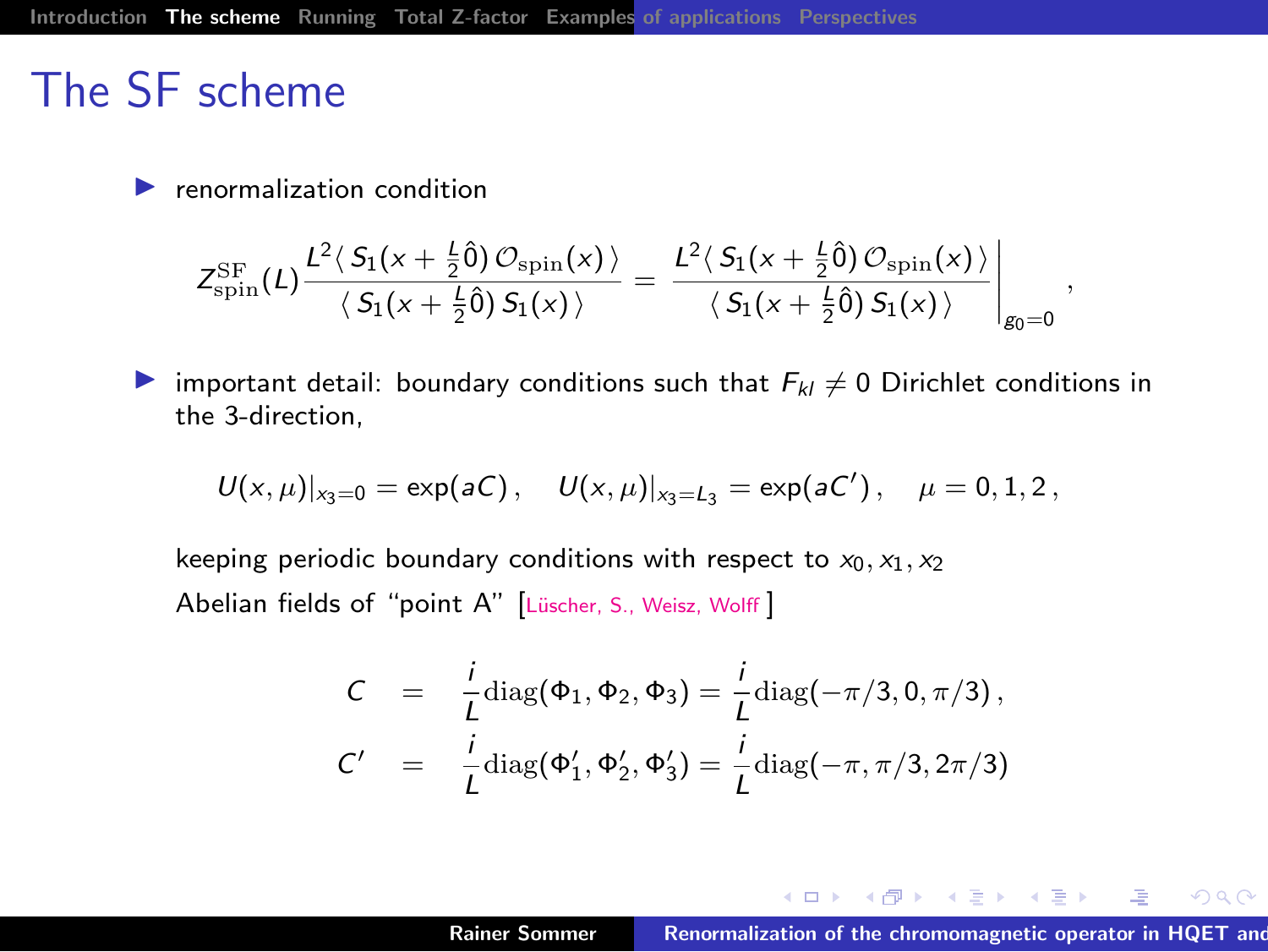$\blacktriangleright$  renormalization condition was:

$$
Z_{\rm spin}^{\rm SF}(L) \frac{L^2 \langle\,S_1(x+\tfrac{L}{2}\hat{0})\,\mathcal{O}_{\rm spin}(x)\,\rangle}{\langle\,S_1(x+\tfrac{L}{2}\hat{0})\,S_1(x)\,\rangle}\t=\left.\frac{L^2 \langle\,S_1(x+\tfrac{L}{2}\hat{0})\,\mathcal{O}_{\rm spin}(x)\,\rangle}{\langle\,S_1(x+\tfrac{L}{2}\hat{0})\,S_1(x)\,\rangle}\right|_{\rm g_0=0}\,,
$$

メロメ メ御メ メ君メ メ君メー

 $E = 990$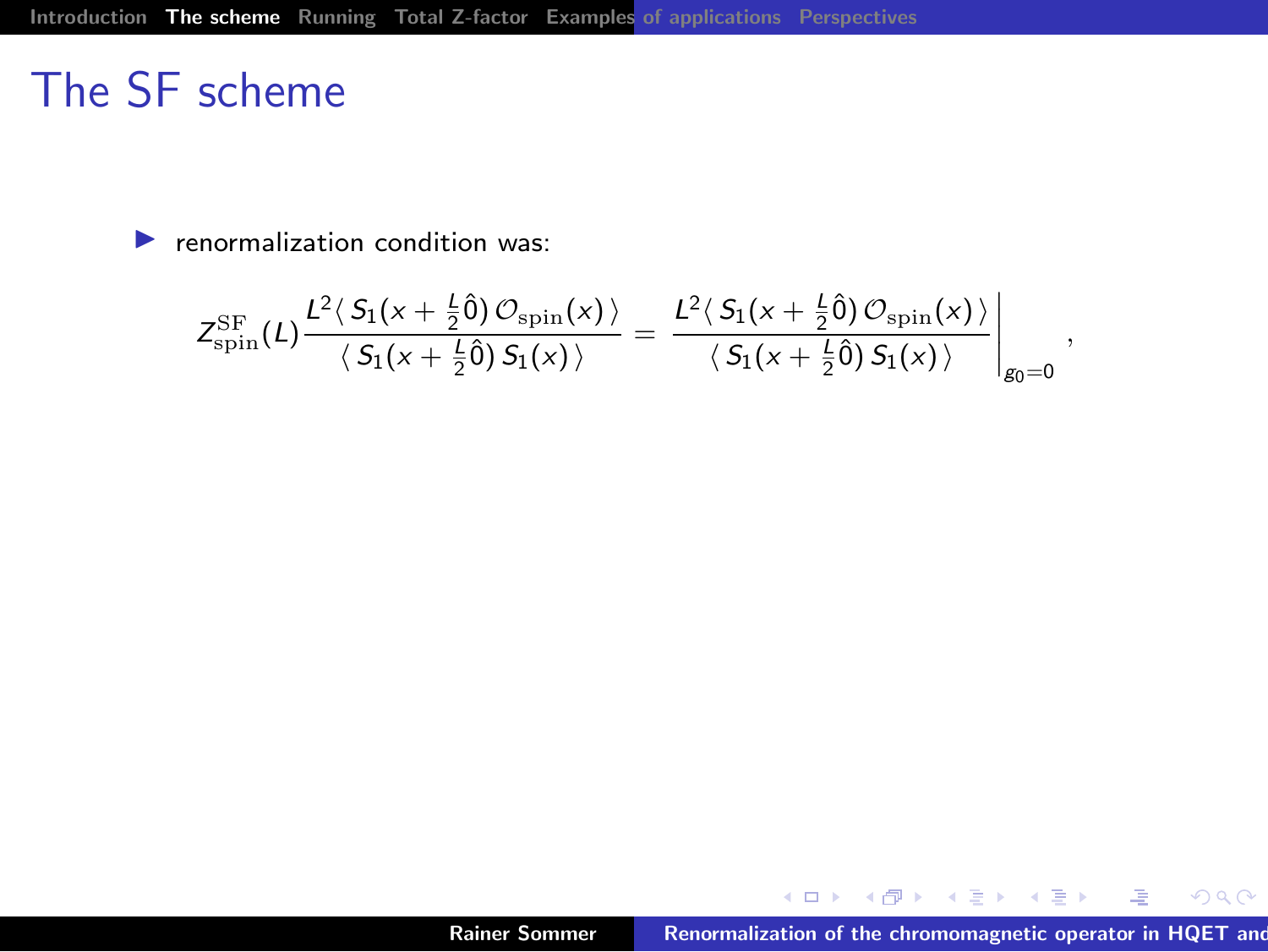$\blacktriangleright$  renormalization condition was:

$$
Z_{\rm spin}^{\rm SF}(L) \frac{L^2\langle\,S_1(x+\frac{L}{2}\hat{0})\,\mathcal{O}_{\rm spin}(x)\,\rangle}{\langle\,S_1(x+\frac{L}{2}\hat{0})\,S_1(x)\,\rangle}\,=\,\frac{L^2\langle\,S_1(x+\frac{L}{2}\hat{0})\,\mathcal{O}_{\rm spin}(x)\,\rangle}{\langle\,S_1(x+\frac{L}{2}\hat{0})\,S_1(x)\,\rangle}\,\bigg|_{\rm g_0=0}\;,
$$

 $\blacktriangleright$  integrate out static fields

$$
\frac{\langle S_1(x+\frac{L}{2}\hat{0})\mathcal{O}_{\text{spin}}(x)\rangle}{\langle S_1(x+\frac{L}{2}\hat{0})\mathcal{S}_1(x)\rangle} = \frac{\langle \text{Tr}(\mathcal{P}_0(x)\mathcal{B}_1(x))\rangle}{\langle \text{Tr}(\mathcal{P}_0(x))\rangle}, \quad \mathcal{B}_1(x) = i\hat{\mathcal{F}}_{23}(x),
$$
  

$$
\mathcal{P}_\mu(x) = W(x,\mu)W(x+a\hat{\mu},\mu) \dots W(x+(L-a)\hat{\mu},\mu)
$$

メロメ メタメ メミメ メミメー

画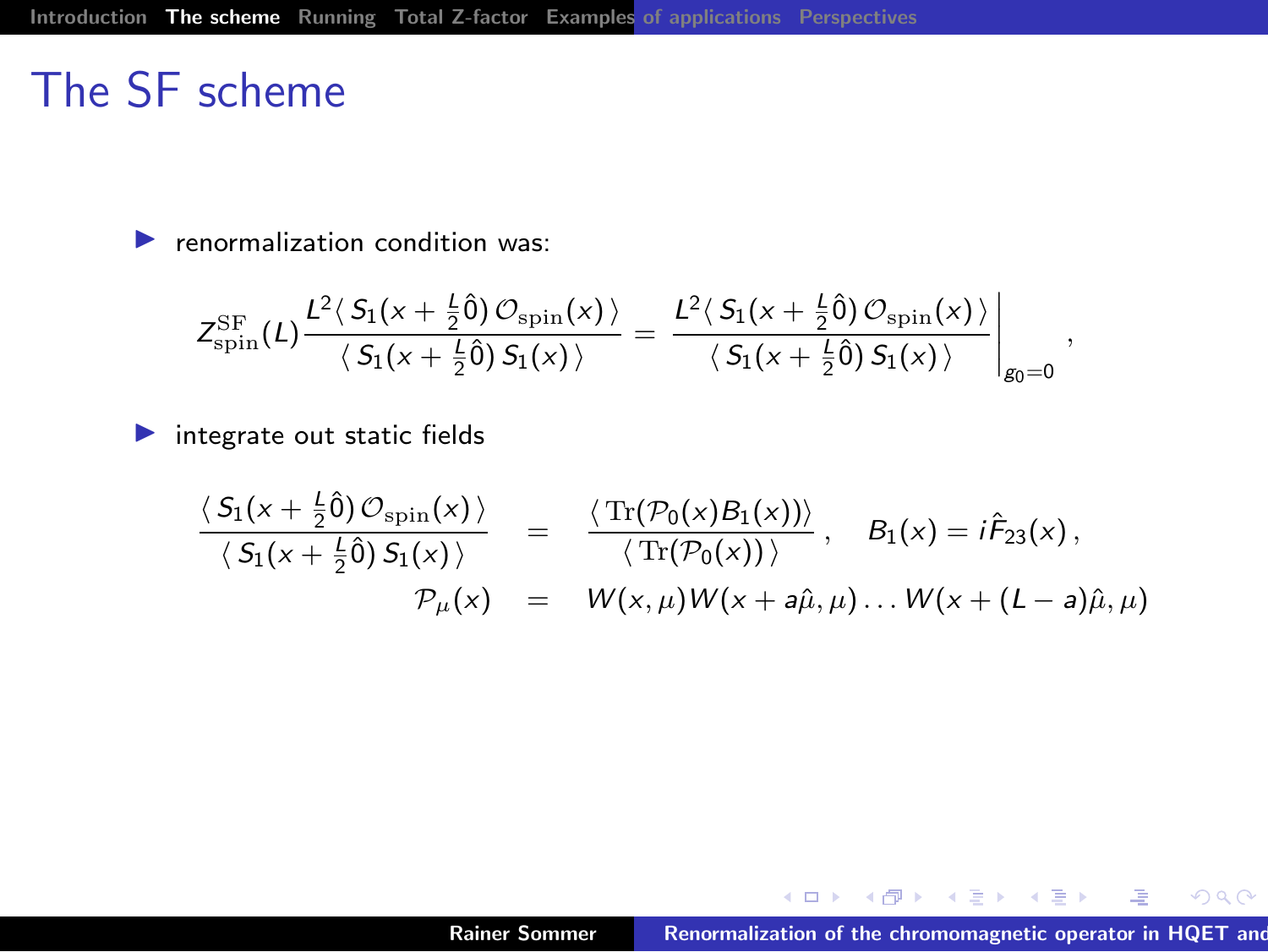#### remark:

### spindependent potentials renormalize the same way

I [Eichten & Feinberg; Gromes ]: relativistic corrections to static potential

$$
V=\ldots+\frac{s_1\cdot s_2}{3m_1m_2}V_4(r)+\frac{1}{m_1m_2}\left[\frac{x\cdot s_1x\cdot s_2}{r^2}-\frac{s_1\cdot s_2}{3}\right]V_3(r).
$$

 $\mathcal{A}$  and  $\mathcal{A}$  in the set of  $\mathbb{R}$  is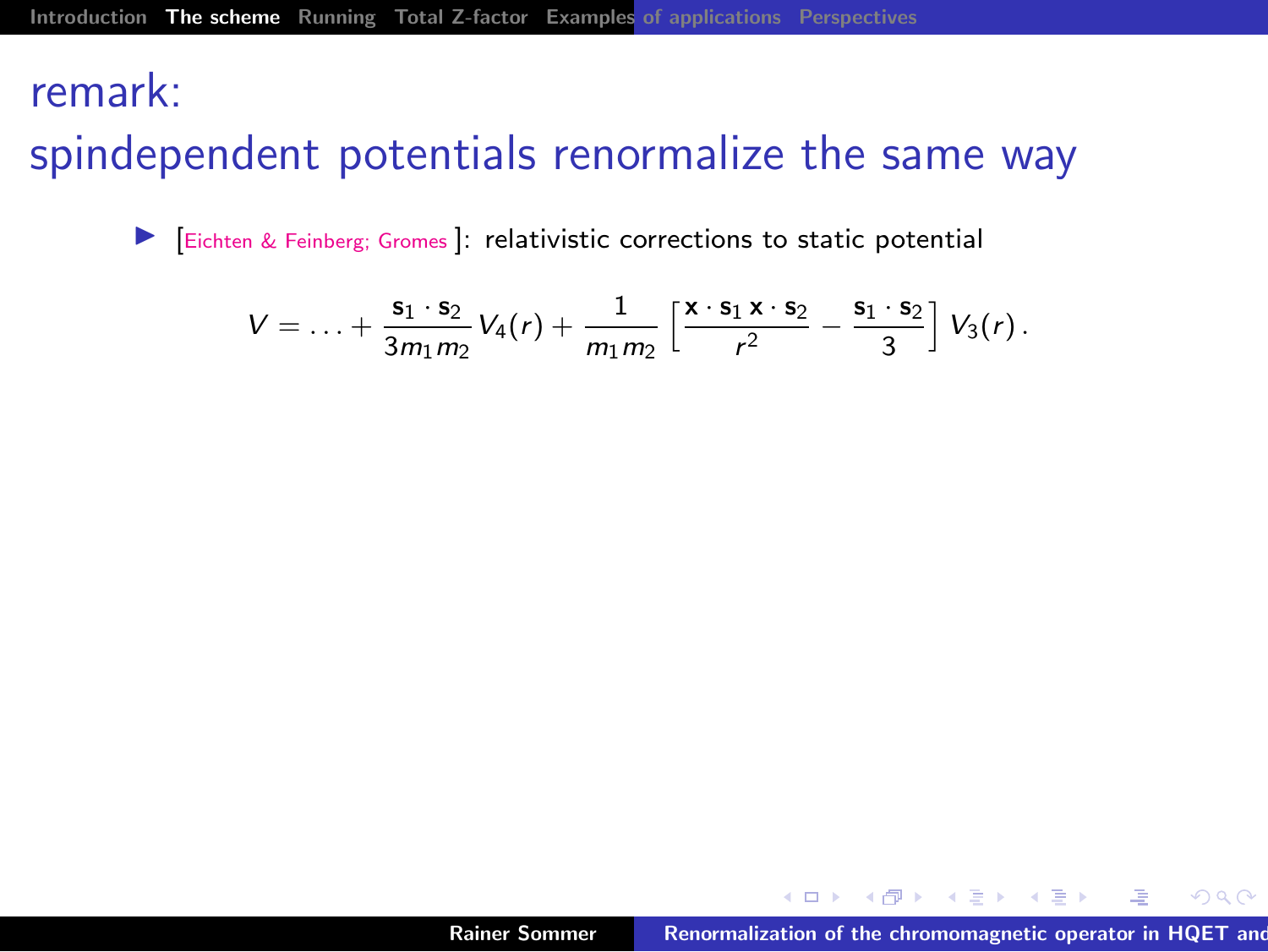#### remark:

### spindependent potentials renormalize the same way

I [Eichten & Feinberg; Gromes ]: relativistic corrections to static potential

$$
V=\ldots+\frac{s_1\cdot s_2}{3m_1m_2}V_4(r)+\frac{1}{m_1m_2}\left[\frac{x\cdot s_1x\cdot s_2}{r^2}-\frac{s_1\cdot s_2}{3}\right]V_3(r).
$$

reperiodic boundary conditions in all directions,  $r^2 = x_1^2 + x_2^2 + x_3^2$ 

$$
\begin{aligned} &\frac{x_1x_2}{r^2}V_3^{\rm SF}(r,\mu)=\\ &\,[Z_{\rm spin}^{\rm SF}(1/\mu)]^2\lim_{L_0\to\infty}a\sum_{x_0}\frac{\langle\,{\rm Tr}(\mathcal{P}_0(0)B_1(0)){\rm Tr}(\mathcal{P}_0(x)^\dagger B_2(x))\rangle}{\langle\,{\rm Tr}\mathcal{P}_0(0){\rm Tr}\mathcal{P}_0(x)^\dagger\,\rangle}\\ &\frac{V_4^{\rm SF}(r,\mu)-V_3^{\rm SF}(r,\mu)}{3}=&\\ &\,[Z_{\rm spin}^{\rm SF}(1/\mu)]^2\lim_{L_0\to\infty}a\sum_{x_0}\frac{\langle\,{\rm Tr}(\mathcal{P}_0(0)B_1(0)){\rm Tr}(\mathcal{P}_0(x)^\dagger B_1(x))\rangle}{\langle\,{\rm Tr}\mathcal{P}_0(0){\rm Tr}\mathcal{P}_0(x)^\dagger\,\rangle} \end{aligned}
$$

 $\mathcal{A}$  and  $\mathcal{A}$  in the set of  $\mathcal{B}$  is a set of  $\mathcal{B}$  is a set of  $\mathcal{B}$  is a set of  $\mathcal{B}$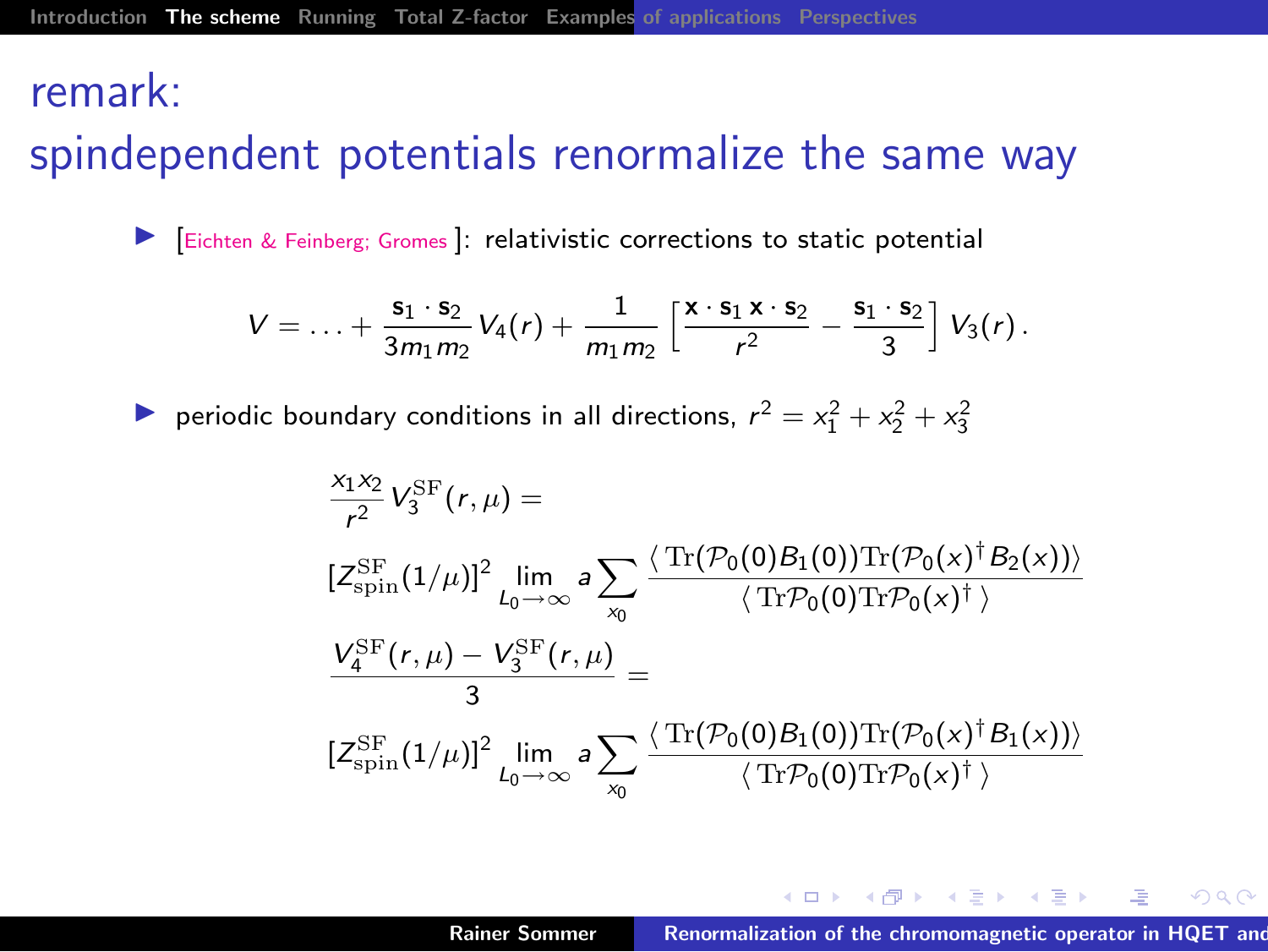#### remark:

### spindependent potentials renormalize the same way

I [Eichten & Feinberg; Gromes ]: relativistic corrections to static potential

$$
V=\ldots+\frac{s_1\cdot s_2}{3m_1m_2}V_4(r)+\frac{1}{m_1m_2}\left[\frac{x\cdot s_1x\cdot s_2}{r^2}-\frac{s_1\cdot s_2}{3}\right]V_3(r).
$$

reperiodic boundary conditions in all directions,  $r^2 = x_1^2 + x_2^2 + x_3^2$ 

$$
\begin{aligned} &\frac{x_1x_2}{r^2}V_3^{\rm SF}(r,\mu)=\\ &\,[Z_{\rm spin}^{\rm SF}(1/\mu)]^2\lim_{L_0\to\infty}a\sum_{x_0}\frac{\langle\,{\rm Tr}(\mathcal{P}_0(0)B_1(0)){\rm Tr}(\mathcal{P}_0(x)^\dagger B_2(x))\rangle}{\langle\,{\rm Tr}\mathcal{P}_0(0){\rm Tr}\mathcal{P}_0(x)^\dagger\,\rangle}\\ &\frac{V_4^{\rm SF}(r,\mu)-V_3^{\rm SF}(r,\mu)}{3}=&\\ &\,[Z_{\rm spin}^{\rm SF}(1/\mu)]^2\lim_{L_0\to\infty}a\sum_{x_0}\frac{\langle\,{\rm Tr}(\mathcal{P}_0(0)B_1(0)){\rm Tr}(\mathcal{P}_0(x)^\dagger B_1(x))\rangle}{\langle\,{\rm Tr}\mathcal{P}_0(0){\rm Tr}\mathcal{P}_0(x)^\dagger\,\rangle} \end{aligned}
$$

 $\blacktriangleright$  this should replace the Huntley Michael factor

 $\mathcal{A}$  and  $\mathcal{A}$  in the set of  $\mathbb{R}$  is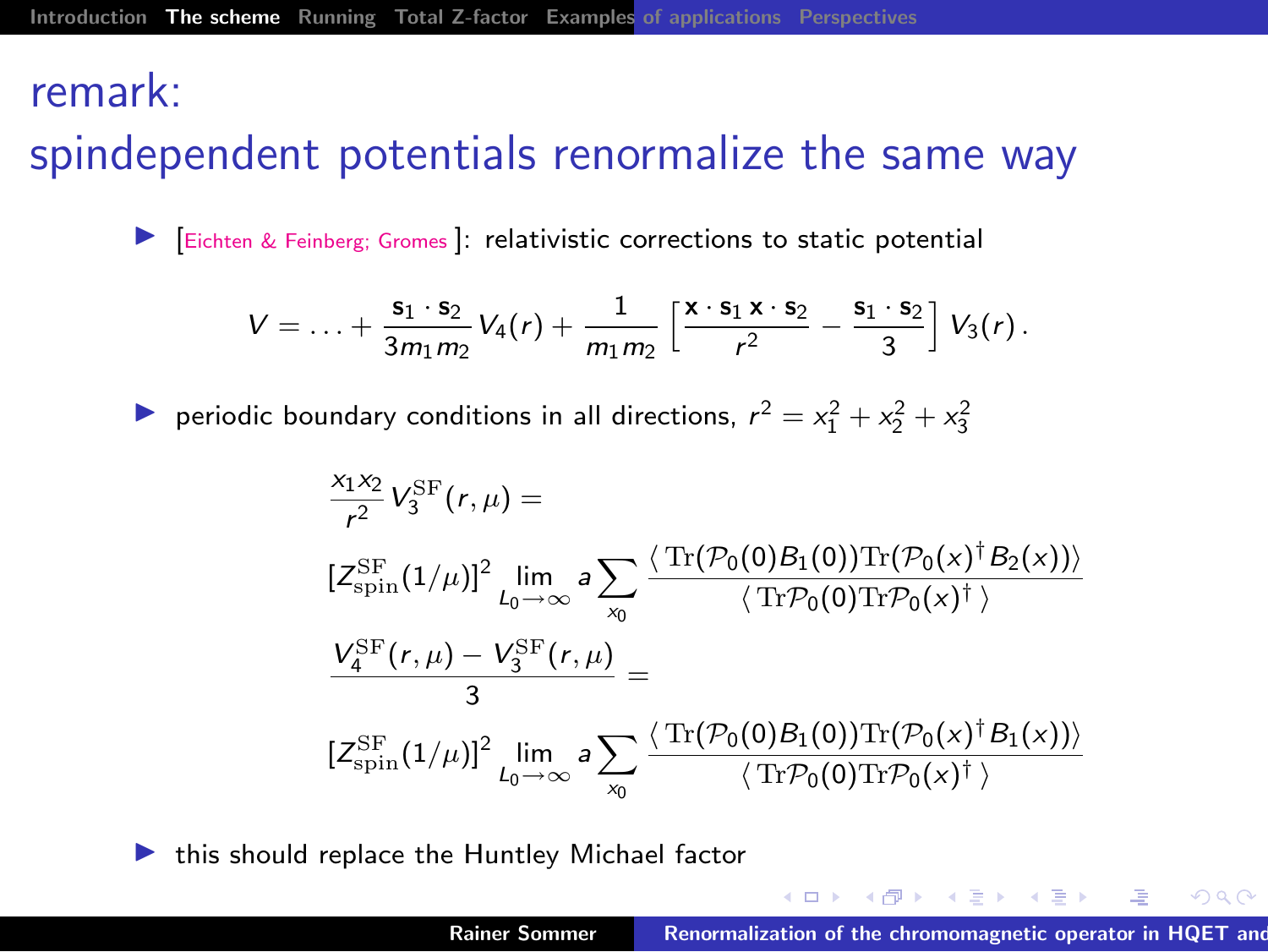#### Renormalization condition with the usual SF

ightharpoonup we may interchange  $(x_3 \leftrightarrow x_0)$ 

$$
Z_{\rm spin}^{\rm SF}(L) \frac{L^2 \langle \text{Tr}(\mathcal{P}_3(x) E_1(x)) \rangle}{\langle \text{Tr} \mathcal{P}_3(x) \rangle} =
$$
  
\n
$$
E_1(x) = i \hat{F}_{01}(x), \qquad [
$$

$$
\left.\frac{L^2\langle \operatorname{Tr}(\mathcal{P}_3(x)E_1(x))\rangle}{\langle \operatorname{Tr}\mathcal{P}_3(x)\rangle}\right|_{g_0=0}, \text{ at } x_0=\frac{L_0}{2}
$$

Dirichlet boundary conditions in time.

メロメ メ御メ メミメ メミメー

佳

 $-990$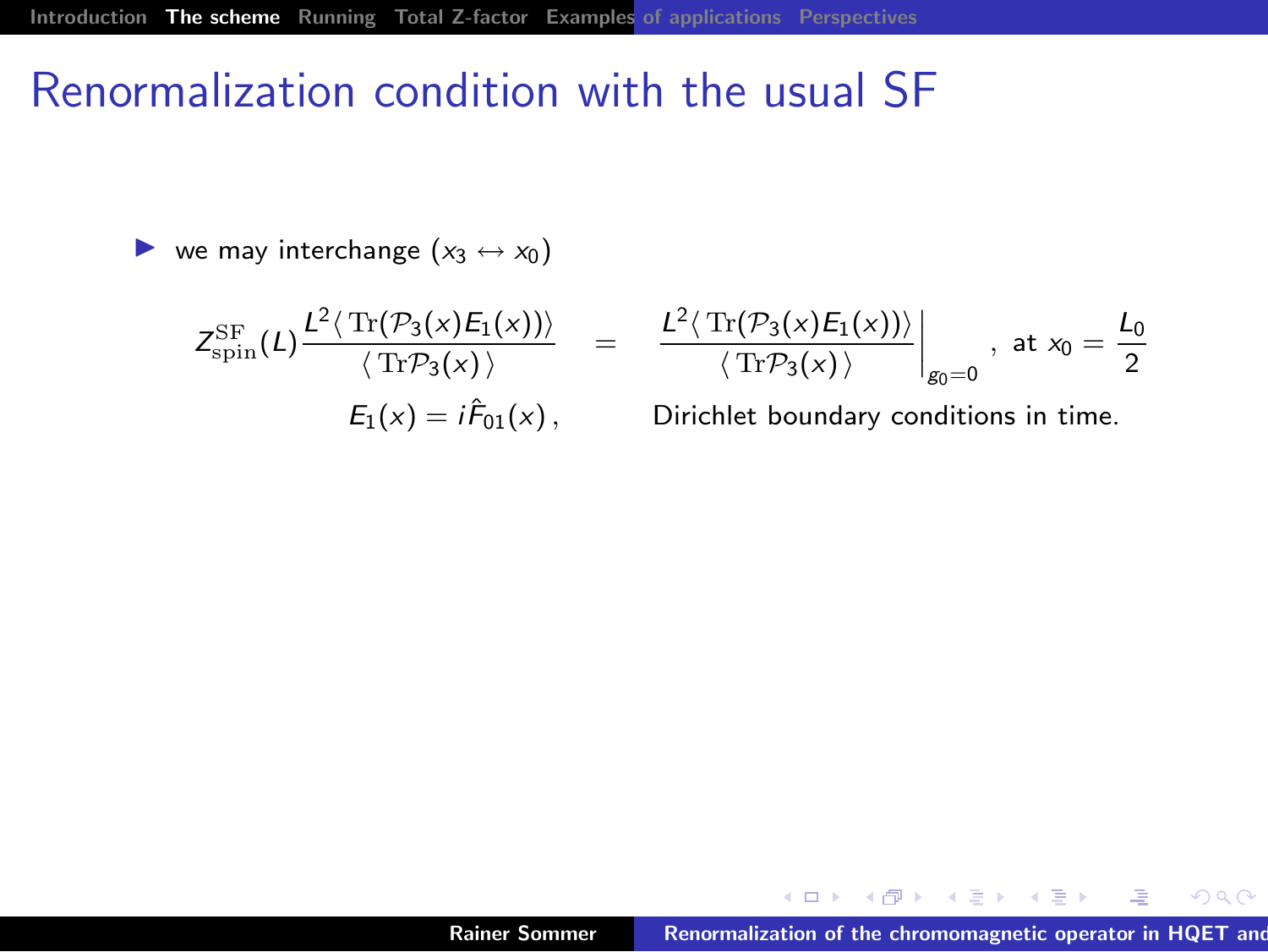#### Renormalization condition with the usual SF

ightharpoonup we may interchange  $(x_3 \leftrightarrow x_0)$ 

 $\blacktriangleright$ 

$$
Z_{\rm spin}^{\rm SF}(L) \frac{L^2 \langle \text{Tr}(\mathcal{P}_3(x)E_1(x)) \rangle}{\langle \text{Tr} \mathcal{P}_3(x) \rangle} = \frac{L^2 \langle \text{Tr}(\mathcal{P}_3(x)) \rangle}{\langle \text{Tr} \mathcal{P}_3(x) \rangle}
$$
  
\n
$$
E_1(x) = i\hat{F}_{01}(x),
$$
Dirichlet be

$$
\left.\frac{L^2 \langle \text{Tr}(\mathcal{P}_3(x)E_1(x)) \rangle}{\langle \text{Tr} \mathcal{P}_3(x) \rangle} \right|_{g_0=0}, \text{ at } x_0 = \frac{L_0}{2}
$$

oundary conditions in time.

$$
\frac{L^2 \langle \operatorname{Tr}(\mathcal{P}_3(x)E_1(x)) \rangle}{\langle \operatorname{Tr} \mathcal{P}_3(x) \rangle} \bigg|_{g_0=0} = \frac{\pi}{6} \frac{1+\sqrt{3}}{2-\sqrt{3}} + O((a/L)^4) .
$$

メロメ メ御メ メミメ メミメー

佳

 $-990$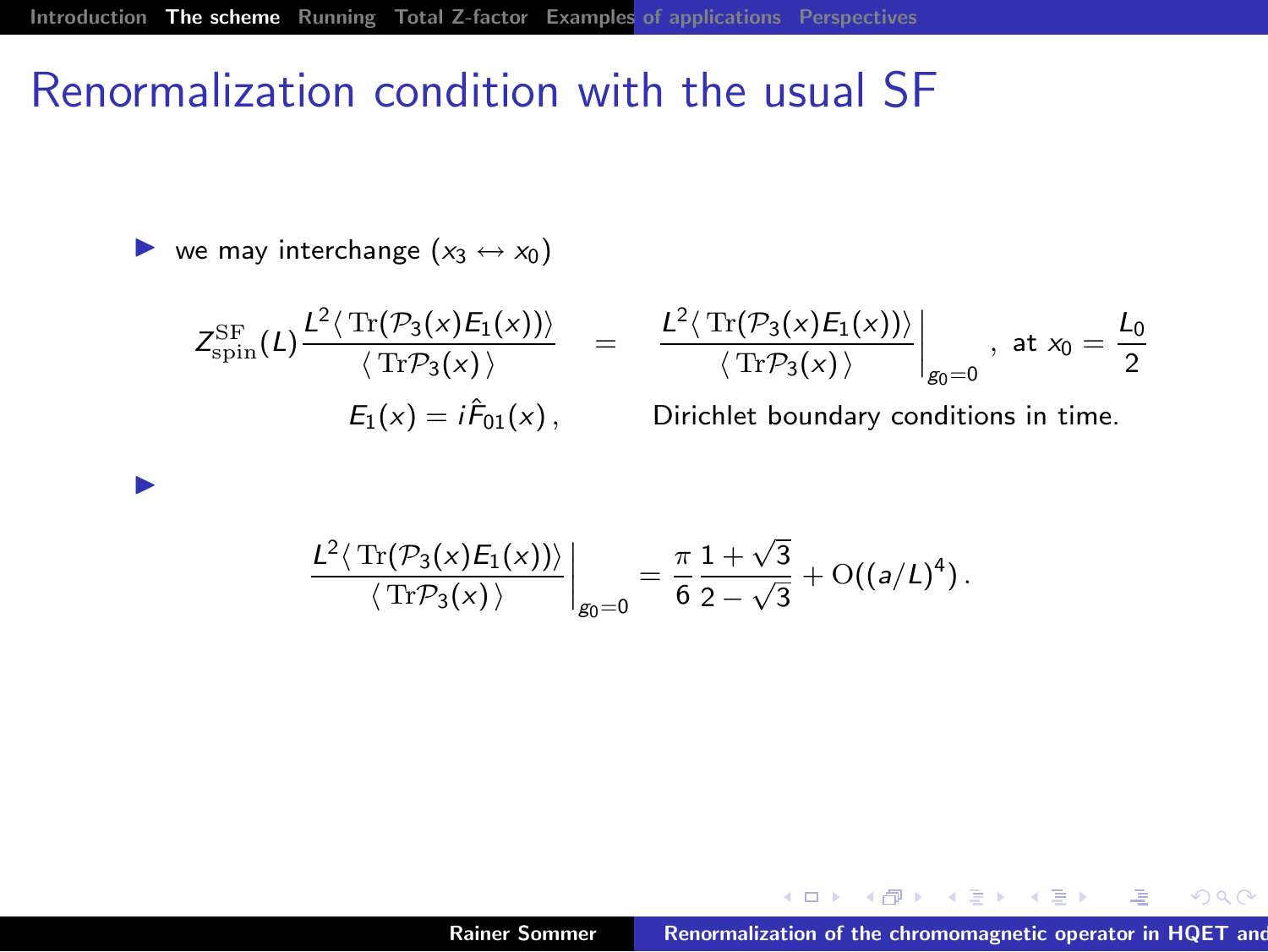#### Perturbative anomalous dimension

 $\blacktriangleright$ 

$$
\mu \frac{\partial}{\partial \mu} \mathcal{O}_{\text{spin}}^{\text{SF}} = \gamma (\bar{\mathbf{g}}_{\text{SF}}) \mathcal{O}_{\text{spin}}^{\text{SF}}, \n\gamma^{\text{SF}} (\bar{\mathbf{g}}_{\text{SF}}) = -\bar{\mathbf{g}}_{\text{SF}}^2 (\gamma_0 + \gamma_1^{\text{SF}} \bar{\mathbf{g}}_{\text{SF}}^2 + \ldots)
$$

メロメ メタメ メミメ メミメ

<span id="page-40-0"></span>重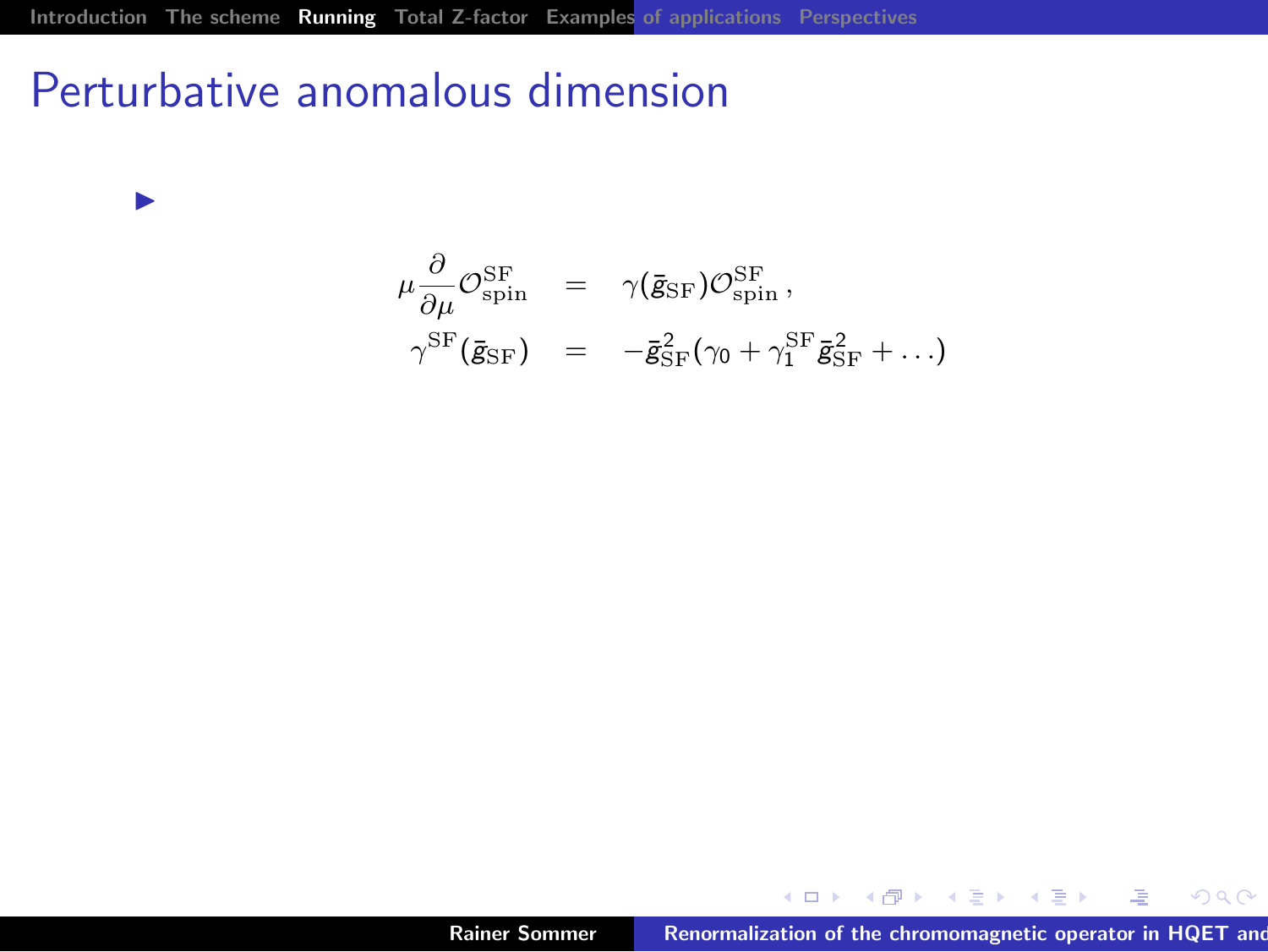#### Perturbative anomalous dimension

$$
\mu \frac{\partial}{\partial \mu} \mathcal{O}_{\text{spin}}^{\text{SF}} = \gamma (\bar{\mathbf{g}}_{\text{SF}}) \mathcal{O}_{\text{spin}}^{\text{SF}}, \n\gamma^{\text{SF}} (\bar{\mathbf{g}}_{\text{SF}}) = -\bar{\mathbf{g}}_{\text{SF}}^2 (\gamma_0 + \gamma_1^{\text{SF}} \bar{\mathbf{g}}_{\text{SF}}^2 + \ldots)
$$

 $\blacktriangleright \gamma^{\text{SF}}_1$  from

I

- $\blacktriangleright \ \ \gamma^{\rm MS}_1 = \big(\frac{17}{2} \frac{13}{12} N_{\rm f}\big)/\big(32\pi^4\big)\,$ [Czarnecki & Grozin; Amoros, Beneke & Neubert ]
- $\triangleright$  1-loop relation lat  $\overline{\text{MS}}$  [Flynn & Hill ]
- $\blacktriangleright$  1-loop relation lat SF: new

メ御き メミメ メミメー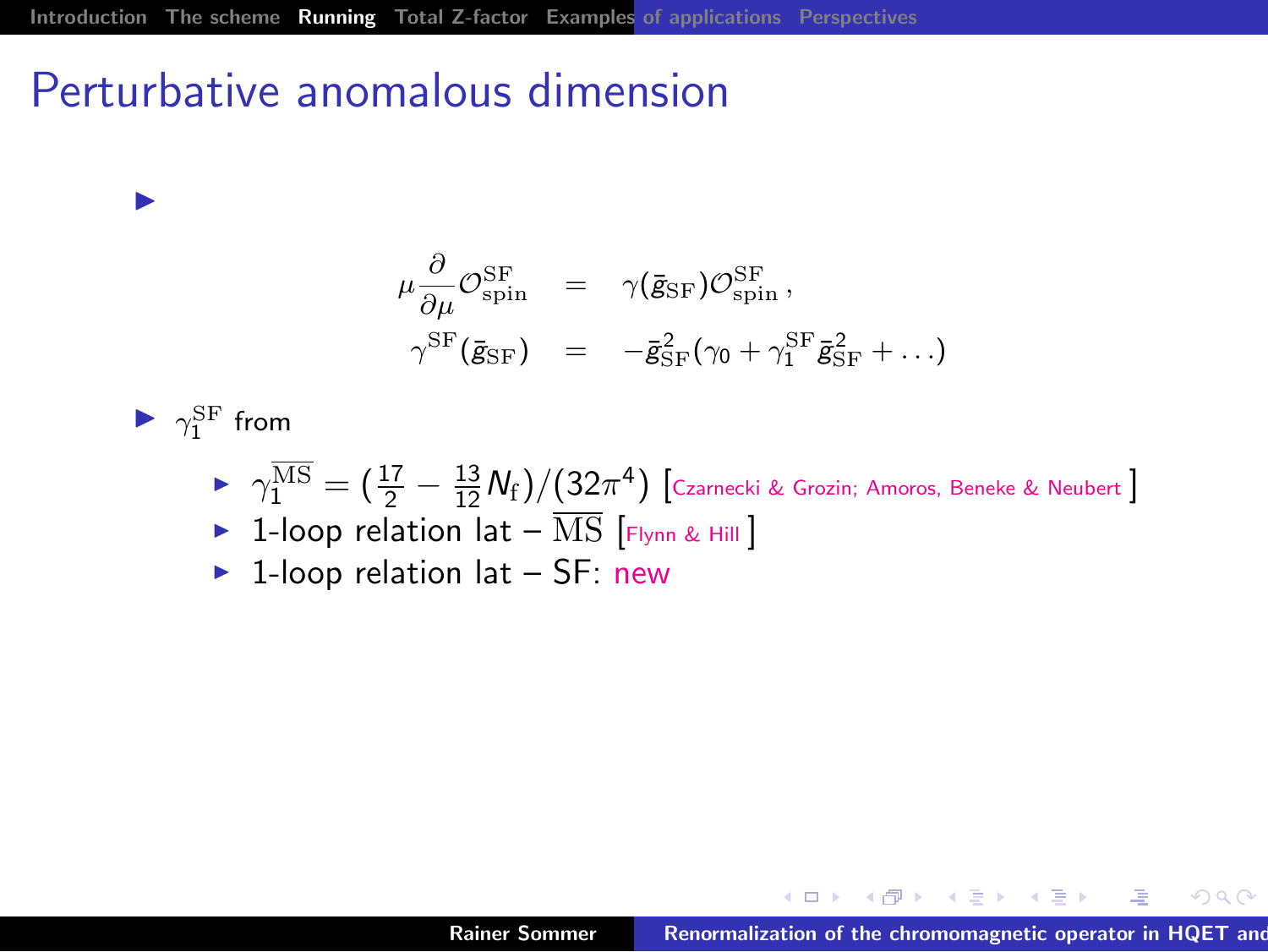#### Perturbative anomalous dimension

$$
\begin{array}{rcl} \mu \frac{\partial}{\partial \mu} \mathcal{O}^{\rm SF}_{\rm spin} & = & \gamma (\bar{\mathbf{g}}_{\rm SF}) \mathcal{O}^{\rm SF}_{\rm spin} \, , \\[2mm] \gamma^{\rm SF} (\bar{\mathbf{g}}_{\rm SF}) & = & -\bar{\mathbf{g}}_{\rm SF}^2 (\gamma_0 + \gamma_1^{\rm SF} \bar{\mathbf{g}}_{\rm SF}^2 + \ldots) \end{array}
$$

 $\blacktriangleright \gamma^{\text{SF}}_1$  from

I

**D** 

- $\blacktriangleright \ \ \gamma^{\rm MS}_1 = \big(\frac{17}{2} \frac{13}{12} N_{\rm f}\big)/\big(32\pi^4\big)\,$ [Czarnecki & Grozin; Amoros, Beneke & Neubert ]  $\triangleright$  1-loop relation lat –  $\overline{\text{MS}}$  [Flynn & Hill ]
- $\blacktriangleright$  1-loop relation lat SF: new

$$
\gamma_1^{\rm SF} = \gamma_1^{\overline{\rm MS}} + 2b_0\, \chi^{(1)}_{\rm SF, \overline{\rm MS}} - \gamma_0 \chi^{(1)}_{\rm g} = -0.00236 - 0.00352\, N_{\rm f} + 0.00023\, N_{\rm f}^2\,.
$$

イタイ イライ・イライ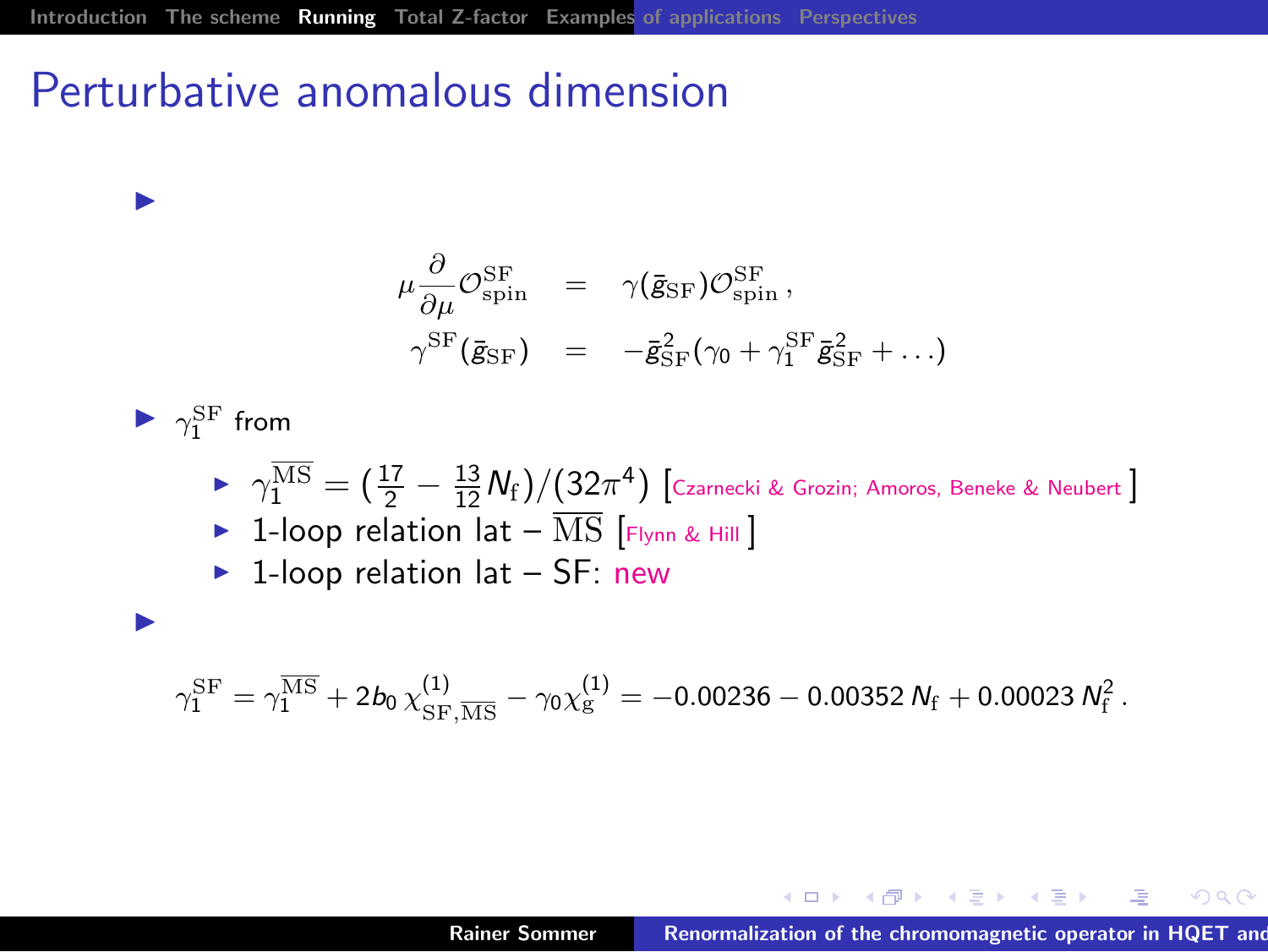### Non-perturbative running

 $\blacktriangleright$  step scaling function

$$
\mathcal{O}_{\text{spin}}^{\text{SF}}(\mu) = \sigma_{\text{spin}}(\bar{g}^2(1/\mu)) \, \mathcal{O}_{\text{spin}}^{\text{SF}}(2\mu) \, .
$$

K 御 ▶ | K 唐 ▶ | K 唐 ▶

唐

 $2Q$ 

 $4.171.6$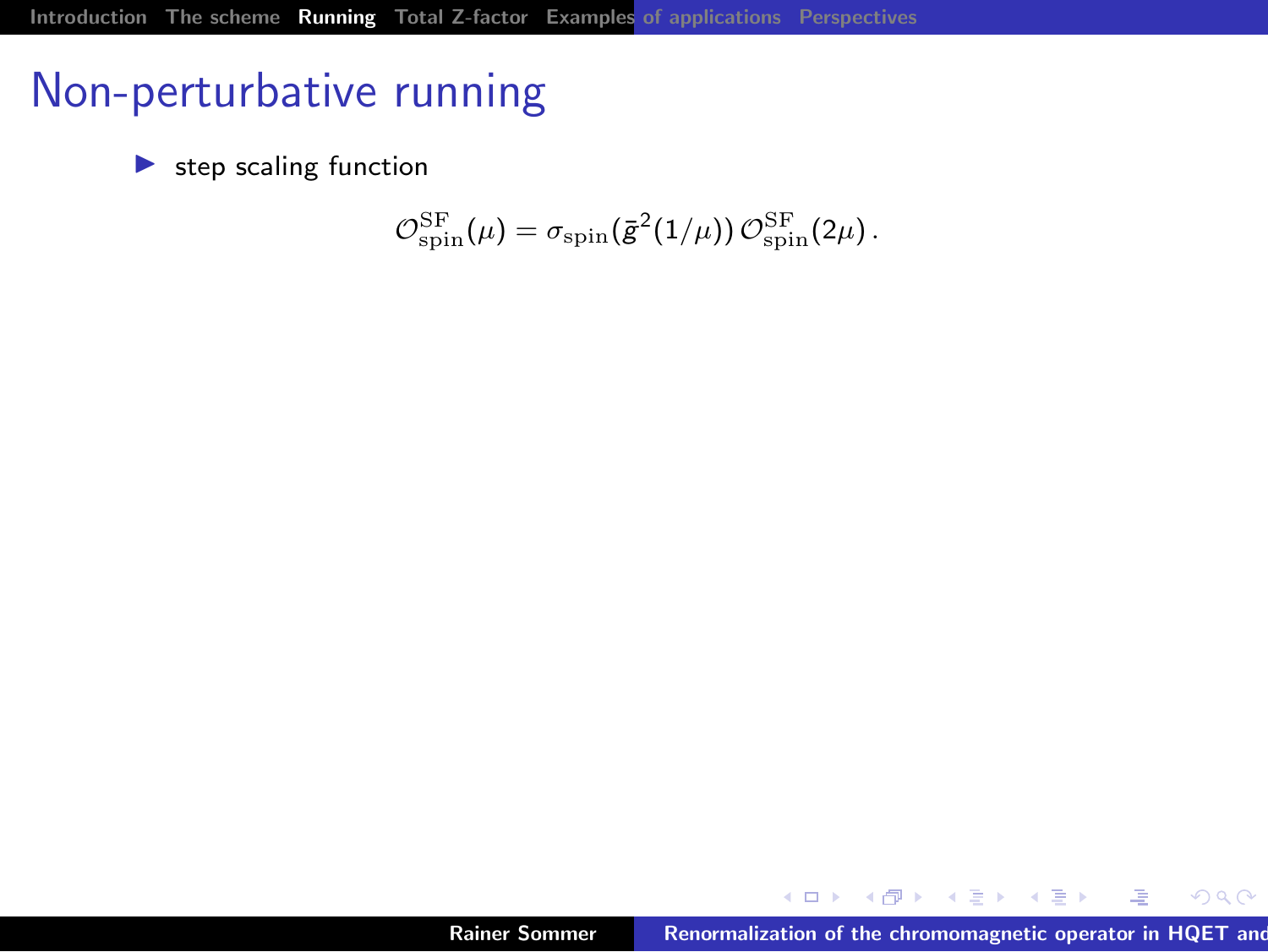### Non-perturbative running

 $\blacktriangleright$  step scaling function

I

$$
\mathcal{O}_{\text{spin}}^{\text{SF}}(\mu) = \sigma_{\text{spin}}(\bar{\mathbf{g}}^2(1/\mu)) \, \mathcal{O}_{\text{spin}}^{\text{SF}}(2\mu) \, .
$$

$$
\sigma_{\text{spin}}(u) = \lim_{a/L \to 0} \Sigma_{\text{spin}}(u, a/L)
$$

$$
\Sigma_{\text{spin}}(u, a/L) = \frac{Z_{\text{spin}}^{\text{SF}}(2L)}{Z_{\text{spin}}^{\text{SF}}(L)}\Big|_{\bar{g}^2(L) = u, m = 0}
$$

 $4.171.6$ 

.

K 御 ▶ | K 唐 ▶ | K 唐 ▶

唐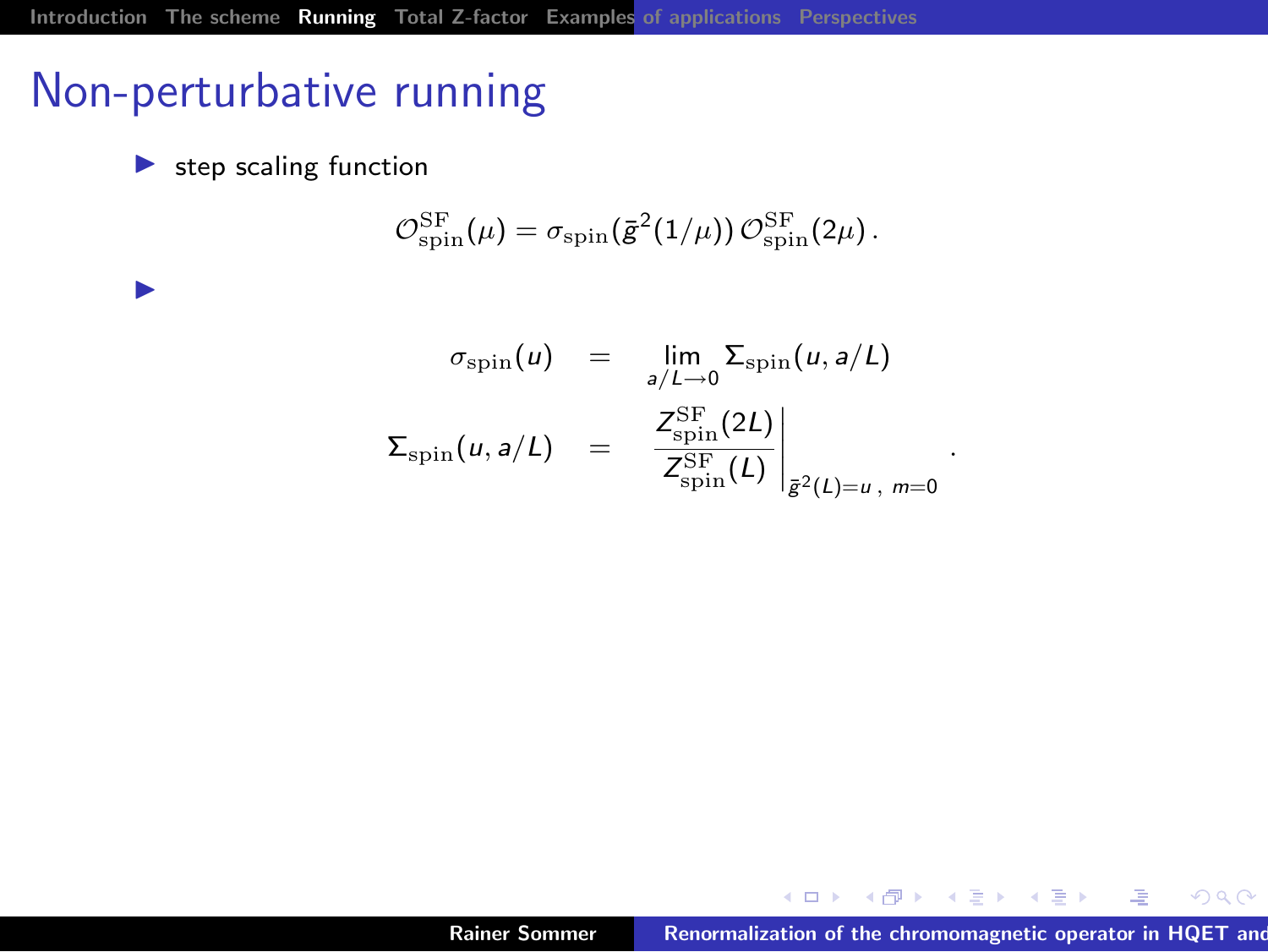### Non-perturbative running

 $\blacktriangleright$  step scaling function

I

$$
\mathcal{O}_{\text{spin}}^{\text{SF}}(\mu) = \sigma_{\text{spin}}(\bar{g}^2(1/\mu)) \, \mathcal{O}_{\text{spin}}^{\text{SF}}(2\mu) \, .
$$

$$
\sigma_{\text{spin}}(u) = \lim_{a/L \to 0} \Sigma_{\text{spin}}(u, a/L)
$$

$$
\Sigma_{\text{spin}}(u, a/L) = \frac{Z_{\text{spin}}^{\text{SF}}(2L)}{Z_{\text{spin}}^{\text{SF}}(L)}\Big|_{\bar{g}^2(L) = u, m = 0}
$$

 $\blacktriangleright$  in perturbation theory (for standard discretization) cutoff effects are small:

$$
\delta(u, a/L) = \frac{\sum_{\text{spin}}(u, a/L) - \sigma_{\text{spin}}(u)}{\sigma_{\text{spin}}(u)} \frac{L/a - \delta_{1,0}(a/L) - \delta_{1,1}(a/L)}{6 - 0.000236 - 0.013742}
$$
\n
$$
= \delta_1(a/L) u + O(u^2).
$$
\n
$$
\delta_1 = \delta_{1,0} + N_f \delta_{1,1}.
$$
\n
$$
\delta_2 = \frac{\delta_1(a/L) \cdot \delta_1(a/L)}{10 - 0.000072 - 0.001876}
$$
\n
$$
\delta_2 = \frac{\delta_1(a/L) \cdot \delta_1(a/L)}{10 - 0.000072 - 0.001876}
$$
\n
$$
\frac{16 - 0.000038 - 0.000956}{10 - 0.000038 - 0.000956}
$$

Rainer Sommer Renormalization of the chromomagnetic operator in HQET and R⋅-B⋅-B mass splitting R⋅-B mass splitting mass splitting splitting splitting splitting splitting splitting splitting splitting splitting splitting s

.

つへへ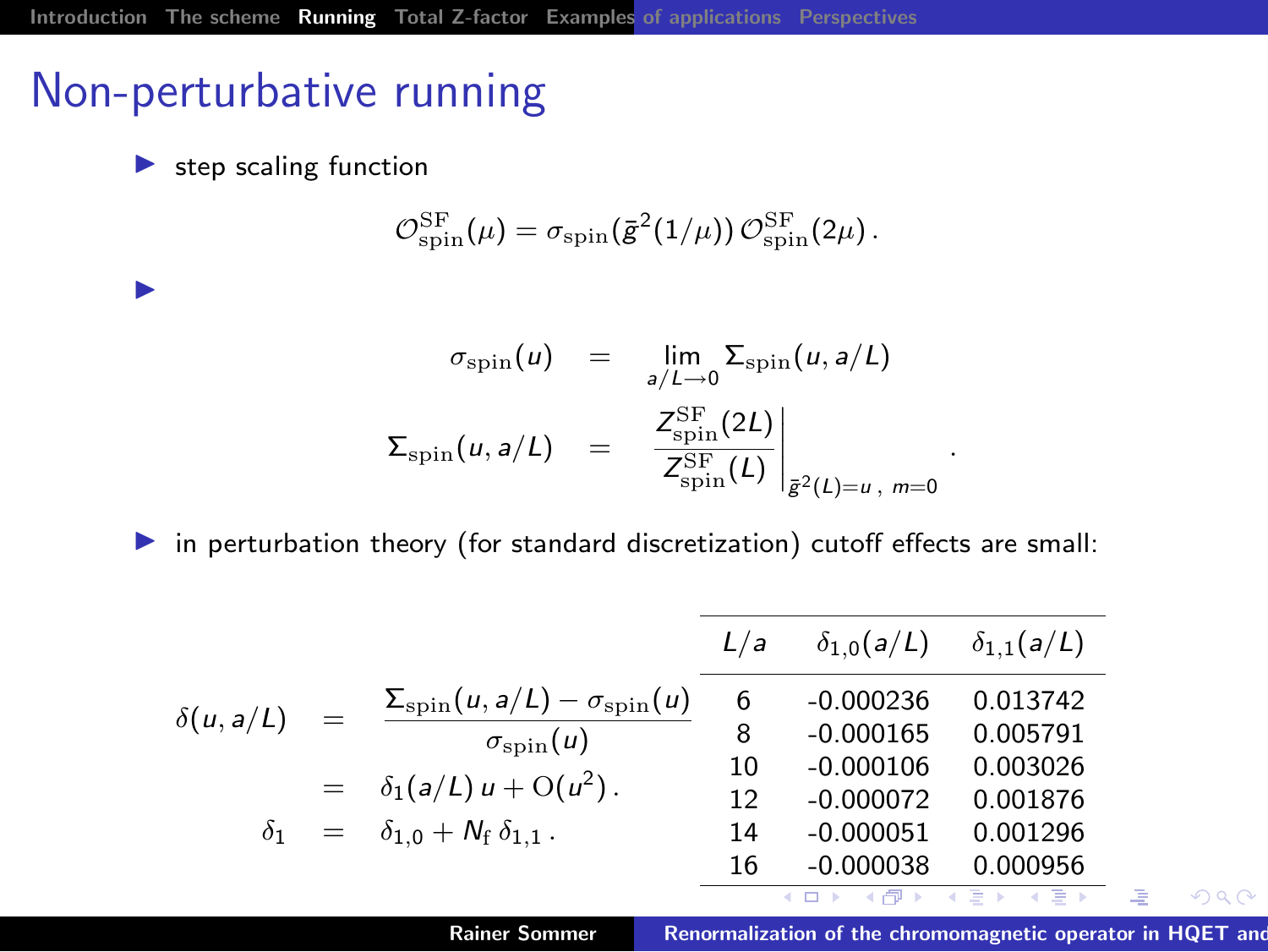### Numerical results for  $N_f = 0$  (pure gauge)



Filled symbols:  $F_{\mu\nu}$  was defined as  $\hat{F}_{\mu\nu}$  but with the link variables replaced by HYP2 links

 $\leftarrow$   $\Box$ 

つへへ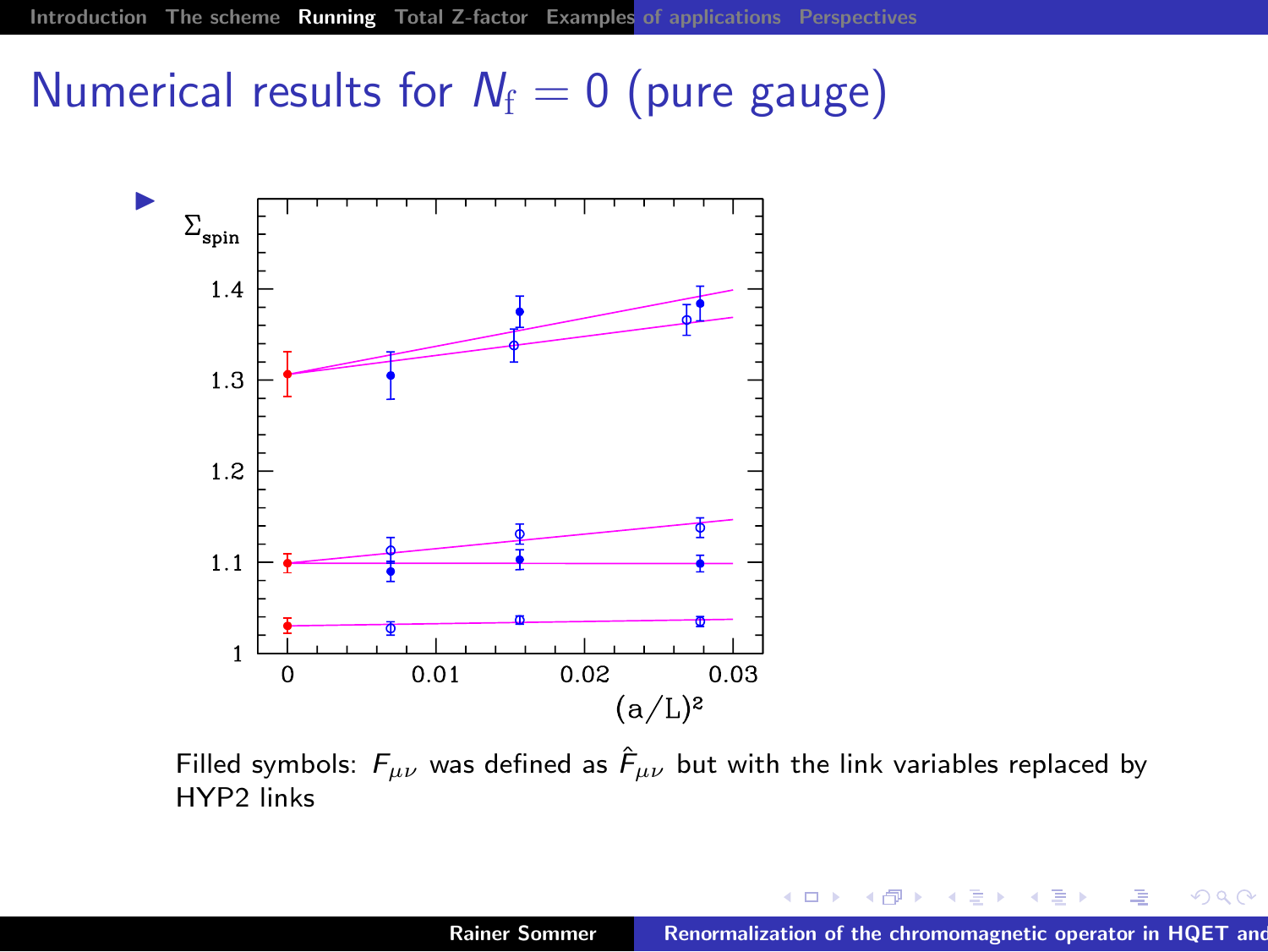#### Comparison to perturbation theory



つへへ

 $\leftarrow$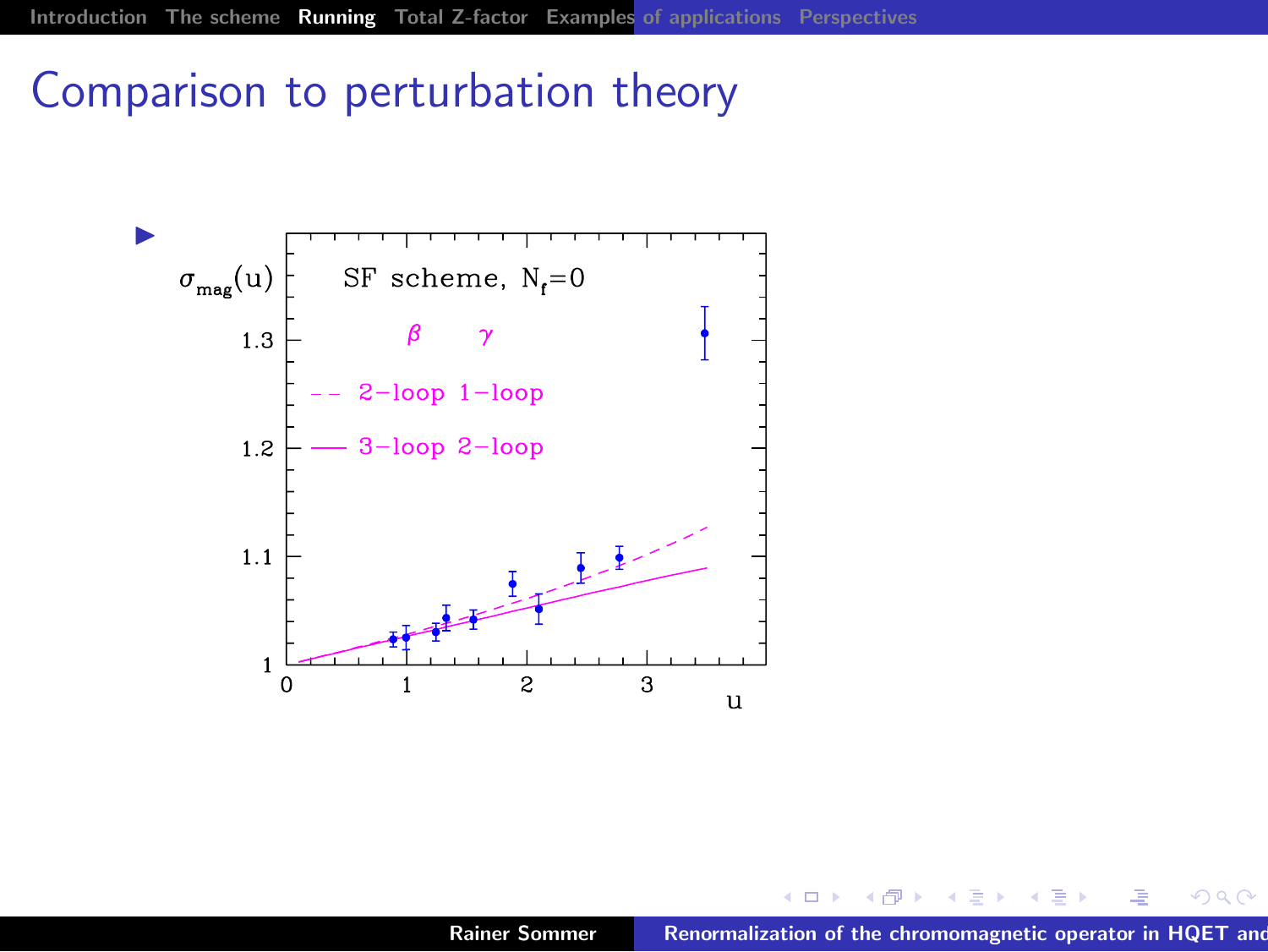#### The NP running

 $\blacktriangleright$  reconstruct through

$$
u_0 = \bar{g}^2(L_{\max}) = 3.48, \quad \sigma(u_{k+1}) = u_k, \quad \Rightarrow \quad \bar{g}^2(2^{-k}L_{\max}) = u_k, w_0 = 1, \quad w_{k+1} = w_k/\sigma_{\text{spin}}(u_{k+1}) \quad \Rightarrow \quad \frac{\Phi_{\text{SF}}(2^k/L_{\max})}{\Phi_{\text{SF}}(1/L_{\max})} = w_k.
$$

メロメ メ御メ メ君メ メ君メー

 $E = 990$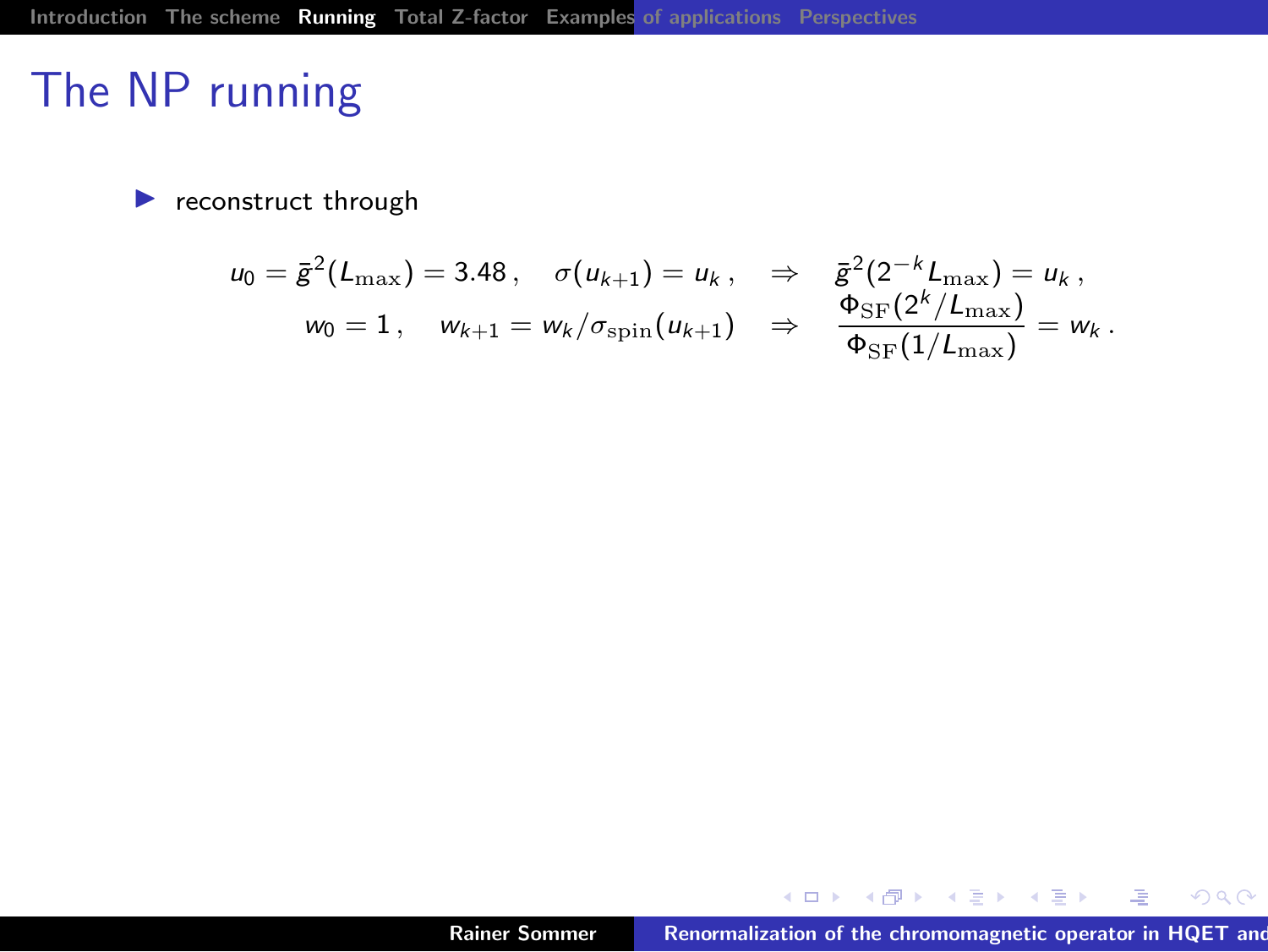### The NP running

 $\blacktriangleright$  reconstruct through

$$
u_0 = \bar{g}^2(L_{\max}) = 3.48, \quad \sigma(u_{k+1}) = u_k, \quad \Rightarrow \quad \bar{g}^2(2^{-k}L_{\max}) = u_k,
$$
  

$$
w_0 = 1, \quad w_{k+1} = w_k/\sigma_{\text{spin}}(u_{k+1}) \quad \Rightarrow \quad \frac{\Phi_{\text{SF}}(2^k/L_{\max})}{\Phi_{\text{SF}}(1/L_{\max})} = w_k.
$$

$$
\triangleright \text{ at } \mu = 2^k / L_{\text{max}}, \ k \ge 6
$$
\n
$$
\frac{\Phi_{\text{RGI}}}{\Phi_{\text{SF}}(\mu)} = \left[ 2b_0 \bar{g}^2(\mu) \right]^{-\gamma_0/2b_0} \exp\left\{ -\int_0^{\bar{g}(\mu)} \mathrm{d}g \left[ \frac{\gamma^{\text{SF}}(g)}{\beta^{\text{SF}}(g)} - \frac{\gamma_0}{b_0 g} \right] \right\}
$$

with perturbative  $\gamma$ ,  $\beta$ 

メロメ メ都メ メミメ メミメー

 $\equiv$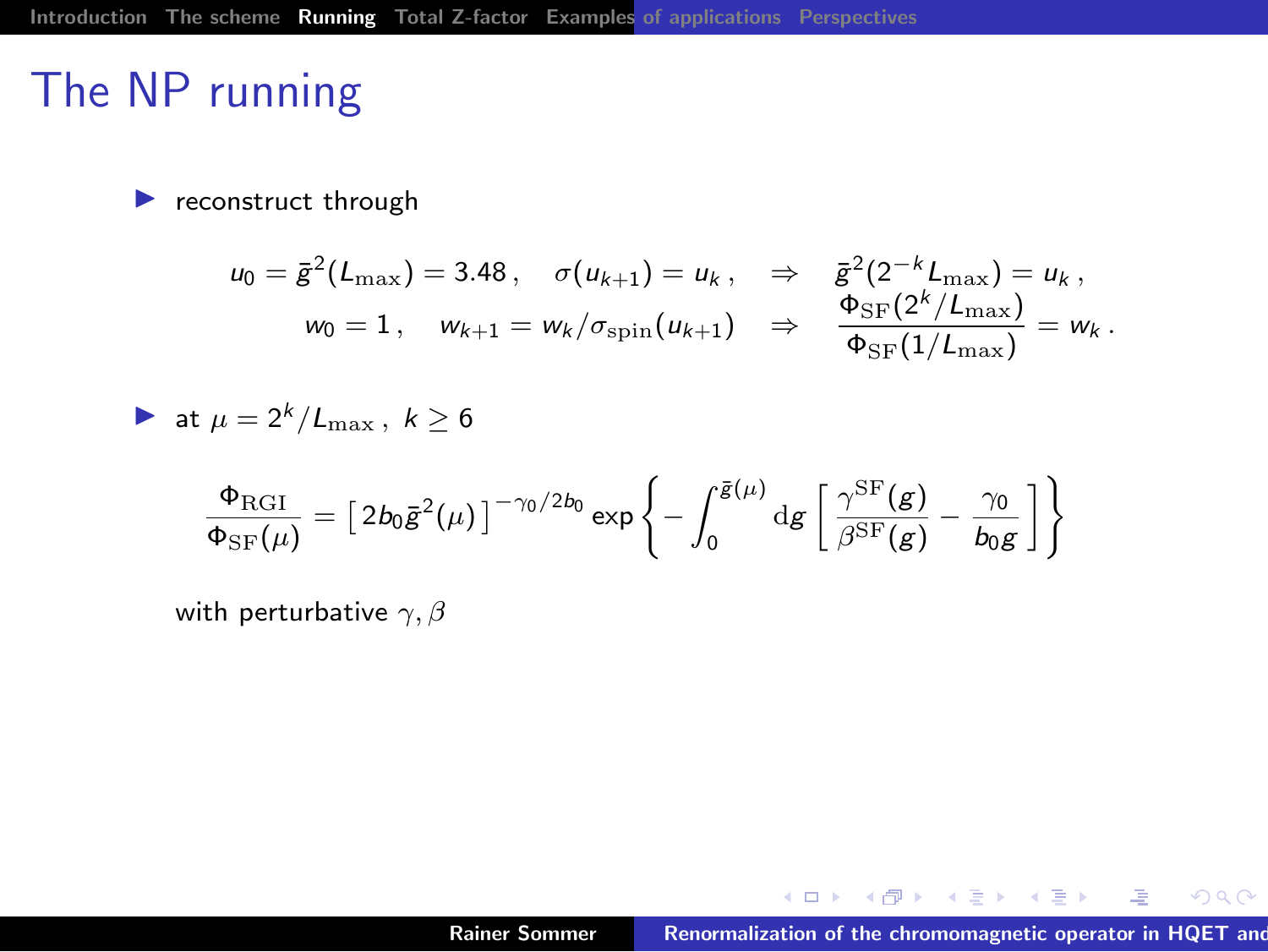### The NP running

 $\blacktriangleright$ 

 $\blacktriangleright$  reconstruct through

$$
u_0 = \bar{g}^2(L_{\max}) = 3.48, \quad \sigma(u_{k+1}) = u_k, \quad \Rightarrow \quad \bar{g}^2(2^{-k}L_{\max}) = u_k,
$$
  

$$
w_0 = 1, \quad w_{k+1} = w_k/\sigma_{\text{spin}}(u_{k+1}) \quad \Rightarrow \quad \frac{\Phi_{\text{SF}}(2^k/L_{\max})}{\Phi_{\text{SF}}(1/L_{\max})} = w_k.
$$

$$
\quad \blacktriangleright \text{ at } \mu = 2^k/L_{\max} \, , \,\, k \geq 6
$$

$$
\frac{\Phi_{\rm RGI}}{\Phi_{\rm SF}(\mu)} = \left[2b_0\bar{g}^2(\mu)\right]^{-\gamma_0/2b_0} \exp\left\{-\int_0^{\bar{g}(\mu)} \mathrm{d}g \left[\frac{\gamma^{\rm SF}(g)}{\beta^{\rm SF}(g)} - \frac{\gamma_0}{b_0g}\right]\right\}
$$

with perturbative  $\gamma$ ,  $\beta$ 

 $\Phi_{\rm SF}(\mu)/\Phi_{\rm RGI}$  = 0.992(29), at  $\mu = 1/(2L_{\rm max})$ .

メロメ メ御メ メミメ メミメー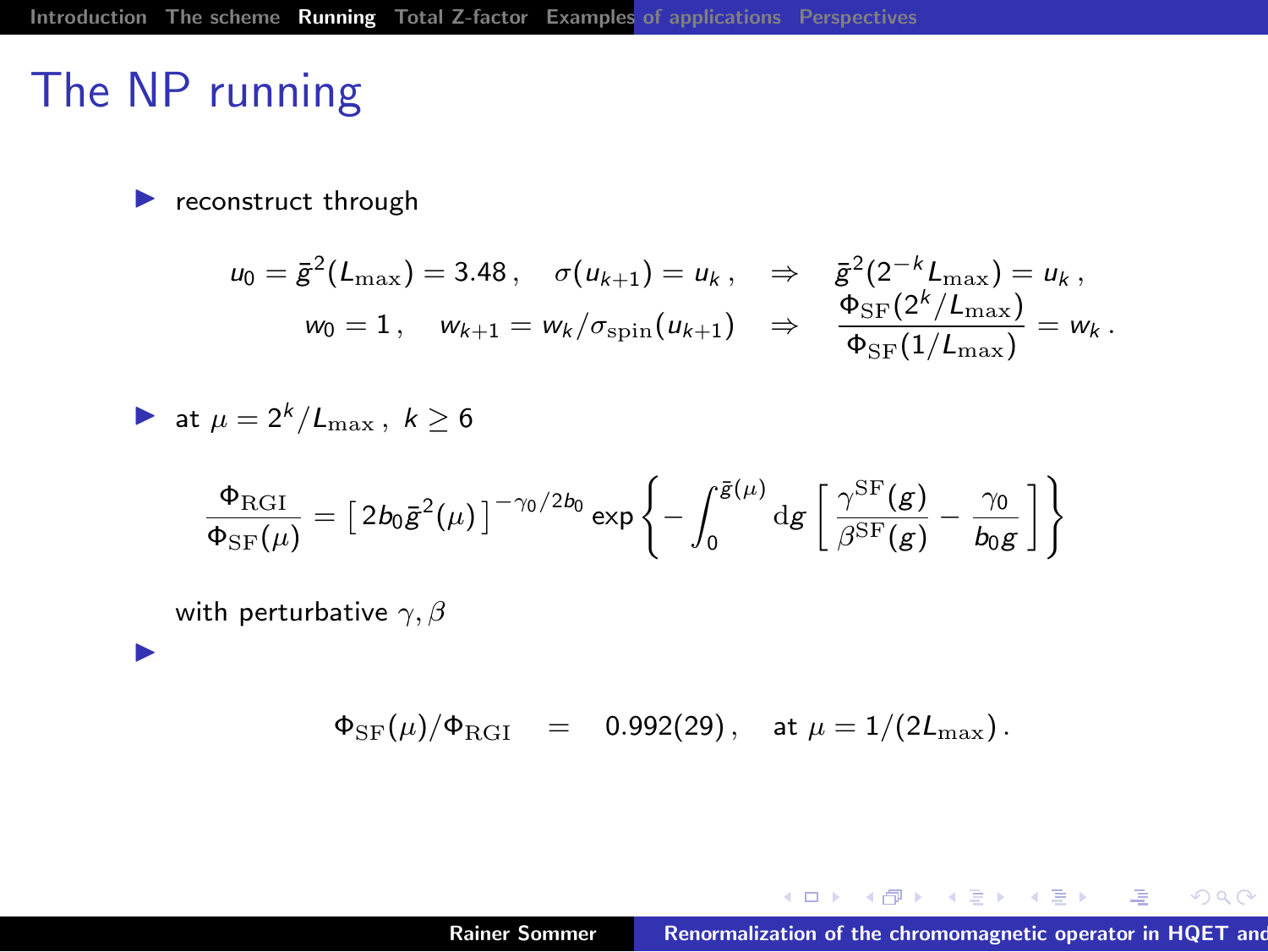### The running



メ団 メーキン・スコン

唐

 $2Q$ 

4.000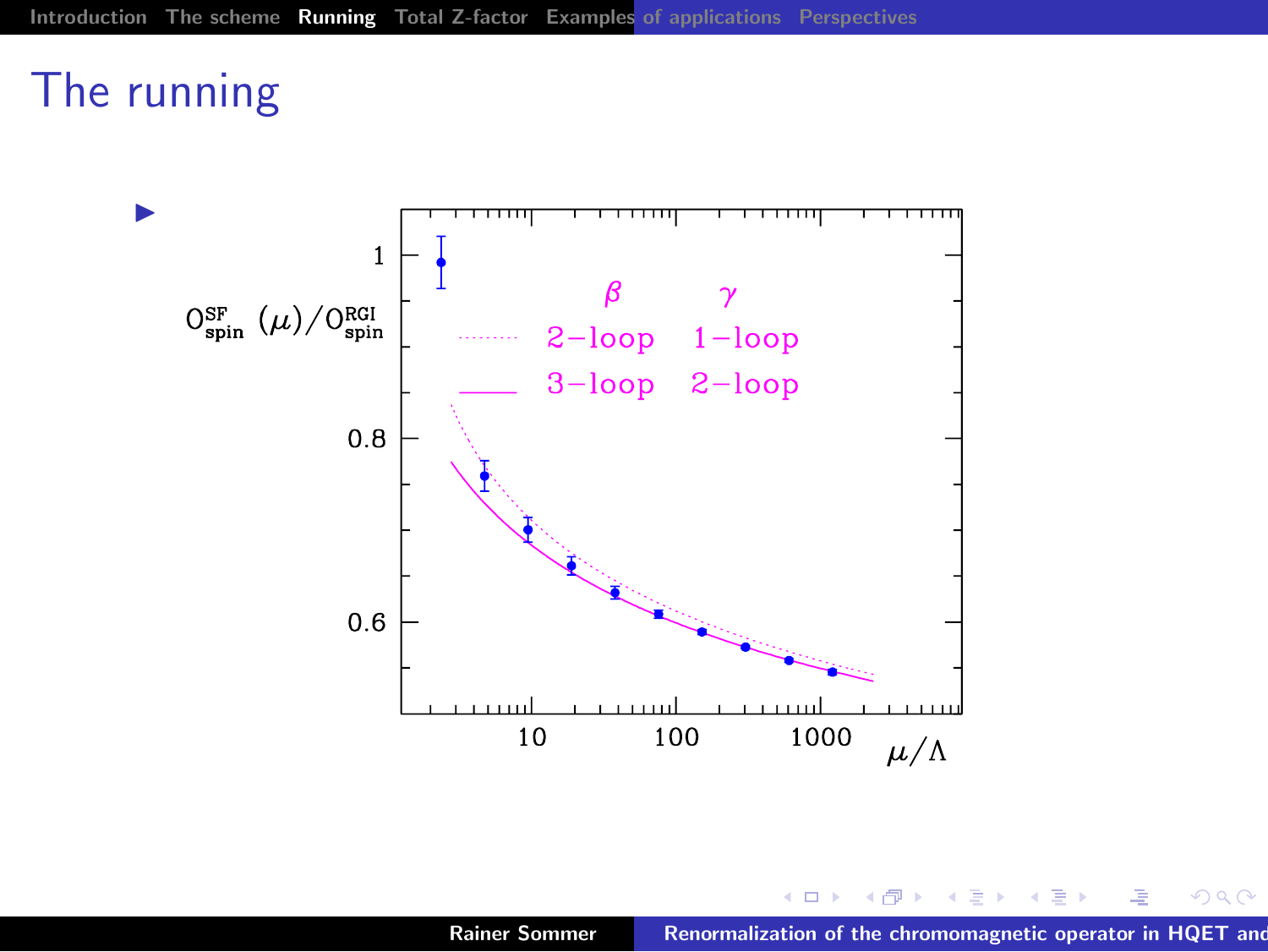#### The total renormalization factor

 $\blacktriangleright$ 

$$
Z_{\text{spin}}^{\text{RGI}} = Z_{\text{spin}}^{\text{SF}}(L/a, g_0) \times \frac{\Phi_{\text{RGI}}}{\Phi_{\text{SF}}(1/L)} \text{ at } L = 2L_{\text{max}}
$$
  
= 2.62(2) at  $\beta = 6.0$  EH action  
= 2.63(2) at  $\beta = 6.0$  HYP2 action

メロメ メタメ メミメ メミメ

<span id="page-52-0"></span> $298$ 

 $\equiv$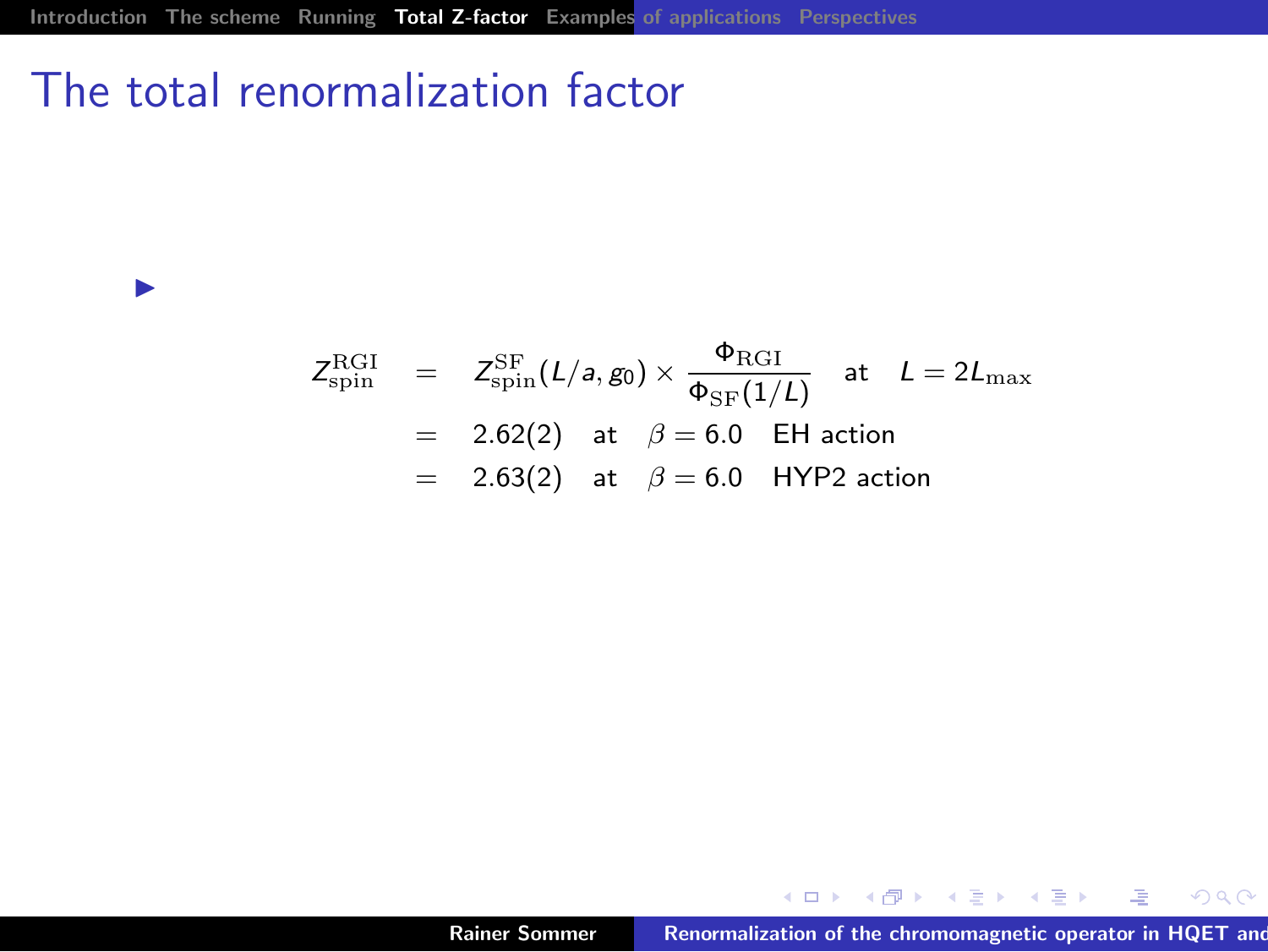# The spin splitting using baer matrix elements from the literature

 $\blacktriangleright$   $\beta = 6.0$ 

Ref. [Bochicchio et al., 93]:

\n
$$
a^{2} \lambda_{2}^{\text{bare}} = 0.0100(19),
$$
\nRef. [JLQCD, 03]:

\n
$$
a^{2} \lambda_{2}^{\text{bare}} = 0.0138(15).
$$

They then quote

Ref. [Bochicchio et al., 93]:

\n
$$
\Delta m^2 = 0.28(6)(?) \,\text{GeV}^2,
$$
\nRef. [JLQCD, 03]:

\n
$$
\Delta m^2 = 0.36(4)(?) \,\text{GeV}^2,
$$

low compared to experiment

$$
\Delta m^2 = 0.485 {\rm GeV}^2
$$

 $\mathcal{A}$  and  $\mathcal{A}$  in the set of  $\mathbb{R}$  is

<span id="page-53-0"></span> $2Q$ 

 $4.171 +$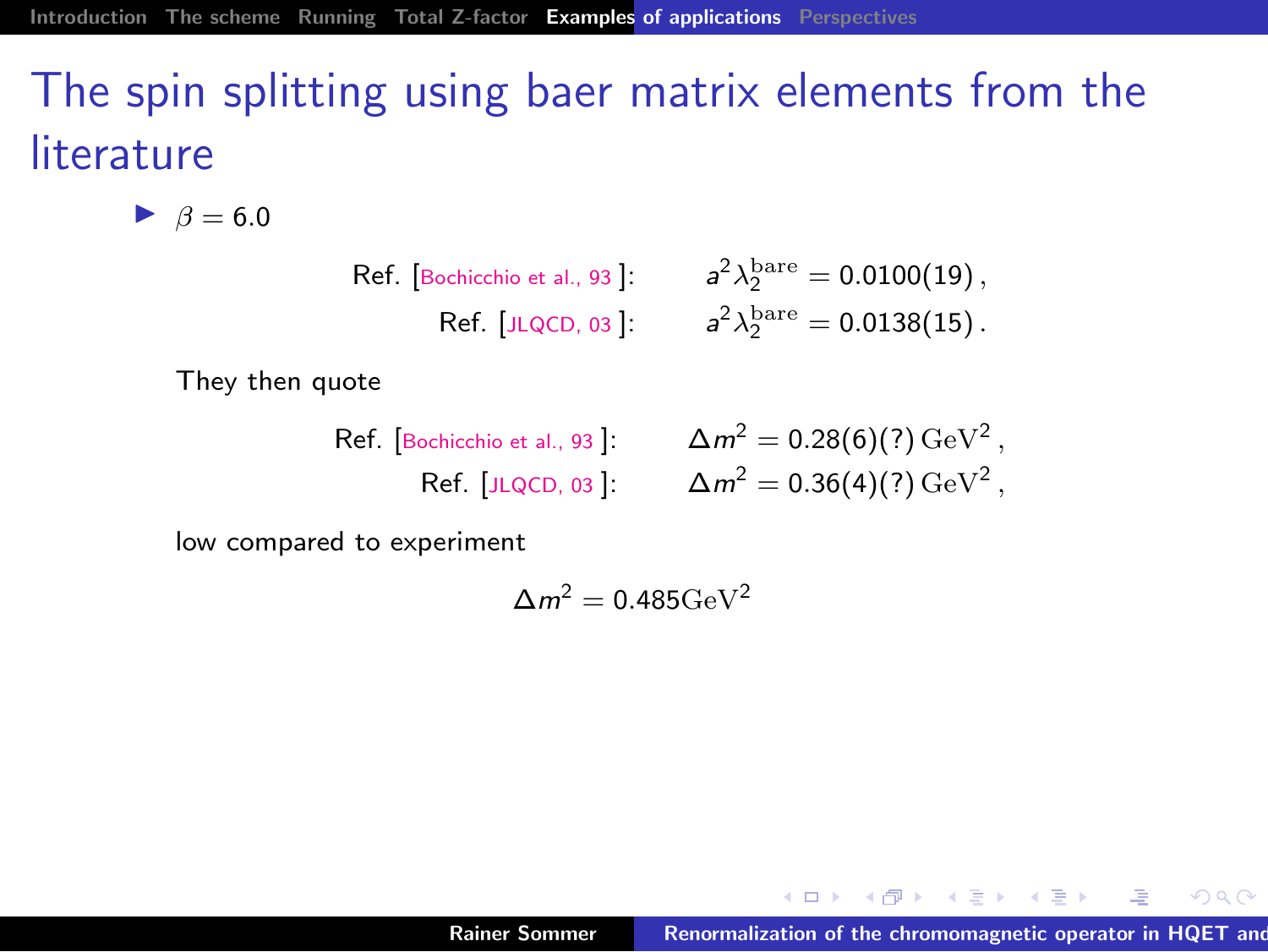# The spin splitting using baer matrix elements from the literature

 $\triangleright$   $\beta = 6.0$ 

Ref. [Bochicchio et al., 93]:  
\n
$$
a^2 \lambda_2^{\text{bare}} = 0.0100(19),
$$
  
\nRef. [JLQCD, 03]:  
\n $a^2 \lambda_2^{\text{bare}} = 0.0138(15).$ 

They then quote

Ref. [Bochicchio et al., 93]:  $\Delta m^2 = 0.28(6)(?) \,\mathrm{GeV^2}\,,$ Ref. [JLQCD, 03]:  $\Delta m^2 = 0.36(4)(?) \,\text{GeV}^2$ ,

low compared to experiment

$$
\Delta m^2 = 0.485 {\rm GeV}^2
$$

ightharpoonup with  $C_{\rm spin}(M_{\rm b}/\Lambda_{\overline{\rm MS}}) = 1.15$ ,  $M_{\rm b} = 6.76(9)\,\rm GeV$  and  $Z_{\rm spin}^{\rm RGI} = 2.6$  ,  $a = 1/(2 \,\mathrm{GeV})$  we find

Ref. [Bochicchio et al., 93] and NP 
$$
Z_{\text{spin}}^{\text{RGI}}
$$
.

\nRef. [JLQCD, 03] and NP  $Z_{\text{spin}}^{\text{RGI}}$ .

\n $\Delta m^2 = 0.38(7)(?) \, \text{GeV}^2$ ,

オートリー ステート・エー エーエス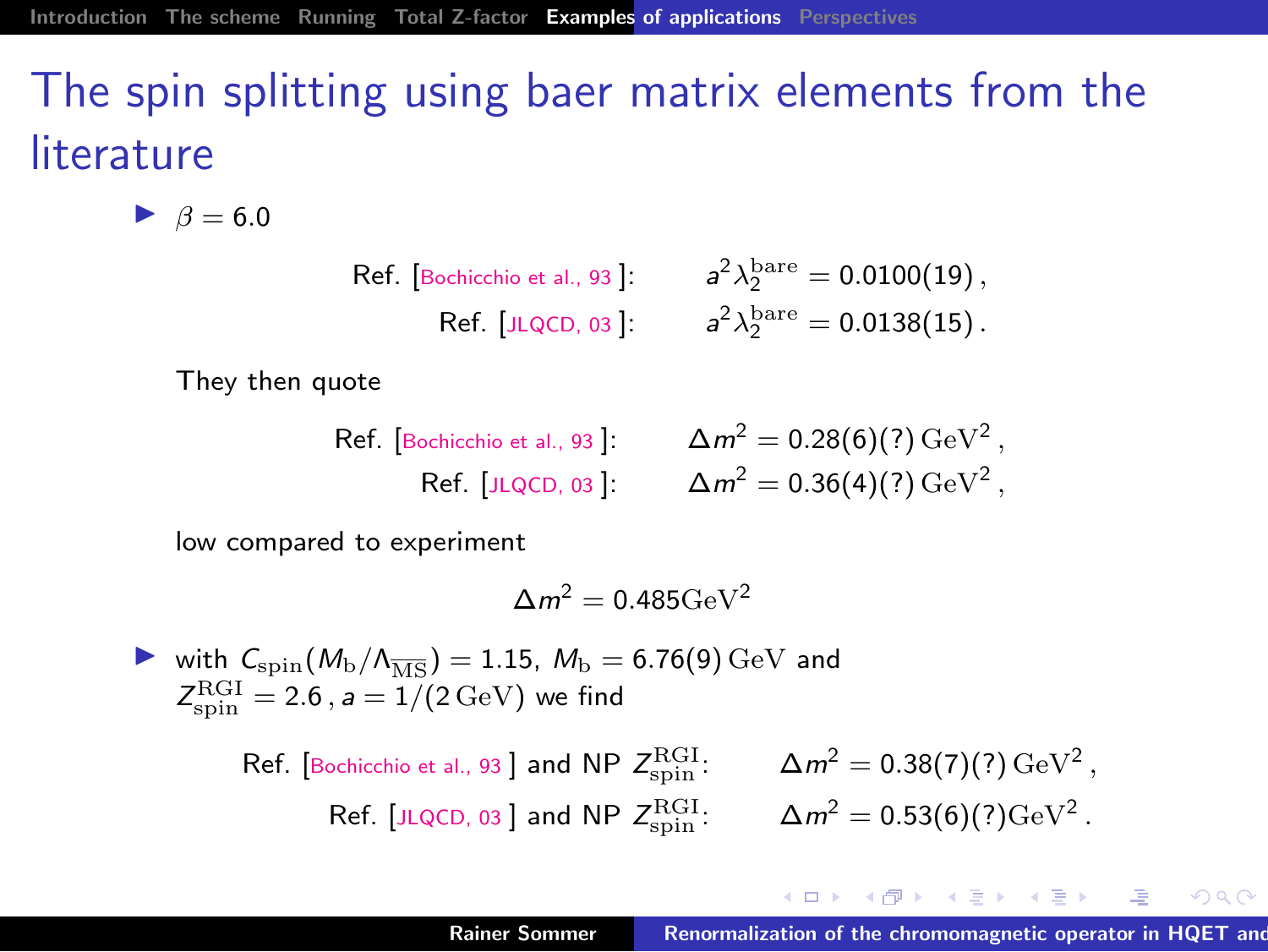# The spin splitting using baer matrix elements from the literature

 $\triangleright$   $\beta = 6.0$ 

Ref. [Bochicchio et al., 93]:

\n
$$
a^{2} \lambda_{2}^{\text{bare}} = 0.0100(19),
$$
\nRef. [JLQCD, 03]:

\n
$$
a^{2} \lambda_{2}^{\text{bare}} = 0.0138(15).
$$

They then quote

Ref. [Bochicchio et al., 93]:

\n
$$
\Delta m^2 = 0.28(6)(?) \,\text{GeV}^2,
$$
\nRef. [JLQCD, 03]:

\n
$$
\Delta m^2 = 0.36(4)(?) \,\text{GeV}^2,
$$

low compared to experiment

$$
\Delta m^2 = 0.485 {\rm GeV}^2
$$

ightharpoonup with  $C_{\rm spin}(M_{\rm b}/\Lambda_{\overline{\rm MS}}) = 1.15$ ,  $M_{\rm b} = 6.76(9)\,\rm GeV$  and  $Z_{\rm spin}^{\rm RGI} = 2.6$  ,  $a = 1/(2 \,\mathrm{GeV})$  we find

> Ref. [Bochicchio et al., 93] and NP  $Z_{\rm spin}^{\rm RGI}$  $r_{\rm spin}^{\rm RGI}$ :  $\Delta m^2 = 0.38(7)(?) \,\rm{GeV^2}$ , Ref. [JLQCD, 03 ] and NP  $Z_{\rm spin}^{\rm RGI}$  $S_{\rm spin}^{\rm RGI}$ :  $\Delta m^2 = 0.53(6)(?) {\rm GeV}^2$ .

seems closer to experiment

イ押 トライモ トライモン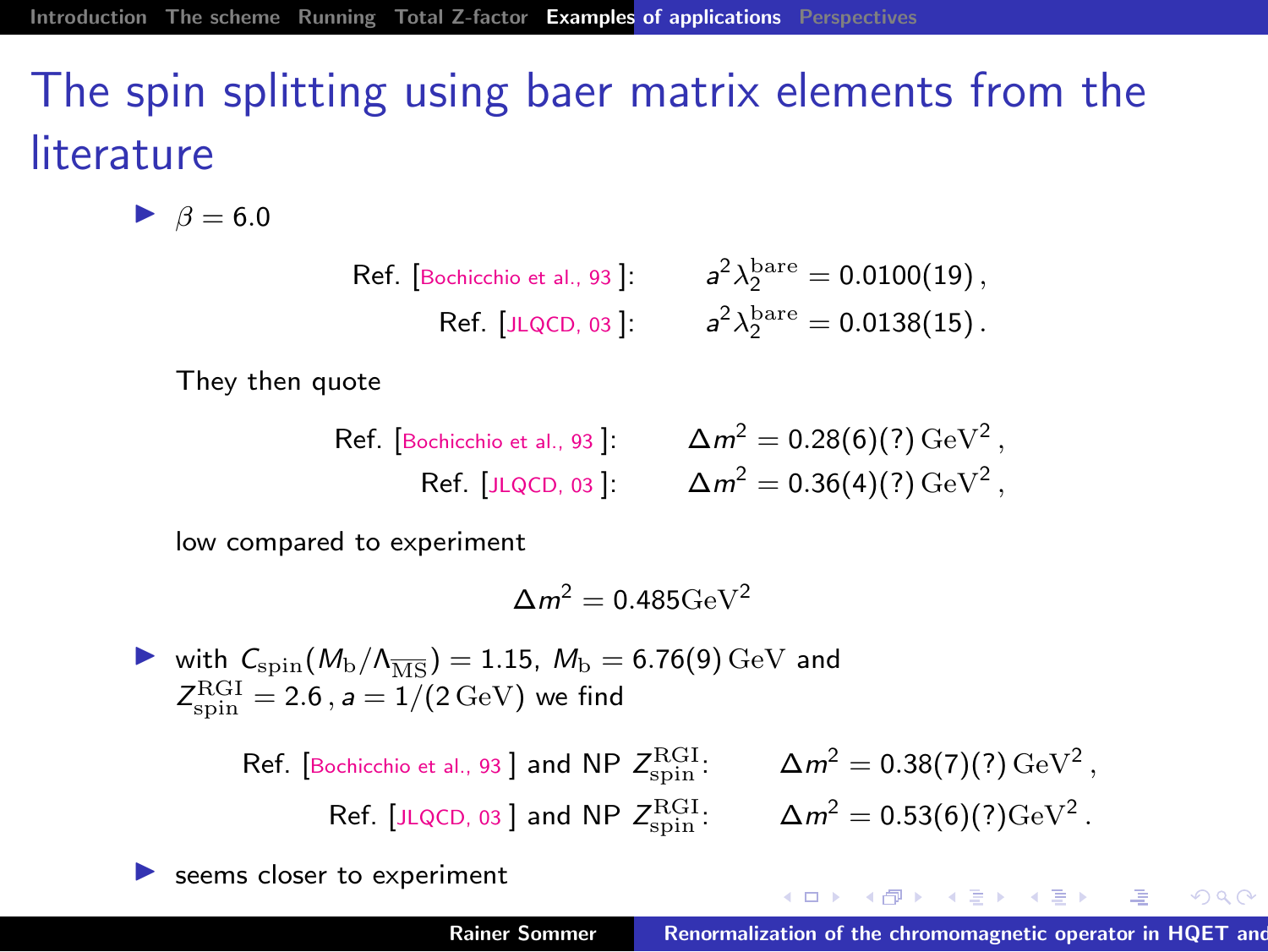#### Conclusions and plans

 $\triangleright$  The result will be useful to determine the quenched splitting. We have precise bare matrix elements at  $\beta = 6.0$  and  $\beta = 6.2$ , but not yet beyond  $\longrightarrow$  all-to-all

Hopefully a continuum extrapolation can be done There are  $O(a)$  effects. They can maybe be removed.

<span id="page-56-0"></span> $\mathcal{A}$  and  $\mathcal{A}$  in the set of  $\mathbb{R}$  is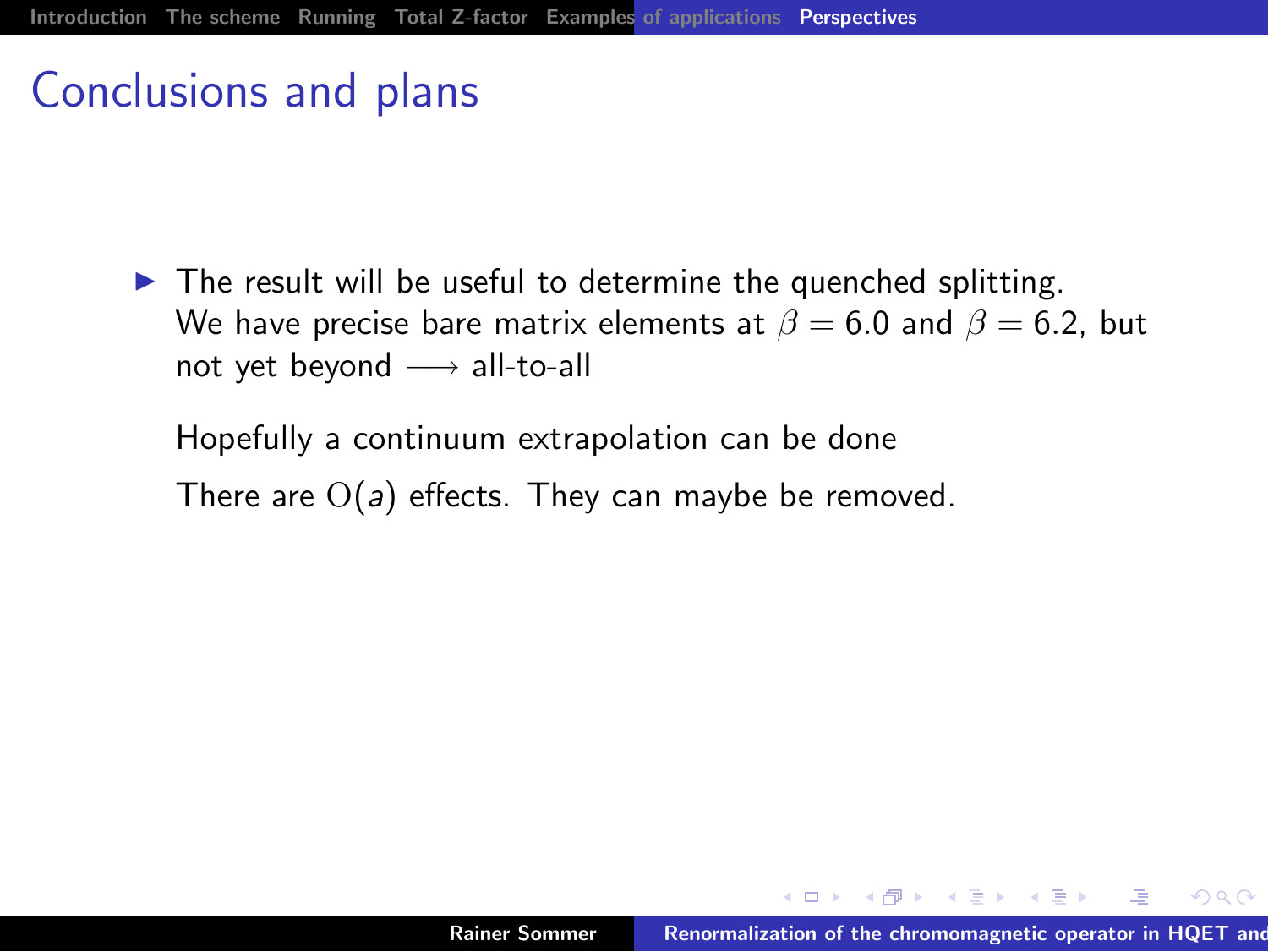#### Conclusions and plans

 $\blacktriangleright$  The result will be useful to determine the quenched splitting. We have precise bare matrix elements at  $\beta = 6.0$  and  $\beta = 6.2$ , but not yet beyond  $\longrightarrow$  all-to-all

Hopefully a continuum extrapolation can be done There are  $O(a)$  effects. They can maybe be removed.

**Provide an additional check on the NP matching in**  $L = 0.5$  **fm.** 

 $\mathbf{A}$   $\mathbf{B}$   $\mathbf{A}$   $\mathbf{B}$   $\mathbf{A}$   $\mathbf{B}$   $\mathbf{A}$   $\mathbf{B}$   $\mathbf{A}$